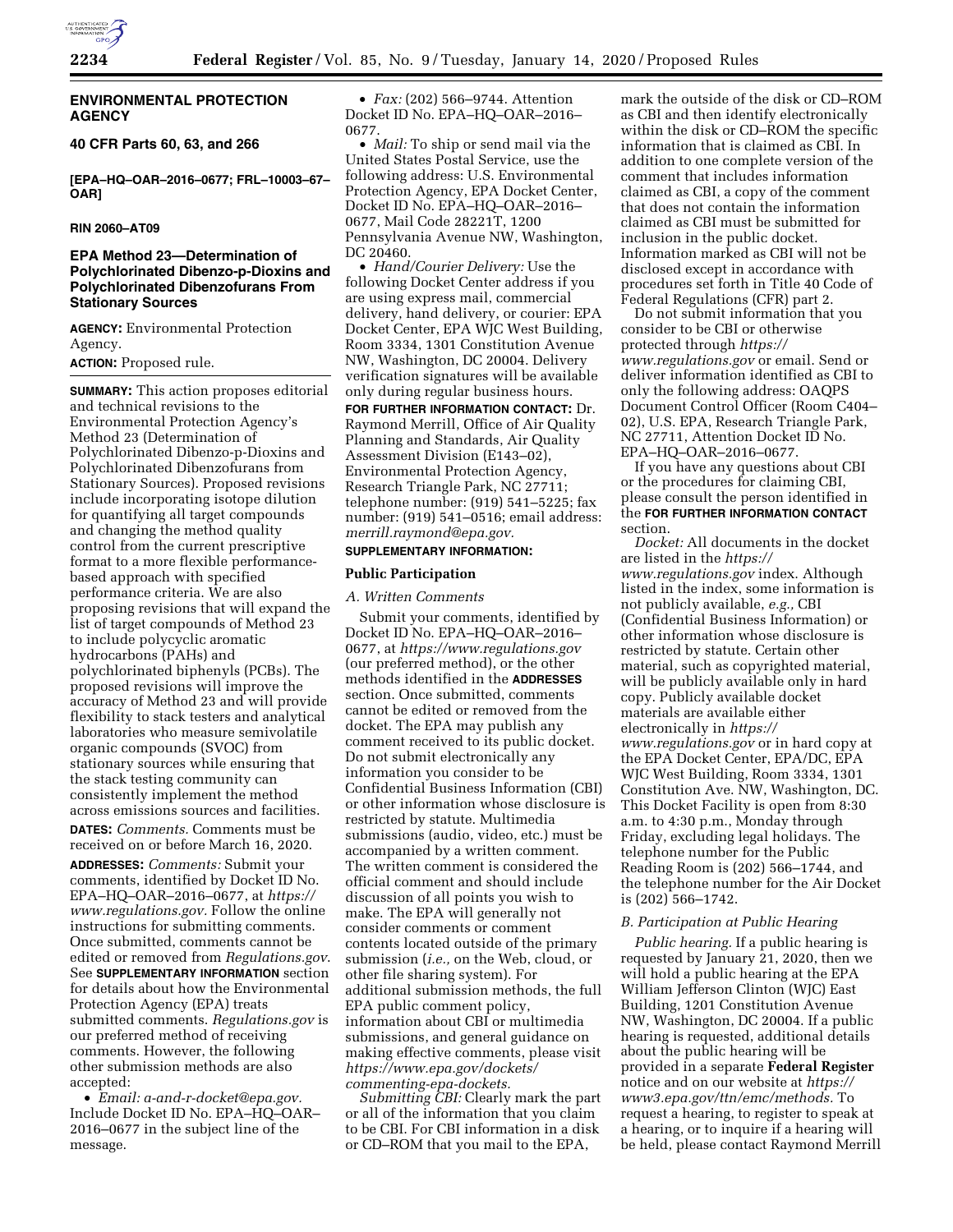by email at *[merrill.raymond@epa.gov](mailto:merrill.raymond@epa.gov)* or phone at (919) 541–5225. The last day to pre-register in advance to speak at the public hearing will be January 27, 2020. If held, the public hearing will convene at 9:00 a.m. (local time) and will conclude at 4:00 p.m. (local time).

Because this hearing is being held at a U.S. government facility, individuals planning to attend the hearing should be prepared to show valid picture identification to the security staff in order to gain access to the meeting room. Please note that the REAL ID Act, passed by Congress in 2005, established new requirements for entering federal facilities. For purposes of the REAL ID Act, EPA will accept government-issued IDs, including drivers' licenses, from the District of Columbia and all states and territories except from American Samoa. If your identification is issued by American Samoa, you must present an additional form of identification to enter the federal building where the public hearing will be held. Acceptable alternative forms of identification include: Federal employee badges, passports, enhanced driver's licenses, and military identification cards. For additional information for the status of your state regarding REAL ID, go to: *[https://www.dhs.gov/real-id](https://www.dhs.gov/real-id-enforcement-brieffrequently-asked-questions)[enforcement-brieffrequently-asked](https://www.dhs.gov/real-id-enforcement-brieffrequently-asked-questions)[questions.](https://www.dhs.gov/real-id-enforcement-brieffrequently-asked-questions)* Any objects brought into the building need to fit through the security screening system, such as a purse, laptop bag, or small backpack. Demonstrations will not be allowed on federal property for security reasons.

#### **Table of Contents**

The following outline is provided to aid in locating information in this preamble.

#### **I. General Information**

- A. Does this action apply to me?
- B. Where can I get a copy of this document and other related information?

#### **II. Background**

#### **III. Incorporation by Reference**

#### **IV. Summary of Proposed Revisions to Method 23**

- A. Section 1.0
- B. Section 2.0
- C. Section 3.0
- D. Section 4.0
- E. Section 5.0
- F. Section 6.0
- G. Section 7.0
- H. Section 8.0
- I. Section 9.0
- J. Section 10.0
- K. Section 11.0
- L. Section 12.0
- M. Section 13.0
- N. Section 14.0
- O. Section 15.0
- P. Section 16.0
- Q. Section 17.0

#### **V. Summary of Proposed Revisions Related to 40 CFR Parts 60, 63, and 266**

- A. 40 CFR Part 60—Standards of Performance for New Stationary Sources
- B. 40 CFR Part 63—National Emission Standards for Hazardous Air Pollutants for Source Categories
- C. 40 CFR Part 266—Standards for the Management of Specific Hazardous Wastes and Specific Types of Hazardous Waste Management Facilities

#### **VI. Statutory and Executive Order Reviews**

- A. Executive Order 12866: Regulatory Planning and Review and Executive Order 13563: Improving Regulation and Regulatory Review
- B. Executive Order 13771: Reducing Regulations and Controlling Regulatory Costs
- C. Paperwork Reduction Act (PRA)
- D. Regulatory Flexibility Act (RFA)
- E. Unfunded Mandates Reform Act (UMRA)
- F. Executive Order 13132: Federalism
- G. Executive Order 13175: Consultation and Coordination With Indian Tribal Governments
- H. Executive Order 13045: Protection of Children From Environmental Health Risks and Safety Risks
- I. Executive Order 13211: Actions that Significantly Affect Energy Supply, Distribution, or Use
- J. National Technology Transfer and Advancement Act (NTTAA)
- K. Executive Order 12898: Federal Actions To Address Environmental Justice in Minority Populations and Low-Income Populations

#### **I. General Information**

#### *A. Does this action apply to me?*

The proposed amendments to Method 23 apply to industries that are subject to certain provisions of parts 60, 62, 63, 79, and 266. The source categories and entities potentially affected are listed in Table 1. This table is not intended to be exhaustive, but rather provides a guide for readers regarding entities likely to be regulated by this action. This table lists the types of entities that EPA is now aware could potentially be affected by this action. Other types of entities not listed in the table could also be regulated.

TABLE 1—POTENTIALLY AFFECTED SOURCE CATEGORIES

| Category     | NAICSY <sup>a</sup>                                                                              | Examples of regulated entities                                                                                                                                                                                                                                                                                                                                                                                                                   |
|--------------|--------------------------------------------------------------------------------------------------|--------------------------------------------------------------------------------------------------------------------------------------------------------------------------------------------------------------------------------------------------------------------------------------------------------------------------------------------------------------------------------------------------------------------------------------------------|
| Industry<br> | 332410<br>332410<br>562213<br>322110<br>325211<br>327310<br>324122<br>331314<br>327120<br>331410 | Fossil fuel steam generators.<br>Industrial, commercial, institutional steam generating units.<br>Municipal Waste Combustors.<br>Hazardous Waste Combustors.<br>Polyvinyl Chloride Resins Manufacturing.<br>Portland cement plants.<br>Asphalt Shingle and Coating Materials Manufacturing.<br>Secondary aluminum plants.<br>Clay Building Material and Refractories Manufacturing.<br>Nonferrous Metal (except Aluminum) Smelting and Refining. |

a North American Industry Classification System.

If you have any questions regarding the applicability of the proposed changes to Method 23, contact the person listed in the preceding **FOR FURTHER INFORMATION CONTACT** section.

# *B. Where can I get a copy of this document and other related information?*

The docket number for this action is Docket ID No. EPA–HQ–OAR–2016– 0677. In addition to being available in the docket, an electronic copy of the proposed method revisions is available on the Technology Transfer Network (TTN) website at *[https://www3.epa.gov/](https://www3.epa.gov/ttn/emc/methods/)*  *[ttn/emc/methods/.](https://www3.epa.gov/ttn/emc/methods/)* The TTN provides information and technology exchange in various areas of air pollution control.

### **II. Background**

The EPA's Method 23 (Determination of Polychlorinated Dibenzo-p-Dioxins and Polychlorinated Dibenzofurans from Stationary Sources) is our current reference test method for determination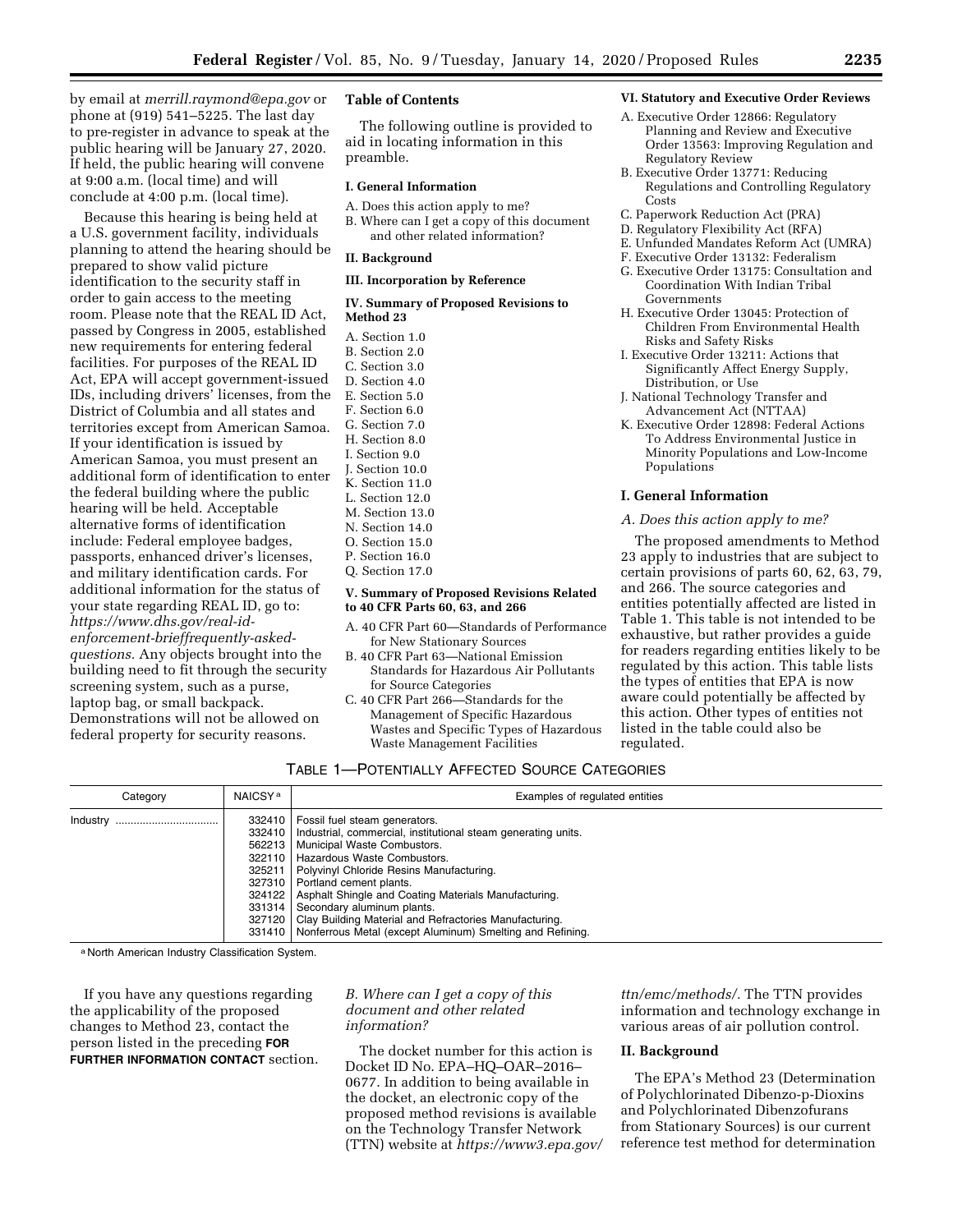of polychlorinated dibenzo-p-dioxins (PCDDs) and polychlorinated dibenzofurans (PCDFs) emitted from

stationary sources. The EPA promulgated Method 23 (Appendix A of 40 CFR part 60, Test Methods) on February 13, 1991 (56 FR 5758). Since promulgation, the measurement of PCDDs and PCDFs has evolved as analytical laboratories, EPA, and state entities have developed new standard operating procedures and methods to reflect improvements in sampling and analytical techniques. Examples of newer PCDD/PCDF methods include:

• Office of Land and Emergency Management (OLEM) Solid Waste (SW) SW–846 EPA Method 8290A, Polychlorinated Dibenzo-p-Dioxins and Polychlorinated Dibenzofurans (PCDFs) by High-Resolution Gas Chromatography/High-Resolution Mass Spectrometry (HRGC/HRMS);

• Office of Water (OW) EPA Method 1613, Tetra- through Octa-Chlorinated Dioxins and Furans by Isotope Dilution HRGC/HRMS; and

• California Environmental Protection Agency Air Resources Board (CARB) Method 428, Determination of Polychlorinated Dibenzo-p-Dioxin (PCDD), Polychlorinated Dibenzofuran (PCDF), and Polychlorinated Biphenyls Emissions from Stationary Sources.

Beginning in 2016, the EPA held a series of informal discussions with stakeholders in the measurement community to identify technical issues related to the sampling and analysis of PCDD and PCDF and potential revisions to Method 23. The stakeholders consisted of a cross section of interested parties including representatives from state regulatory entities, various EPA offices, analytical laboratories, emission testing firms, analytical standards vendors, instrument vendors, and others with experience in sampling and analysis of PCDD and PCDF and with the equipment, materials, and performance of Method 23 and other PCDD/PCDF methods. In the discussions, EPA also sought stakeholder input regarding their experience combining procedures for sampling and analysis of PCDD and PCDF with procedures for sampling and analysis of PAHs and PCBs emitted from stationary sources. The docket contains summaries of the stakeholder discussions.

#### **III. Incorporation by Reference**

The EPA proposes to incorporate by reference ASTM D6911–15 and ASTM D4840–99(2018)e1 in Method 23. The ASTM D6911–15 includes a guide for packaging and shipping environmental samples for laboratory analysis and ASTM D4840–99(2018)e1 includes a standard guide for sample chain-ofcustody procedures. These standards were developed and adopted by the American society for Testing and Materials and may be obtained from *<https://www.astm.org>* or from the ASTM at 100 Barr Harbor Drive, P.O. Box C700, West Conshohocken, PA 19428–2959.

#### **IV. Summary of Proposed Revisions to Method 23**

In this action, we are proposing technical revisions and editorial changes to clarify and update the requirements and procedures specified in Method 23. We are also proposing to reformat the method to conform with EPA's current method format (see *[https://www.epa.gov/measurements](https://www.epa.gov/measurements-modeling/method-development#format)[modeling/method](https://www.epa.gov/measurements-modeling/method-development#format)[development#format](https://www.epa.gov/measurements-modeling/method-development#format)*). We are proposing to expand the applicability of Method 23 to include procedures for sampling and analyzing PAHs and PCBs. In addition, we are proposing revisions to various sections of the CFR that either require Method 23 or require the analysis of PCDDs/PCDFs, PAHs, or PCBs.

Our intent for the proposed revisions is to ensure that Method 23 is implemented consistently and to update the method procedures to include performance-based quality requirements that add flexibility rather than the prescriptive requirements currently described in the method.

The primary focus of the proposed revisions to Method 23 is to change the method from a prescriptive method to a performance-based method, which will allow users to have flexibility in implementing the method (*e.g.,* choice of gas chromatograph (GC) column, the procedures used for sample cleanup) while still meeting performance criteria that the EPA believes are necessary for demonstrating and documenting the quality of the measurements for the target compounds. The proposed revisions also address concerns over recovery of target compounds from particulate matter by requiring a preextraction filter spike recovery procedure and acceptance criteria for the filter spike recovery. These new requirements resolve the concerns that led to the criteria in 40 CFR 63.1208 that required Administrator approval prior to use of Method 23 for measurement of PCDDs/PCDFs.

The EPA's second focus for the proposed revisions is to convert the method entirely to quantitation based on isotope dilution. These revisions to the method are possible because additional isotopically labeled

standards for the target compounds have become available from vendors since the original promulgation of Method 23.

The third major focus for the EPA's proposed revision to Method 23 is to include options for combining sampling and analysis of PCDDs/PCDFs with PAHs and PCBs to allow the measurement of toxic SVOC. In addition, adding PCBs and PAHs to the list of target compounds measured by Method 23 is responsive to multiple requests for alternative method approval from facilities and source test teams that are responding to EPA information collection requests (ICRs).

The EPA's proposed amendments to Method 23 are presented below for each section of Method 23.

### *A. Section 1.0*

In this action, EPA is proposing to rename section 1.0 from ''Applicability and Principle'' to ''Scope and Application,'' and revise the text to expand the target compounds for Method 23 to include PCBs and PAHs. We are also proposing to add statements that emphasize the need for working knowledge of the EPA Methods 1 through 5 of appendices A–1, A–2, and A–3 to 40 CFR part 60, and the use of high-resolution gas chromatography/ high-resolution mass spectrometry (HRGC/HRMS) when applying Method 23. We are also proposing language to specify that Method 23 is performancebased and to allow users to modify parts of the method to overcome interferences or to substitute alternative materials and equipment provided that all performance criteria in the method are met.

### *B. Section 2.0*

The EPA is proposing to rename section 2.0 from ''Apparatus'' to ''Summary of Method,'' and revise section 2.0 with language to provide an overview of the method's sampling and analytical procedures. We are also proposing to move the current language in section 2.0, which describes the materials needed to conduct Method 23, to a proposed new section 6.0.

#### *C. Section 3.0*

The current version of Method 23 does not include definitions of key terms and variables used in Method 23. In this action, we are proposing to add a new section 3.0 titled ''Definitions,'' absent in the current promulgated version of Method 23. We are providing definitions to acronyms and technical terms to improve the clarity of the method principles and procedures. We also propose to move language from the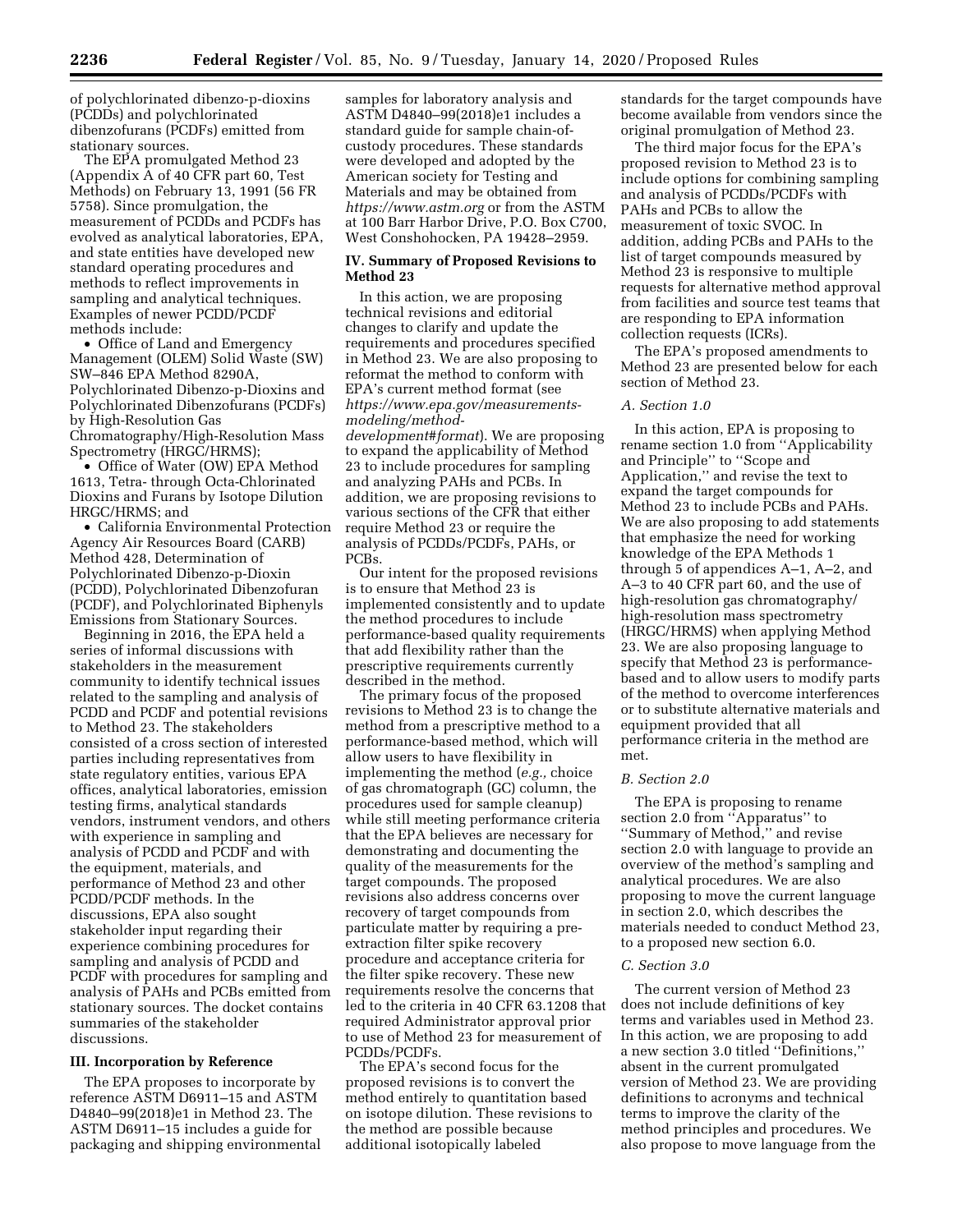current section 3.0 to a proposed new section 7.0.

# *D. Section 4.0*

The current version of Method 23 does not discuss the conditions that can potentially interfere with measurements obtained when using the method. In this action, we are proposing to add a new section 4.0 titled ''Interferences,'' that would present the potential causes and recommendations for avoiding or mitigating interferences or sample contamination. We also propose to

move language from the current section 4.0 to a proposed new section 8.0.

#### *E. Section 5.0*

Currently, Method 23 does not provide procedures for safety. In this action, we are proposing to add a new section 5.0 titled "Safety," that would present the health hazards and procedures for minimizing risks to field and laboratory personnel when conducting Method 23. We also propose to move language from the current section 5.0 to a proposed new section 11.0.

#### *F. Section 6.0*

In this action, we are proposing to renumber and move the text in section 2.0 (Apparatus) of the current method to section 6.0 titled ''Equipment and Supplies,'' and to make clarifying edits and technical revisions to the specifications in this section. Table 2 of this preamble identifies the proposed new numbering for the subsections currently in section 2.0 and Table 3 of this preamble identifies new specifications (and the associated subsection) we are proposing to include in section 6.0.

# TABLE 2—CROSSWALK FOR PROPOSED REVISIONS TO CURRENT METHOD SECTIONS

| Description | Current section | Proposed section |
|-------------|-----------------|------------------|
|             | 2.1.1           | 6.1.3            |
|             | 2.1.2           | 6.1.7            |
|             | 2.1.3           | 6.1.8            |
|             | 2.1.4           | 6.1.9            |
|             | 2.2.1           | 6.2.1            |
|             | 2.2.2           | 6.2.2            |
|             | 2.2.4           | 6.2.4            |
|             | 2.2.5           | 6.2.5            |
|             | 2.2.6           | 6.2.6            |
|             | 2.2.9           | 6.2.8            |
|             | 2.3.4           | 6.3.3.3          |
|             | 2.3.5           | 6.4.1            |
|             | 2.3.10.1        | 6.5.1.1          |
|             | 2.3.10.2        | 6.5.1.2          |
|             | 2.3.10.3        | 6.5.1.3          |
|             | 2.3.10.4        | 6.5.2            |
|             | 2.3.11          | 6.5.3            |
|             | 2.3.12          | 6.5.4            |

# TABLE 3—PROPOSED ADDITIONAL SPECIFICATIONS FOR SECTION 6.0

| <b>Description</b> | Proposed section |
|--------------------|------------------|
|                    | 6.1.2            |
|                    |                  |
|                    | 6.1.5            |
|                    | 6.1.6            |
|                    | 6.1.10           |
|                    | 6.3.3.1          |
|                    | 6.3.3.2          |
|                    | 6.3.4            |
|                    | 6.3.3.4          |
|                    | 6.4.2            |
|                    | 6.5.1.4          |
|                    | 6.5.2.1          |
|                    | 6.5.2.2          |
|                    | 6.5.2.3          |

In this section, we are also proposing to:

• Prohibit the use of brominated flame-retardant coated tape in assembling the sampling train to avoid sample contamination;

• Revise the specification for a rotary evaporator with specifications for a Kuderna-Danish concentrator to avoid the loss of higher vapor pressure target compounds;

• Remove specifications for the graduated cylinder to improve the accuracy of moisture measurements and to make Method 23 more consistent with other isokinetic sampling methods; and

• Remove the volume requirement for wash bottles to allow greater flexibility in field sample recovery.

We are also proposing to move language from Method 23's current section 6.0 to a proposed new section 10.0.

#### *G. Section 7.0*

In this action, the EPA is proposing to renumber and move the text in section 3.0 (Reagents) of the current method to a new section 7.0 titled ''Reagents, Media and Standards,'' and to make clarifying edits and technical revisions to the specifications in this section. Table 4 of this preamble identifies the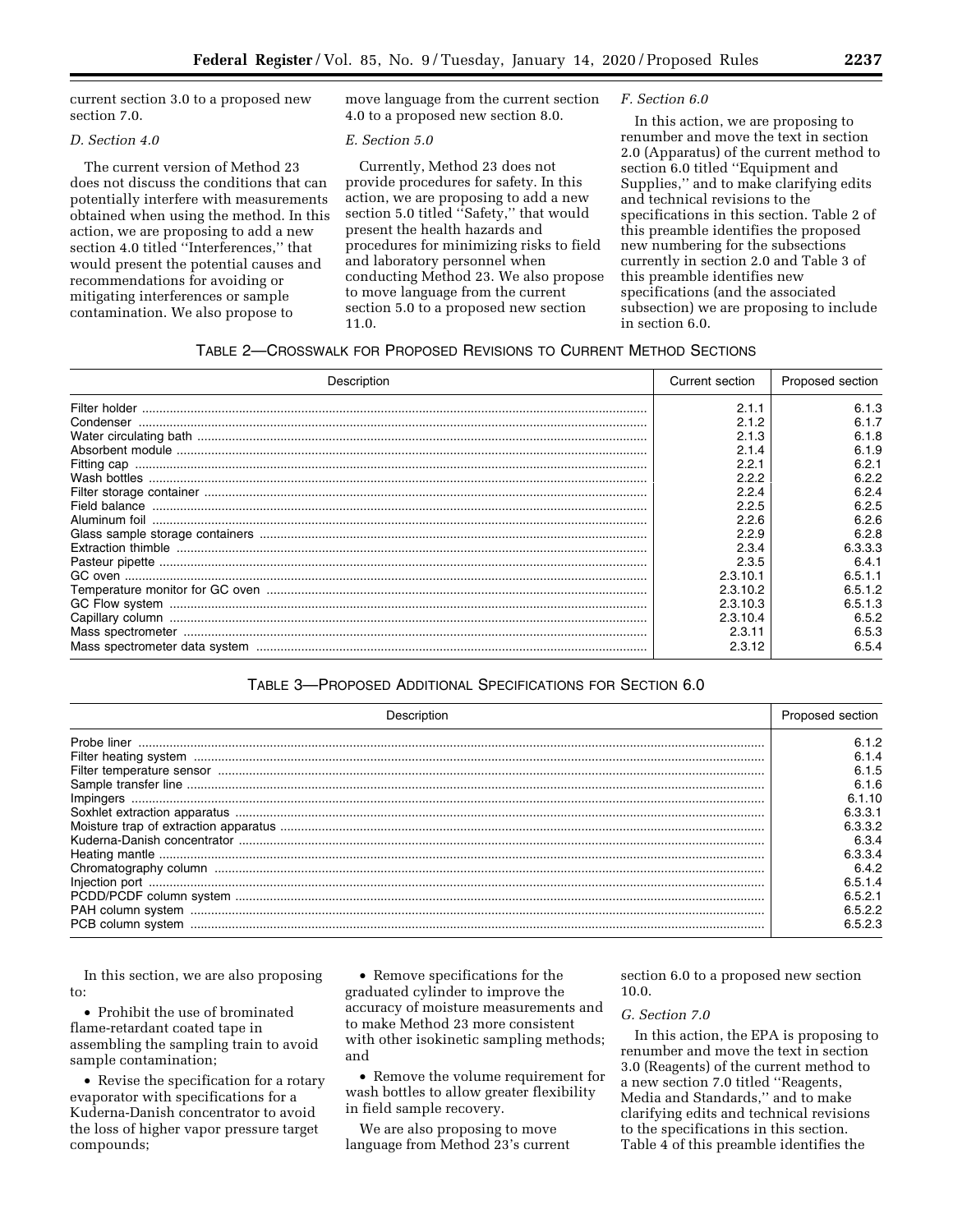proposed new numbering for the subsections currently in section 3.0 and

Table 5 of this preamble identifies new specifications (and the associated

subsection) we are proposing to include in section 7.

# TABLE 4—CROSSWALK FOR PROPOSED REVISIONS TO CURRENT METHOD SECTIONS

|               | Current section | Proposed section |
|---------------|-----------------|------------------|
| Filter        | З.              |                  |
| rbent resın   |                 |                  |
| Glass wool    | .3              | 7.3              |
| Water         |                 |                  |
|               |                 | 7.6              |
| m sulfate.    |                 | 7.8.2            |
| Rasic alumina | 3.3.13          | 8912'            |
| Silica gel    | 3.3.14          | 7.8.9.3          |
|               | 3.3.17          | 7894             |
| Nitrogen      | 3.3.18          | 8.10             |

# TABLE 5—PROPOSED ADDITIONAL SPECIFICATIONS FOR SECTION 7.0

|                       | Proposed section |
|-----------------------|------------------|
|                       | 7.8.8            |
|                       | 7.8.9            |
|                       | 8911             |
| Florisil <sup>®</sup> | 7.8.9.2          |
| Helium                | 7.9.1            |
|                       | 7.9.2            |
|                       | 7.9.3            |
|                       | 7.9.4            |
|                       | 7.9.5            |
|                       | 7.9.6            |

We are proposing to replace the filter precleaning procedures of the current method with specifications for conducting a filter quality control

check. We are proposing to delete unnecessary specifications presented in Table 6 to reflect modern methods. We are also proposing to rename the

isotopic spiking standard mixtures to simple English names that relate the standards to their use in the proposed method.

# TABLE 6—PROPOSED DELETIONS OF MATERIAL SPECIFICATIONS IN THE CURRENT METHOD 23

|                                               | Current section                                                         |
|-----------------------------------------------|-------------------------------------------------------------------------|
| Benzene<br>Ethv<br>Recovery standard solution | 3.1.6<br>3.3.8<br>311<br>1.3.12<br>1.3.19<br>3.3.20<br>3.3.21<br>l 3 22 |

We are also proposing to move the current section 7.0 to a proposed new section 9.0.

# *H. Section 8.0*

In this action, the EPA is proposing to renumber and move the text in section 4.0 (Procedure) of the current method to a new section 8.0 titled ''Sample

Collection, Preservation and Storage,'' and to make clarifying edits and technical revisions to the current procedures for sampling and sample recovery. As proposed, the new section 8 also would include added requirements for sample storage conditions and holding times.

Under the sampling procedures of Method 23, we are proposing revisions to the current requirements in section 4.1.1 for pretest preparations. Table 7 of this preamble identifies the new numbering to revise and replace the requirements in section 4.1.

# TABLE 7—CROSSWALK FOR PROPOSED REVISIONS TO CURRENT METHOD SECTIONS

| Description        | Current section | Proposed section |
|--------------------|-----------------|------------------|
| Glassware cleaning | 4.1.1.1         | 8.1.1.1          |
|                    | 4.1.1.2         | 8.1.1.2          |
|                    | 4.1.1.3         | 8.1.1.3          |
| Silica Gel         | 4114            | 8.1.1.4          |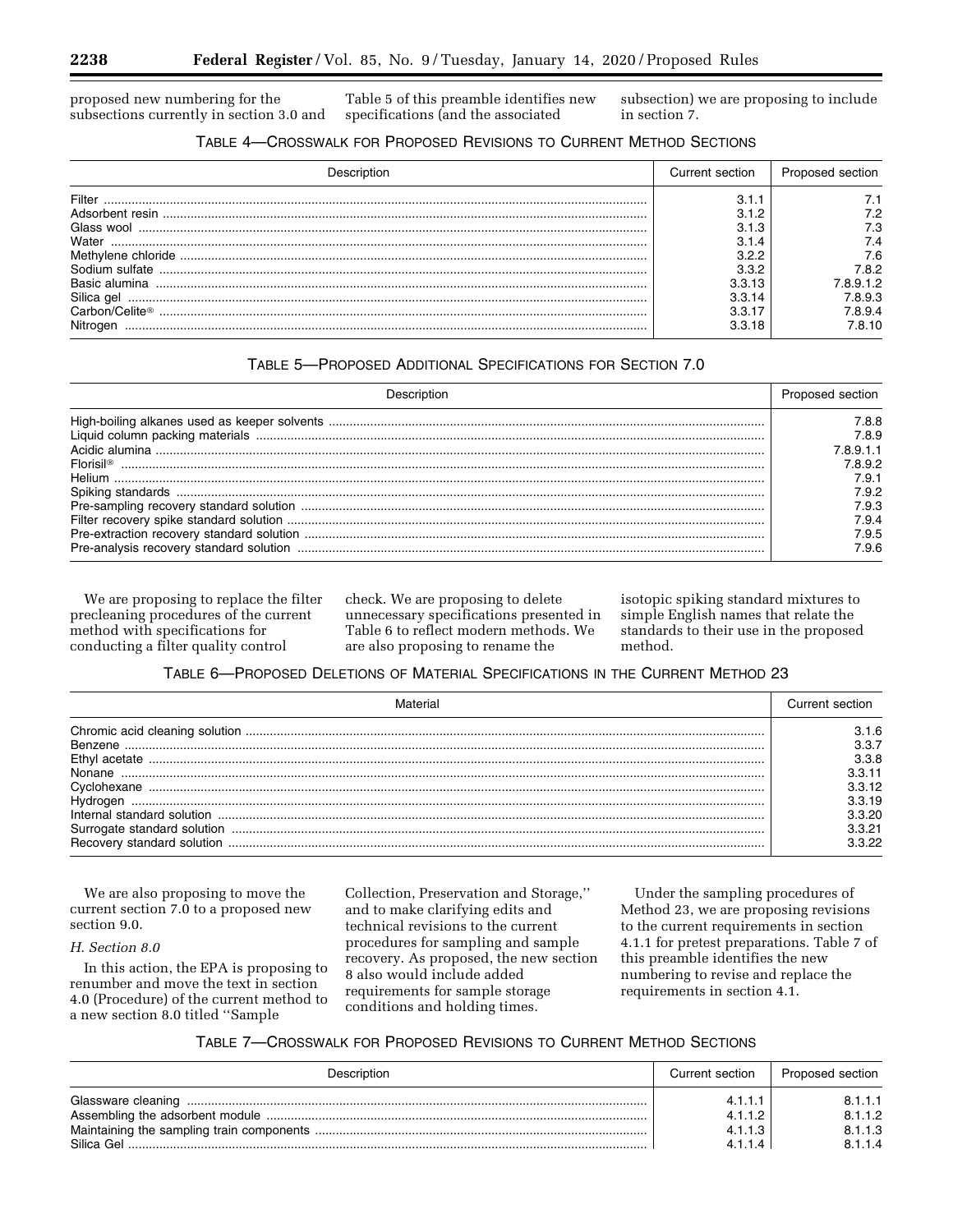| TABLE 7—CROSSWALK FOR PROPOSED REVISIONS TO CURRENT METHOD SECTIONS—Continued |  |  |  |
|-------------------------------------------------------------------------------|--|--|--|
|-------------------------------------------------------------------------------|--|--|--|

| Description | Current section | Proposed section |
|-------------|-----------------|------------------|
|             | 4.1.1.5         | 8.1.1.5          |
|             | 4.1.3.1         | 8.1.3.1          |
|             | 4.1.3.2         | 8.1.3.2          |
|             | 4.1.3.4         | 8.1.3.4          |

Table 8 of this preamble shows the specifications we are proposing to add to the new section 8.0. We are proposing a minimum sample volume to assure that stack testers can attain the detection limits consistent with current regulations. Sampling time requirements at each traverse point for continuous industrial processes align Method 23 with other isokinetic stationary source methods, such as Method 5. The sampling time at each

traverse point for batch industrial processes ensure measurements are made for the entire process cycle. The proposed filter check requirements add details that were absent from the original Method 23 and align the method with the requirements of other isokinetic stationary source methods, such as Methods 5, 26A, and 29, also in Appendix A of this part. The proposed absorbent module orientation requirements clarify the configuration of

the absorbent module to ensure that condensed moisture flows through the module into the water collection impinger. We are proposing to add filter monitoring requirements to align Method 23 with other isokinetic stationary source methods. Also, we are proposing to add adsorbent module temperature monitoring to confirm that the sorbent material was not exposed to elevated temperatures that could bias sample collection and results.

| TABLE 8—PROPOSED ADDITIONAL SPECIFICATIONS FOR SECTION 8.1 |  |
|------------------------------------------------------------|--|
|------------------------------------------------------------|--|

| Description                                                                                                    | Proposed section |
|----------------------------------------------------------------------------------------------------------------|------------------|
|                                                                                                                | 8.1.2.1          |
|                                                                                                                | 8.1.2.2          |
|                                                                                                                | 8.1.2.3          |
|                                                                                                                | 8.1.3.3          |
|                                                                                                                | 8.1.3.4          |
| Monitoring the filter temperature measurements contained a state of the state of the state of the state of the | 8.1.5.1          |
|                                                                                                                | 8152             |

Under sample recovery procedures, we are proposing technical revisions as shown in Table 9 of this preamble. In

this action, we are also proposing to add a recommendation to use clean

glassware and to add specifications as shown in Table 10 of this preamble.

| Description | Current section                                              | Proposed section                                    |
|-------------|--------------------------------------------------------------|-----------------------------------------------------|
| Silica gel  | 4.2.2<br>4.1.1.2<br>4.1.1.3<br>4.1.1.5<br>4.1.3.1<br>4.1.3.2 | 8.2.5<br>8.2.6<br>8.2.7<br>8.2.8<br>8.2.9<br>8.2.10 |

# TABLE 10—PROPOSED ADDITIONAL SPECIFICATIONS FOR SECTION 8.2

| Description | Proposed section |
|-------------|------------------|
|             | 8.2.1            |
|             | 8.2.4            |
|             | 8.2.11           |
|             | 8.2.12           |

In new section 8.2.8, we propose to measure moisture by weight rather than by volume.

#### *I. Section 9.0*

In this action, the EPA is proposing to move and renumber the current section 7.0 (Quality Control) to a new section 9.0 titled ''Quality Control,'' and to

make clarifying and technical revisions to the section. We are proposing to add an introductory note that addresses maintaining and documenting quality control compliance required in Method 23. We would add a new subsection that clarifies the recordkeeping and reporting necessary to demonstrate compliance with quality control

requirements of this method. We are also proposing to add specifications for conducting pre-sampling, preextraction, and pre-analysis spike recoveries of isotopically-labeled standards and to add specifications for:

• Capillary gas chromatography columns;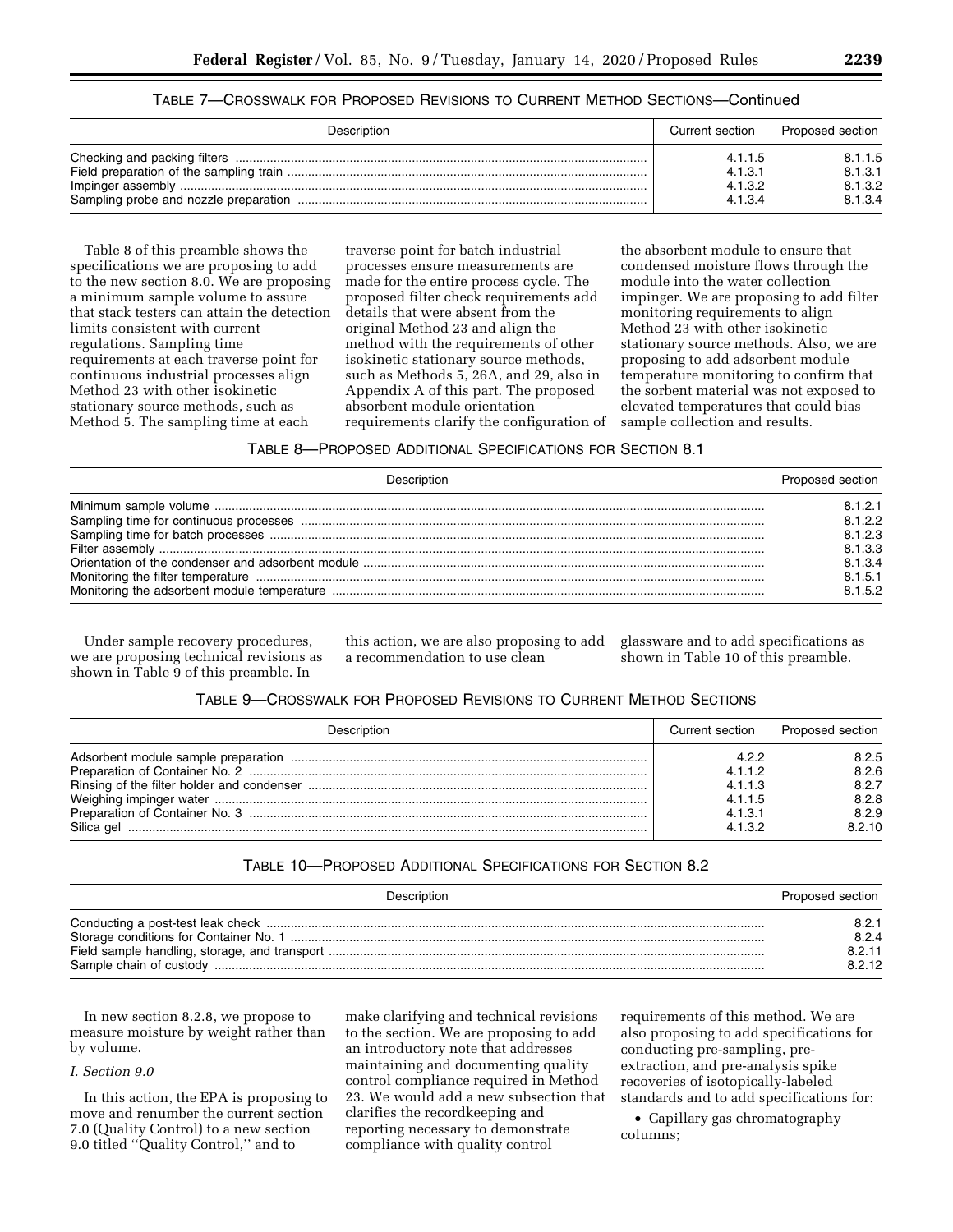• Preparing and analyzing batch blanks;

• Determining the method detection limit; and

• Assessing field train proof blanks. We are also proposing to move

language from the current section 9.0 to a proposed new section 12.0.

### *J. Section 10.0*

In this action, the EPA is proposing to renumber and move the text in section 6.0 (Calibration) of the current method to a new section 10.0 titled ''Calibration and Standardization,'' and to make clarifying and technical revisions to the specifications for calibrating the sampling and the HRGC/HRMS systems. We are proposing to add specifications

for tuning the HRGC/HRMS system, to move the specification for HRMS resolution (currently in section 5) to this proposed section, to add procedures for assessing the relative standard deviation for the mean instrument response, and to add procedures for determining the signal-to-noise ratio of the MS to bring Method 23 up to date with current laboratory practice. We are also proposing to add requirements for ion abundance ratio limits, initial calibrations, and resolution checks under the daily performance check to serve as performance indicators for analysis quality. We are also proposing to move language in the current section 10.0 to a proposed new section 16.0.

# *K. Section 11.0*

In this action, the EPA is proposing to renumber and move the text in section 5.0 (Analysis) of the current method to a new section 11.0 titled ''Analysis Procedure,'' and to make clarifying and technical revisions to the current specifications for sample extraction and sample cleanup and fractionation. We are also proposing to add a new subsection describing how sample extract aliquots are prepared for cleanup and analysis.

We are also proposing to add the specifications and recommendations for analysis procedures shown in Table 11 of this preamble.

# TABLE 11—PROPOSED ADDITIONAL SPECIFICATIONS FOR SECTION 11.0

| Proposed section                                                                                       |
|--------------------------------------------------------------------------------------------------------|
| 11.2.2.<br>11.2.3.<br>$ $ 11.4.3.4.8.<br>11.4.3.4.9.<br>11.4.3.5.4 through 11.4.3.5.6.<br>11.4.3.4.10. |
|                                                                                                        |

# *L. Section 12.0*

In this action, the EPA is proposing to renumber and move the text in section

9.0 (Calculations) of the current method to a new section 12.0 titled ''Data Analysis and Calculations,'' and to revise the equation variable list. We are

proposing to revise the equations shown in Table 12 of this preamble to incorporate isotope dilution calculations.

|  |  | TABLE 12-PROPOSED EQUATION REVISIONS FOR SECTION 12.0 |
|--|--|-------------------------------------------------------|
|--|--|-------------------------------------------------------|

| Current equation | Description | Proposed section                        |
|------------------|-------------|-----------------------------------------|
|                  |             | 12.3<br>12.7<br>12.10<br>12.11<br>12.12 |

We are also proposing to remove and replace the current equations in Method

23 with the equations shown in Table 13 of this preamble to accommodate the

proposed changes to the method procedures.

| TABLE 13-PROPOSED ADDITIONAL EQUATIONS FOR SECTION 12.0 |  |  |  |  |
|---------------------------------------------------------|--|--|--|--|
|---------------------------------------------------------|--|--|--|--|

| Equation | Description                                                                                                                                                          | Proposed section  |
|----------|----------------------------------------------------------------------------------------------------------------------------------------------------------------------|-------------------|
|          |                                                                                                                                                                      | 12.2 <sub>2</sub> |
|          | [10] Percent relative standard deviation of the RRFs for a compound over the five calibration levels                                                                 | 12.4              |
|          |                                                                                                                                                                      | 12.5              |
|          | 23-5  Percent difference of the RRF of the continuing calibration verification compared to the average RRF<br>from the initial calibration for each target compound. | 12.6              |
|          |                                                                                                                                                                      | 12.8              |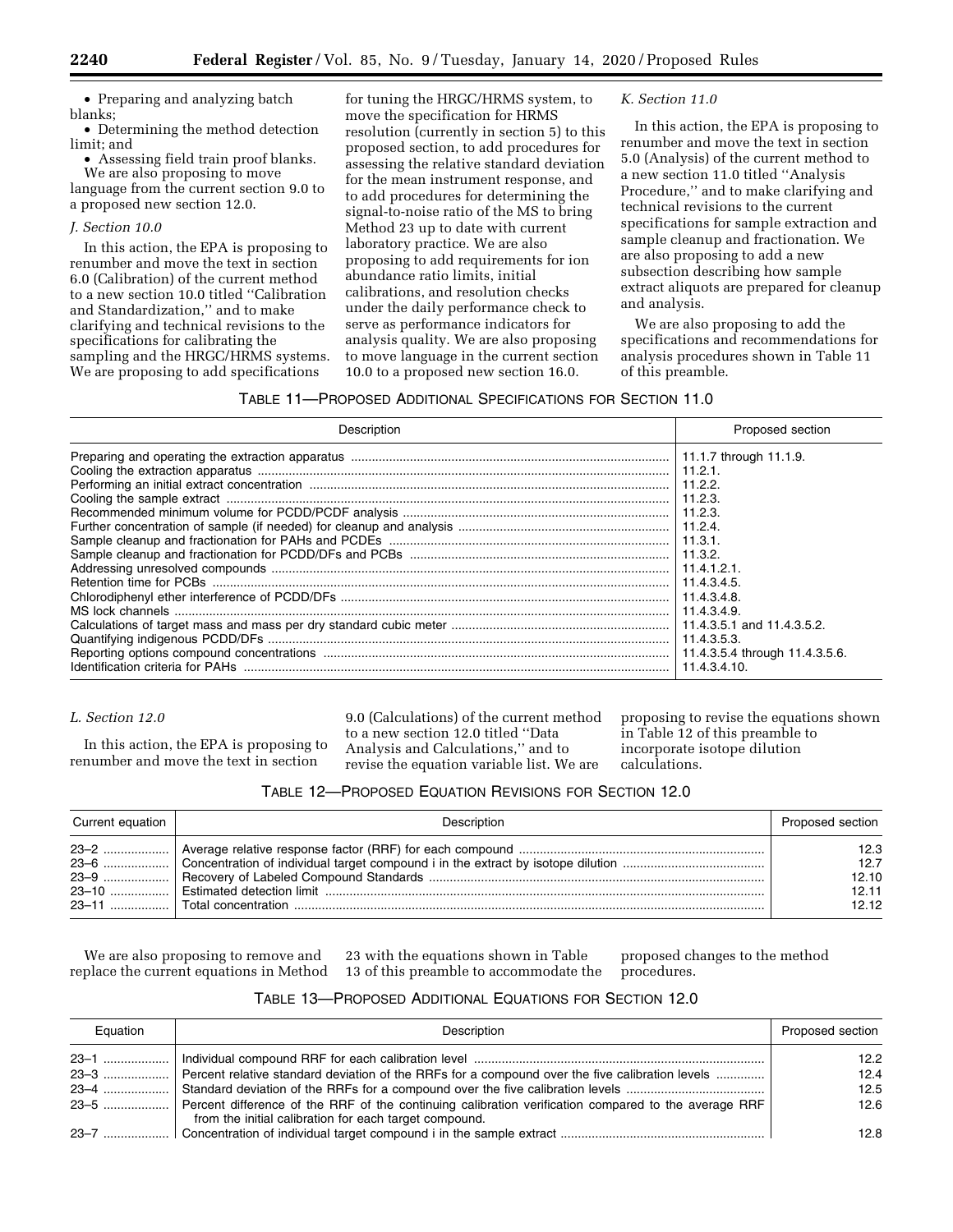# TABLE 13—PROPOSED ADDITIONAL EQUATIONS FOR SECTION 12.0—Continued

| Equation | Description                                                                    | Proposed section |
|----------|--------------------------------------------------------------------------------|------------------|
| $23 - 8$ | Concentration of the Individual Target Compound or Group i in the Emission Gas | 12.9             |

#### *M. Section 13.0*

In this action, the EPA is proposing to add a new section 13.0 titled ''Method

Performance,'' that would include the specifications shown in Table 14 of this preamble.

### TABLE 14—PROPOSED METHOD PERFORMANCE SPECIFICATIONS FOR SECTION 13.0

| Description | Proposed section          |
|-------------|---------------------------|
|             | 13.1, 13.2, and<br>13.14. |
|             | 13.2.<br>13.7.            |
|             | 13.8.<br>13.9.            |
|             |                           |
|             | 13.18 and 13.19.          |

#### *N. Section 14.0*

In this action, the EPA is proposing to add a new section 14.0 titled ''Pollution Prevention,'' that specifies the procedures for minimizing or preventing pollution associated with preparing and using Method 23 standards.

#### *O. Section 15.0*

In this action, the EPA is proposing to add a new section 15.0 titled ''Waste Management,'' that specifies the laboratory responsibilities for managing the waste streams associated with collecting and analyzing Method 23 samples.

#### *P. Section 16.0*

In this action, the EPA is proposing to renumber and move the text in section 10.0 (Bibliography) of the current method to a new section 16.0 titled ''References.'' We are proposing to delete previous reference numbers 3 and 4 that are no longer relevant and to add new citations for the following references:

• Fishman, V.N., Martin, G.D. and Lamparski, L.L. Comparison of a variety of gas chromatographic columns with different polarities for the separation of

chlorinated dibenzo-p-dioxins and dibenzofurans by high-resolution mass spectrometry. Journal of Chromatography A 1139 (2007) 285– 300.

• International Agency for Research on Cancer. Environmental Carcinogens Methods of Analysis and Exposure Measurement, Volume 11— Polychlorinated Dioxins and Dibenzofurans. IARC Scientific Publications No. 108, 1991.

• Stieglitz, L., Zwick, G., Roth, W. Investigation of different treatment techniques for PCDD/PCDF in fly ash. Chemosphere 15: 1135–1140; 1986.

• Triangle Laboratories. Case Study: Analysis of Samples for the Presence of Tetra Through Octachloro-p-Dibenzodioxins and Dibenzofurans. Research Triangle Park, NC. 1988. 26 p.

• U.S. Environmental Protection Agency. Office of Air Programs Publication No. APTD–0576: Maintenance, Calibration, and Operation of Isokinetic Source Sampling Equipment. Research Triangle Park, NC. March 1972.

• U.S. Environmental Protection Agency. Method 1625C-Semivolatile Organic Compounds by Isotope Dilution GCMS.

• U.S. Environmental Protection Agency. Method 1613B-Tetra- through Octa-Chlorinated Dioxins and Furans by Isotope Dilution HRGC/HRMS.

• U.S. Environmental Protection Agency. Method 1668C-Chlorinated Biphenyl Congeners in Water, Soil, Sediment, Biosolids, and Tissue by HRGC/HRMS.

• Tondeur, Y., Nestrick, T., Silva, Héctor A., Vining, B., Hart, J. Analytical procedures for the determination of polychlorinated-p-dioxins, polychlorinated dibenzofurans, and hexachlorobenzene in pentachlorophenol. Chemosphere Volume 80, Issue 2, June 2010, pages 157–164.

### *Q. Section 17.0*

In this action, the EPA is proposing to add a new section 17 titled ''Tables, Diagrams, Flow Charts, and Validation Data,'' that will contain all tables, diagrams, flow charts, and validation data referenced in Method 23. We are proposing to revise Figures 23–1 and 23–2 and to rename and/or renumber the current Method 23 tables as shown in Table 15 of this preamble.

| Current method                                                                         | Proposed method                                                                                                                     |
|----------------------------------------------------------------------------------------|-------------------------------------------------------------------------------------------------------------------------------------|
| Table 1—Composition of the Sample Fortification and Recovery Stand-<br>ards Solutions. | Table 23–7. Composition of the Sample Fortification and Recovery<br>Standard Solutions for PCDDs and PCDFs.<br>for PCDDs and PCDFs. |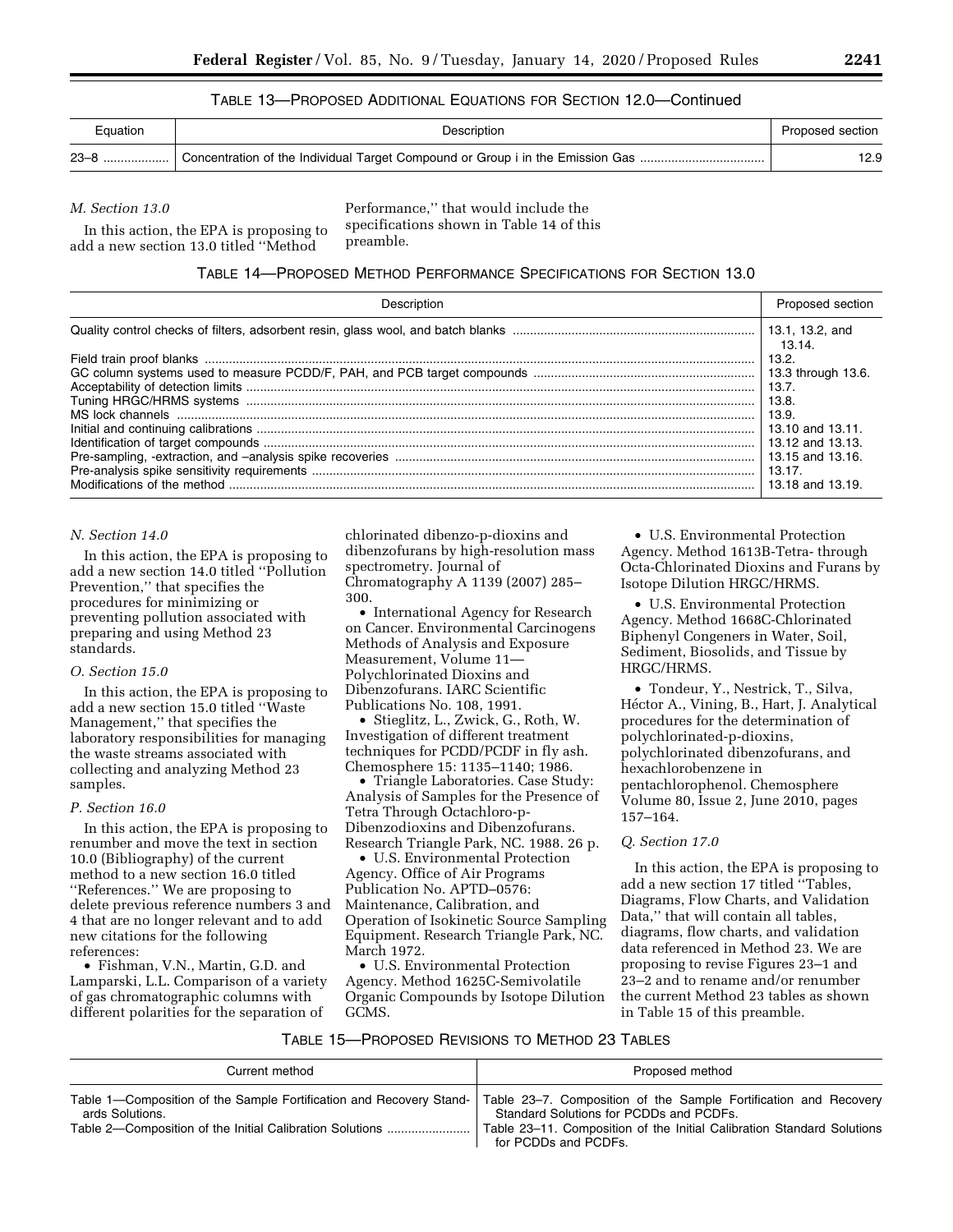| Current method                                                                                                                                                                                                                                                                                                   | Proposed method                                                                                                                                                                                                                                                                                                                                                             |
|------------------------------------------------------------------------------------------------------------------------------------------------------------------------------------------------------------------------------------------------------------------------------------------------------------------|-----------------------------------------------------------------------------------------------------------------------------------------------------------------------------------------------------------------------------------------------------------------------------------------------------------------------------------------------------------------------------|
| Table 3—Elemental Compositions and Exact Masses of the lons Mon-<br>itored by High Resolution Mass Spectrometry for PCDD's and<br>PCDF's<br>Table 4-Acceptable Ranges for Ion-Abundance Ratios of PCDD's and<br>PCDF's.<br>Table 5—Minimum Requirements for Initial and Daily Calibration Re-<br>sponse Factors. | Table 23–4. Elemental Compositions and Exact Masses of the lons<br>Monitored by High-Resolution Mass Spectrometry for PCDDs and<br>PCDE <sub>S</sub><br>Table 23–15. Recommended Ion Type and Acceptable Ion Abundance<br>Ratios.<br>Table 23-14. Minimum Requirements for Initial and Daily Calibration<br>Response Factors for Isotopically Labeled and Native Compounds. |
|                                                                                                                                                                                                                                                                                                                  |                                                                                                                                                                                                                                                                                                                                                                             |

# TABLE 15—PROPOSED REVISIONS TO METHOD 23 TABLES—Continued

We are also proposing to add Figure 23–3 (Soxhlet/Dean-Stark Extractor) and Figure 23–4 (Sample Preparation Flow

Chart) and to add the tables specified in Table 16 of this preamble.

# TABLE 16—ADDITIONAL PROPOSED TABLES TO METHOD 23

| Proposed table | Description                                                                                                  |
|----------------|--------------------------------------------------------------------------------------------------------------|
| 23–1           | Polychlorinated Dibenzo-p-dioxin and Polychlorinated Dibenzofuran Target Analytes.                           |
|                | Polycyclic Aromatic Hydrocarbon Target Analytes.                                                             |
|                | Polychlorinated Biphenyl Target Analytes.                                                                    |
|                | Elemental Compositions and Exact Masses of the lons Monitored by High-Resolution Mass Spectrometry for PAHs. |
| 23–6           | Elemental Compositions and Exact Masses of the lons Monitored by High-Resolution Mass Spectrometry for PCBs. |
|                |                                                                                                              |
|                | Composition of the Sample Fortification and Recovery Standard Solutions for PCBs.                            |
| <b>23–10</b>   | Sample Storage Conditions and Laboratory Hold Times.                                                         |
| 23–12          | Composition of the Initial Calibration Standard Solutions for PAHs.                                          |
|                | Composition of the Initial Calibration Standard Solutions for PCBs.                                          |
| 23–16          | Typical DB5-MS Column Conditions.                                                                            |
| 23–17          | Assignment of Pre-extraction Standards for Quantitation of Target PCBs.                                      |
|                | Estimated Method Detection Limits for PCDDs and PCDFs.                                                       |
| 23–19          | Target Detection Limits for PAHs.                                                                            |
|                | <b>Estimated Method Detection Limits for PCBs.</b>                                                           |

### **V. Summary of Proposed Revisions Related to 40 CFR Parts 60, 63, and 266**

*A. 40 CFR Part 60—Standards of Performance for New Stationary Sources* 

In 40 CFR 60.17(h), we propose to incorporate by reference ASTM D4840– 99(2018)e1, Standard Guide for Sample Chain-of-Custody Procedures, and to amend the reference to ASTM D6911– 15, Guide for Packaging and Shipping Environmental Samples for Laboratory Analysis, to include for use in Method 23.

In Subpart CCCC, we propose to revise § 60.2125(g)(2) and (j)(2) to realign the requirement for quantifying isomers to the reorganized section 11.4.2.4 in the proposed revision of Method 23.

In Subpart DDDD, we propose to revise § 60.2690(g)(2) and (j)(2) to realign the requirement for identifying isomers to the reorganized section 11.4.2.4 in the proposed revision of Method 23.

*B. 40 CFR Part 63—National Emission Standards for Hazardous Air Pollutants for Source Categories* 

In 40 CFR 63.849(a)(13), we propose to replace California Air Resources Board (CARB) Method 428 with Method

23 for the measurement of PCB emissions from roof monitors not employing wet roof scrubbers.

In 40 CFR 63.1208, we propose to remove the requirement for administrator's approval to use Method 23 for measuring PCDD/PCDF emissions from hazardous waste combustors.

In 40 CFR 63.1625(b)(10), we propose to replace CARB Method 429 with Method 23 for measuring the emissions of PAH from ferromanganese electric arc furnaces.

In Subpart AAAAAAA, Table 3, we propose to replace the requirement for analysis of PAH by SW–846 Method 8270 with a requirement to use Method 23. Specifically, we are deleting ''with analysis by SW 846 Method 8270D'' in row 6 of Table 3. Since revisions to Method 23 propose to eliminate the use of methylene chloride, we also propose to remove footnote ''b'' in Table 3.

*C. 40 CFR Part 266—Standards for the Management of Specific Hazardous Wastes and Specific Types of Hazardous Waste Management Facilities* 

In 40 CFR 266.104, we propose to add Method 23 as an alternative to SW–846 Method 0023A.

# **VI. Statutory and Executive Order Reviews**

Additional information about these statutes and Executive Orders can be found at *[https://www2.epa.gov/laws](https://www2.epa.gov/laws-regulations/laws-and-executive-orders)[regulations/laws-and-executive-orders.](https://www2.epa.gov/laws-regulations/laws-and-executive-orders)* 

*A. Executive Order 12866: Regulatory Planning and Review and Executive Order 13563: Improving Regulation and Regulatory Review* 

This action is not a significant regulatory action and was, therefore, not submitted to the Office of Management and Budget (OMB) for review.

*B. Executive Order 13771: Reducing Regulations and Controlling Regulatory Costs* 

This action is expected to be an Executive Order 13771 deregulatory action. This proposed rule is expected to provide meaningful burden reduction by improving the accuracy of Method 23, improving data quality, and providing source testers flexibility by providing a performance-based approach and incorporating approved alternative procedures into the regulatory measurement method. This proposed action does not impose any requirements on owners/operators to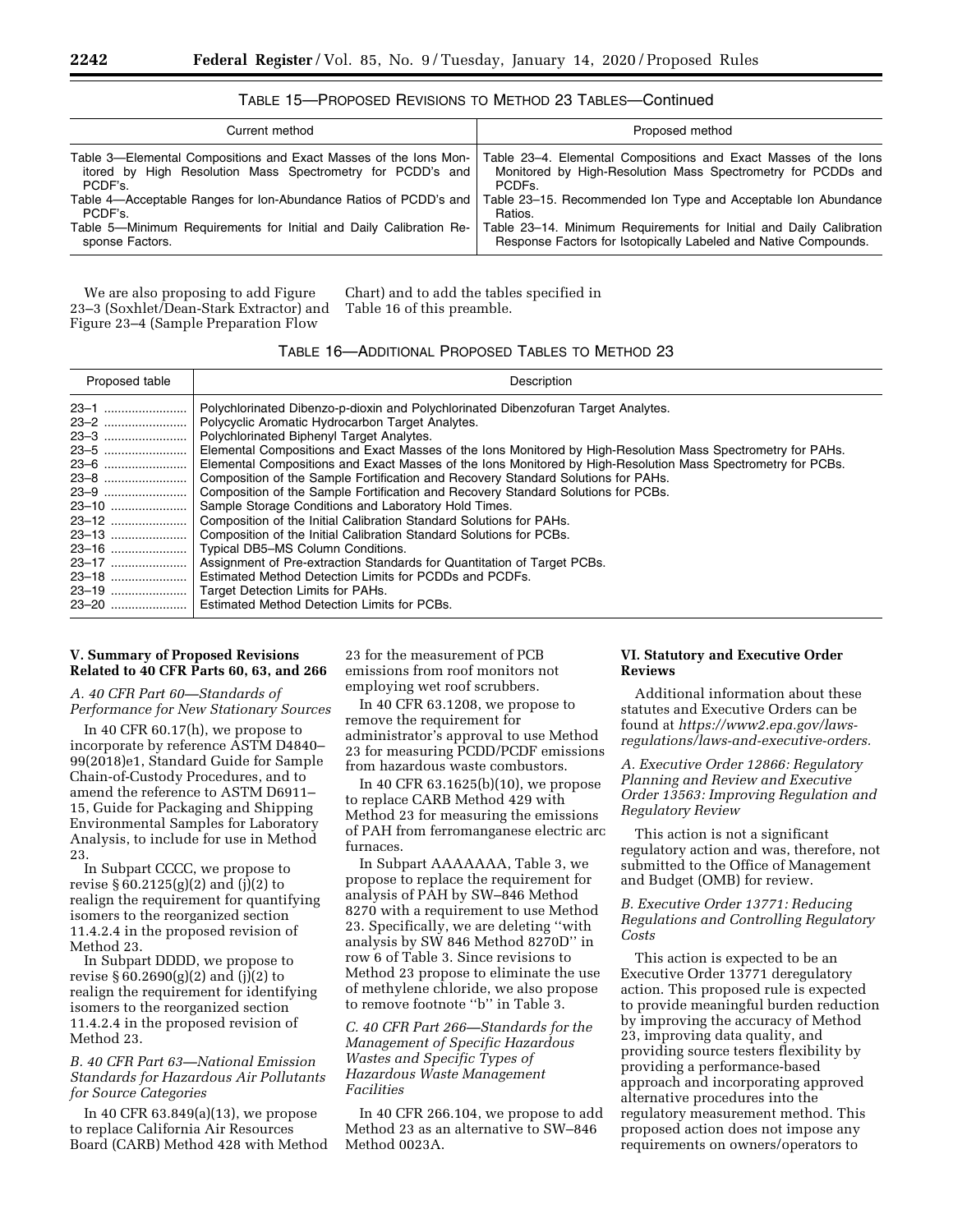use Method 23 but provides instruction on how to use Method 23 if required to do so by an EPA source category regulation.

#### *C. Paperwork Reduction Act (PRA)*

This proposed action does not impose an information collection burden under the PRA. The revisions being proposed in this action to Method 23 do not add information collection requirements but make corrections, clarifications and updates to existing testing methodology.

#### *D. Regulatory Flexibility Act (RFA)*

I certify that this proposed action will not have a significant economic impact on a substantial number of small entities under the RFA. This action will not impose any requirements on small entities. The proposed revisions to Method 23 do not impose any requirements on regulated entities. Rather the proposed changes improve the quality of the results when required by other rules to use Method 23. Revisions proposed for Method 23 allow contemporary advances in analysis techniques to be used. Further, the proposed changes in Method 23 analysis procedures reduce the impact of this method by bringing it into alignment with other agency methods.

### *E. Unfunded Mandates Reform Act (UMRA)*

This proposed action does not contain any unfunded mandate of \$100 million or more as described in UMRA, 2 U.S.C. 1531–1538. The proposed action imposes no enforceable duty on any State, local or tribal governments or the private sector.

#### *F. Executive Order 13132: Federalism*

This proposed action does not have federalism implications. It will not have substantial direct effects on the states, on the relationship between the national government and the states, or on the distribution of power and responsibilities among the various levels of government.

#### *G. Executive Order 13175: Consultation and Coordination With Indian Tribal Governments*

This proposed action does not have tribal implications, as specified in Executive Order 13175. It will not have substantial direct effects on the Indian Tribal Governments, on the relationship between the national government and the Indian Tribal Governments, or on the distribution of power and responsibilities among Indian Tribal Governments and the various levels of government.

*H. Executive Order 13045: Protection of Children From Environmental Health Risks and Safety Risks* 

The EPA interprets Executive Order 13045 as applying only to those regulatory actions that concern environmental health or safety risks that the EPA has reason to believe may disproportionately affect children, per the definition of ''covered regulatory action'' in section 2–202 of the Executive Order. This proposed action is not subject to Executive Order 13045 because it does not establish or revise a standard that provides protection to children against environmental health and safety risks.

### *I. Executive Order 13211: Actions That Significantly Affect Energy Supply, Distribution or Use*

This proposed action is not subject to Executive Order 13211, because it is not a significant regulatory action under Executive Order 12866.

### *J. National Technology Transfer and Advancement Act (NTTAA)*

This proposed action involves technical standards. The EPA proposes to use ASTM D6911–15 (Guide for Packaging and Shipping Environmental Samples for Laboratory Analysis) and ASTM D4840–99(2018)e1 (Standard Guide for Sample Chain-of-Custody Procedures). These ASTM standards cover best practices that guide sample shipping and tracking from collection through analysis.

These standards were developed and adopted by the American society for Testing and Materials. The standard may be obtained from *[https://](https://www.astm.org) [www.astm.org](https://www.astm.org)* or from the ASTM at 100 Barr Harbor Drive, P.O. box C700, West Conshohocken, PA 19428–2959.

# *K. Executive Order 12898: Federal Actions To Address Environmental Justice in Minority Populations and Low-Income Populations*

This proposed action will not have potential disproportionately high and adverse human health or environmental effects on minority, low-income or indigenous populations because it does not establish or revise a standard that provides protection to human health or the environment.

#### **List of Subjects**

#### *40 CFR Part 60*

Environmental protection, Air pollution control, Hazardous air pollutants, Incorporation by reference, Method 23, Polychlorinated biphenyls, Polychlorinated dibenzofurans, Polychlorinated dibenzo-p-dioxins,

Polycyclic aromatic compounds, Test methods.

### *40 CFR Part 63*

Environmental protection, Air pollution control, Method 23, New source performance, Polychlorinated biphenyls, Polychlorinated dibenzofurans, Polychlorinated dibenzo-p-dioxins, Polycyclic aromatic compounds, Test methods.

#### *40 CFR Part 266*

Environmental protection, Air pollution control, Hazardous air pollutants, Hazardous waste, Method 23, Polychlorinated biphenyls, Polychlorinated dibenzofurans, Polychlorinated dibenzo-p-dioxins, Polycyclic aromatic compounds, Test methods, Waste management.

Dated: December 17, 2019.

#### **Andrew R. Wheeler,**

*Administrator.* 

For the reasons stated in the preamble, the Environmental Protection Agency proposes to amend title 40, chapter I of the Code of Federal Regulations as follows:

# **PART 60—STANDARDS OF PERFORMANCE FOR NEW STATIONARY SOURCES**

■ 1. The authority citation for part 60 continues to read as follows:

**Authority:** 42 U.S.C. 7401 *et seq.* 

 $\blacksquare$  2. In § 60.17:

■ a. Redesignate paragraphs (h)(167) through (h)(209) as (h)(168) through (h)(210);

■ b. Add paragraph (h)(167); and ■ c. Revise newly redesignated

paragraph (h)(192).

The addition and revision read as follows:

### **§ 60.17 Incorporations by reference.**

- \* \* \* \* \*
	- (h) \* \* \*

(167) ASTM D4840–99(2018)e1 Standard Guide for Sample Chain-of-Custody Procedures, approved August 2018, IBR approved for appendix A–8: Method 30B, IBR approved for Appendix A–7: Method 23.

\* \* \* \* \* (192) ASTM D6911–15 Standard Guide for Packaging and Shipping Environmental Samples for Laboratory Analysis, approved January 15, 2015, IBR approved for appendix A–7: Method 23 and appendix A–8: Method 30B.

\* \* \* \* \*

■ 3. In § 60.2125, revise paragraphs  $(g)(2)$  and  $(j)(2)$  to read as follows: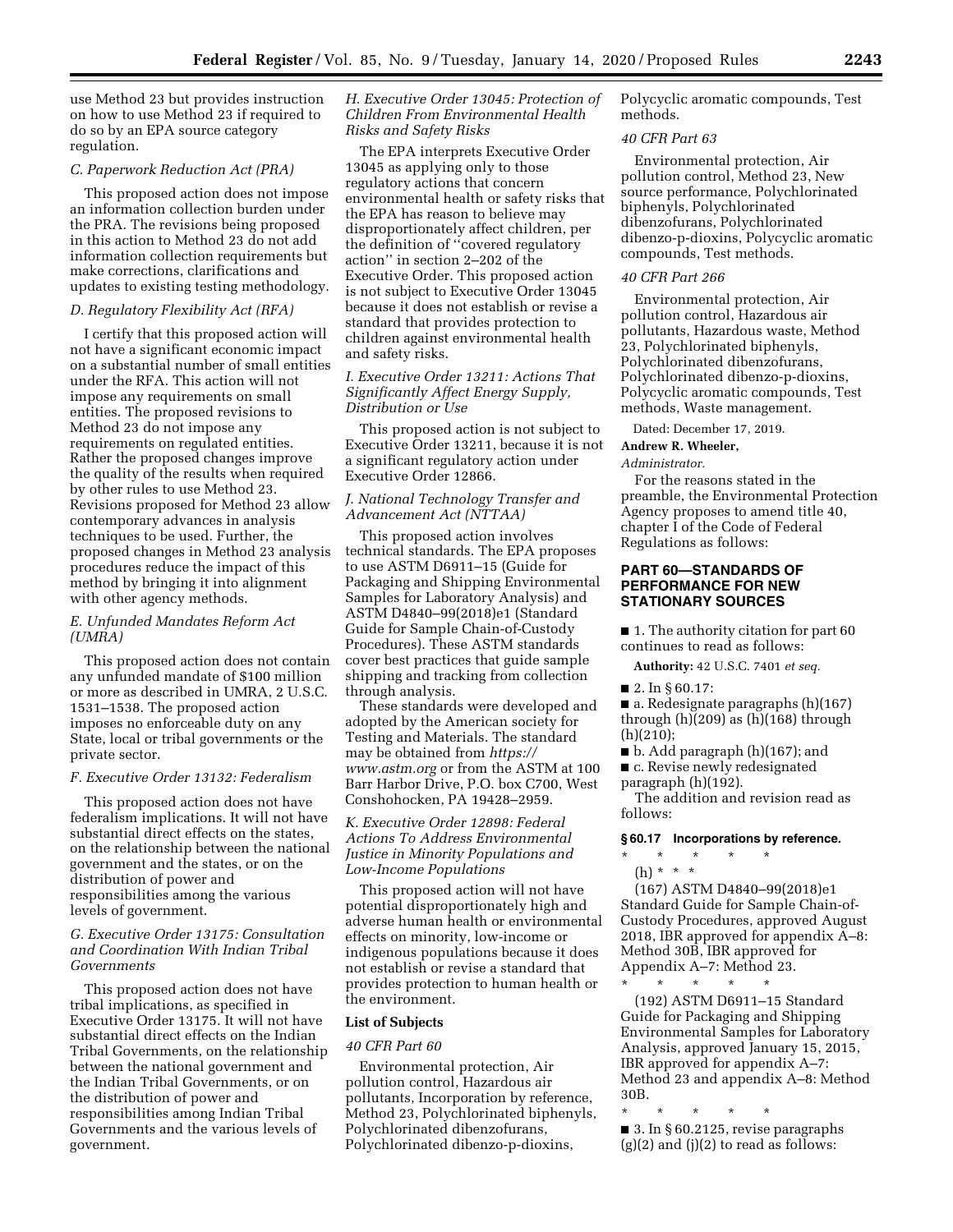# **§ 60.2125 How do I conduct the initial and annual performance test?**

\* \* \* \* \*

(g)  $* * * (2)$  Quantify isomers meeting identification criteria 2, 3, 4, and 5 in Section 11.4.3.4 of Method 23, regardless of whether the isomers meet identification criteria in Section 11.4.3.4.1 of Method 23. You must quantify the isomers per Section 11.4.3.5 of Method 23. (Note: You may reanalyze the sample aliquot or split to reduce the number of isomers to meet the identification criteria in Section 11.4.3.4 of Method 23.)

- \* \* \* \* \*
	- $(i) * * * *$

(2) Quantify isomers meeting identification criteria 2, 3, 4, and 5 in Section 11.4.3.4 of Method 23, regardless of whether the isomers meet identification Section 11.4.3.4.1 of Method 23. You must quantify the isomers per Section 11.4.3.5 of Method 23. (Note: You may reanalyze the sample aliquot or split to reduce the number of isomers to meet the identification criteria in Section 11.4.3.4 of Method 23.)

\* \* \* \* \*

■ 4. In § 60.2690, revise paragraphs  $(g)(2)$  and  $(j)(2)$  to read as follows:

#### **§ 60.2690 How do I conduct the initial and annual performance test?**

\* \* \* \* \*

 $(g) * * * *$ 

(2) Quantify isomers meeting identification criteria 2, 3, 4, and 5 in Section 11.4.3.4 of Method 23, regardless of whether the isomers meet identification Section 11.4.3.4.1 of Method 23. You must quantify the isomers per Section 11.4.3.5 of Method 23. (Note: You may reanalyze the sample aliquot or split to reduce the number of isomers to meet the identification criteria in Section 11.4.3.4 of Method 23.)

\* \* \* \* \* (j) \* \* \*

(2) Quantify isomers meeting identification criteria 2, 3, 4, and 5 in Section 11.4.3.4 of Method 23, regardless of whether the isomers meet identification Section 11.4.3.4.1 of Method 23. You must quantify the isomers per Section 11.4.3.5 of Method 23. (Note: You may reanalyze the sample aliquot or split to reduce the number of isomers to meet the identification criteria in Section 11.4.3.4 of Method 23.); and

\* \* \* \* \*

■ 5. Revise Method 23 of appendix A– 7 to part 60 and to read as follows:

**Appendix A–7 to Part 60—Test Methods 19 through 25E** 

\* \* \* \* \*

**Method 23—Determination of Polychlorinated Dibenzo-p-Dioxins, Polychlorinated Dibenzofurans, Polychlorinated Biphenyls, and Polycyclic Aromatic Hydrocarbons From Stationary Sources** 

# *1.0 Scope and Application*

1.1 Applicability. This method applies to measuring emissions of polychlorinated dibenzo-p-dioxins and polychlorinated dibenzofurans (PCDDs/ PCDFs), polychlorinated biphenyls (PCBs), and/or polycyclic aromatic hydrocarbons (PAHs) in emissions from stationary sources. Using this method, you can measure these analyte groups individually or in any combination using a single sample acquisition. Tables 23–1 through 23–3 of this method list the applicable targets analytes for Method 23.

1.2 Scope. This method describes the sampling and analytical procedures used to measure selected PCDDs, PCDFs, PCBs, and PAHs from stationary source air emissions. However, Method 23 incorporates by reference some of the specifications (*e.g.,* equipment and supplies) and procedures (*e.g.,* sampling and analytical) from other methods in this part that are essential to conducting Method 23. To obtain reliable samples, source sampling teams should be trained and experienced with the following additional EPA test methods: Method 1, Method 2, Method 3, Method 4, and Method 5 of appendices A–1, A– 2, and A–3 to 40 CFR part 60. Laboratory analysis teams should be trained and experienced with Method 1668C found at: *[https://www.epa.gov/](https://www.epa.gov/sites/production/files/2015-09/documents/method_1668c_2010.pdf)  [sites/production/files/2015–09/](https://www.epa.gov/sites/production/files/2015-09/documents/method_1668c_2010.pdf)  [documents/method](https://www.epa.gov/sites/production/files/2015-09/documents/method_1668c_2010.pdf)*\_*1668c*\_*2010.pdf*  and Method 1613B of 40 CFR part 136 appendix A.

1.3 The high-resolution gas chromatography and high-resolution mass spectrometry (HRGC/HRMS) portions of this method are for use by laboratory analysts experienced with HRGC/HRMS analysis of PCDDs, PCDFs, PCBs, and PAHs or under the close supervision of such qualified persons. Each source testing team, including the sampling and laboratory organization(s) that use this method, must demonstrate the ability to generate acceptable results that meet the performance criteria in Section 13 of this method.

1.4 This method is ''performancebased'' and includes acceptability criteria for assessing sampling and analytical procedures. Users may

modify the method to overcome interferences or to substitute superior materials and equipment, provided that they meet all performance criteria in this method. Section 13 of this method presents requirements for method performance.

#### *2.0 Summary of Method*

This method identifies and determines the concentration of specific PCDD, PCDF, PCBs, and PAHs compounds. Gaseous and particulate bound target pollutants are withdrawn from the gas stream isokinetically and collected in the sample probe, on a glass fiber or quartz filter, and on a packed column of adsorbent material. This method is not intended to differentiate between target compounds in particle or vapor fractions. The target compounds are extracted from the combined sample collection media. Portions of the extract are chromatographically fractionated to remove interferences, separated into individual compounds or simple mixtures by HRGC, and measured with HRMS. This method uses isotopically labeled standards to improve method accuracy and precision.

### *3.0 Definitions*

3.1 Alternate Recovery Standards. A group of isotopically labeled compounds that is not otherwise designated in this method for quality control purposes. Use alternative recovery standards to assess the recovery of a compound class relative to a step in the sampling and analysis procedure that is not already assessed as a mandatory part of this method.

3.2 Batch Blank Sample. A laboratory blank sample composed of clean filter and XAD–2 media processed and analyzed using the same procedures as a field sample.

3.3 Benzo[*a*]pyrene Toxic Equivalent Factor (B[*a*]P–TEF). One of several schemes that express the toxicity for PAH compounds in terms of the most toxic form of PAH, benzo[*a*]pyrene, as specified in applicable regulations, permits, or other requirements.

3.4 Continuing Calibration Verification Standard (CCV). The midpoint calibration standard used to verify calibration. Prepare CCV standards from a second source, when possible.

3.5 Congener. An individual compound with a common structure (dioxin, furan, or biphenyl), only differing by the number of chlorine atoms attached to the structure.

3.6 Estimated Detection Limit (EDL). The minimum qualitatively recognizable signal above background for a target compound. The EDL is a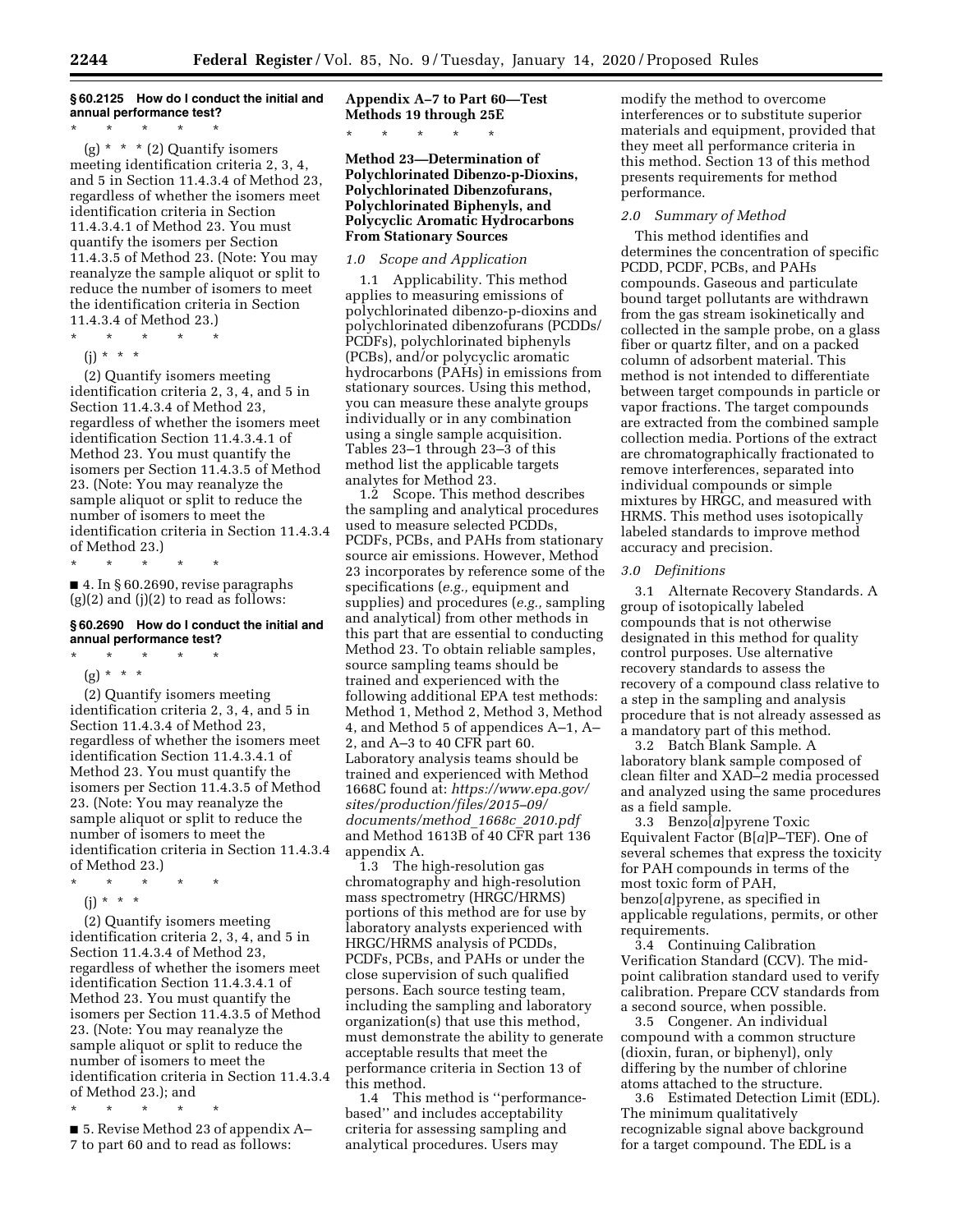mathematically-derived detection limit (MDL) specific to each sample analysis based on the noise signal measured near the mass of a target compound or target isomer group. Being sample specific, the EDL is affected by sample size, dilution, etc.

3.7 Estimated Possible Concentration (EPC). Report the results as EPC when the ion abundance ratio for a target analyte is outside the performance criteria. Calculate the EPC separately for each quantitation ion, if present, and report the lower value as the EPC.

3.8 Homolog. A compound belonging to a series of compounds with the same general molecular formula, differing from each other by the number of repeating units.

3.9 Isomer. An individual compound with a common structure (dioxin, furan, or biphenyl), only differing by the position of chlorine atoms attached to the structure.

3.10 Polychlorinated Biphenyl (PCB) Isomers. Any or all 209 chlorinated biphenyl congeners and their isomers. Table 23–3 of this method lists the primary target compounds and appendix A to this method provides the full list of 209 PCB congeners and isomers.

3.10.1 Monochlorobiphenyl (MoCB). Any or all three monochlorinated biphenyl isomers.

3.10.2 Dichlorobiphenyl (DiCB). Any or all 12 dichlorinated biphenyl isomers.

3.10.3 Trichlorobiphenyl (TrCB). Any or all 24 trichlorinated biphenyl isomers.

3.10.4 Tetrachlorobiphenyl (TeCB). Any or all 42 tetrachlorinated biphenyl isomers.

3.10.5 Pentachlorobiphenyl (PeCB). Any or all 46 pentachlorinated biphenyl isomers.

3.10.6 Hexachlorobiphenyl (HxCB). Any or all 42 hexachlorinated biphenyl isomers.<br> $3.10.7$ 

Heptachlorobiphenyl (HpCB). Any or all 24 heptachlorinated biphenyl isomers.

3.10.8 Octachlorobiphenyl (OcCB). Any or all 12 octachlorinated biphenyl isomers.

3.10.9 Nonachlorobiphenyl (NoCB). Any or all three nonachlorinated biphenyl isomers.

3.10.10 Decachlorobiphenyl (DeCB). Biphenyl fully chlorinated with ten chlorine atom substituents replacing hydrogen in the parent compound.

3.11 Polychlorinated dibenzo-pdioxin (PCDD) isomers. Any or all 75 chlorinated dibenzo-p-dioxin isomers. There are 11 required target PCDD analytes listed in Table 23–1 of this

method. This method does not measure mono- through tri-PCDDs and includes non-2,3,7,8 substituted congeners in the total homolog categories.

3.11.1 Tetrachlorodibenzo-p-dioxin (TeCDD*).* Any or all 22 tetrachlorinated dibenzo-p-dioxin isomers.

3.11.2 Pentachlorodibenzo-p-dioxin (PeCDD). Any or all 14 pentachlorinated dibenzo-p-dioxin isomers.

3.11.3 Hexachlorodibenzo-p-dioxin (HxCDD). Any or all 10 hexachlorinated dibenzo-p-dioxin isomers.

3.11.4 Heptachlorodibenzo-p-dioxin (HpCDD). Any or all two

heptachlorinated dibenzo-p-dioxin isomers.

3.11.5 Octachlorodibenzo-p-dioxin (OCDD). Dibenzodioxin fully chlorinated with eight chlorine atom substituents replacing hydrogen in the parent compound.

3.12 Polychlorinated dibenzofuran (PCDF) isomers. Any or all chlorinated dibenzofuran isomers. There are 14 required target PCDF analytes listed in Table 23–1 of this method. This method does not measure mono- through tri-PCDFs and includes non-2,3,7,8 substituted congeners in the total homolog categories.

3.12.1 Tetrachlorodibenzofuran (TeCDF). Any or all 38 tetrachlorinated dibenzofuran isomers.

3.12.2 Pentachlorodibenzofuran (PeCDF). Any or all 28 pentachlorinated dibenzofuran isomers.

3.12.3 Hexachlorodibenzofuran (HxCDF). Any or all 16 hexachlorinated dibenzofuran isomers.

3.12.4 Heptachlordibenzofuran (HpCDF). Any or all four

heptachlorinated dibenzofuran isomers. 3.12.5 Octachlorodibenzofuran (OCDF). Dibenzofuran fully chlorinated with eight chlorine atom substituents replacing hydrogen in the parent compound.

3.13 Polychlorinated diphenyl ethers (PCDEs). Any or all chlorinated substituted diphenyl ethers.

3.13.1 Hexachlorodiphenyl ether (HxCDPE). Any or all 42

hexachlorinated diphenyl ether isomers. 3.13.2 Heptachlorodiphenyl ether

(HpCDPE). Any or all 24 heptachlorinated diphenyl ether isomers.

3.13.3 Octachlorodiphenyl ether (OCDPE). Any or all 12 octachlorinated diphenyl ether isomers.

3.13.4 Nonachlorodiphenyl ether (NCDPE). Any or all three nonachlorinated diphenyl ether isomers.

3.13.5 Decachlorodiphenyl ether (DCDPE).

3.14 Polycyclic Aromatic Hydrocarbons (PAHs). Any or all

aromatic compounds with two or more fused six-member rings. Table 23–2 of this method lists the target PAH compounds for this method. You may add and analyze additional PAH compounds by adding the appropriate 13C isotopically labeled compound to the pre-extraction spike mixture and by following the other requirements for target PAH compounds in this method.

3.15 Pre-analysis Standard(s). A group of isotopically labeled compounds added at a known amount immediately prior to analysis and used to correct instrument response, injection errors, instrument drift and to determine the recovery of the pre-extraction isotopically labeled spike compounds. Add pre-analysis standards to every sample (including blank, quality control sample, and calibration solutions) at a known amount.

3.16 Pre-extraction Filter Recovery Standard(s). A group of isotopically labeled compounds added at a known amount to the filter used to indicate the extraction efficiency of the filter media. Add pre-extraction filter recovery standard(s) to the filter samples just prior extraction.

3.17 Pre-extraction Standard(s). A group of isotopically labeled compounds added in a known amount to the XAD–2 adsorbent sample immediately before extraction to correct the quantity of the native target compounds present in the sample for extraction, cleanup, and concentration recovery. These isotopically labeled compounds constitute a matrix spike in each sample.

3.18 Pre-sampling Adsorbent Standard(s). A group of isotopically labeled compounds added in a known amount to the XAD–2 adsorbent prior to sampling used to indicate the sample collection and recovery efficiency of the method.

3.19 Pre-transport Standard(s). Spiking compound(s) from the list of alternative recovery standards that can be added by the laboratory to the sample shipping containers used to transport field equipment rinse and recovery samples. The measured concentration of the pre-transport recovery standard provides a quality check on potential probe rinse sample spillage or mishandling after sample collection and during shipping.

3.20 Relative Response Factor (RRF). The response of the mass spectrometer to a known amount of an analyte relative to a known amount of an isotopically labeled standard.

3.21 2,3,7,8-Tetrachlorodibenzo-pdioxin Toxic Equivalent Factor(s) (2,3,7,8-TeCDD–TEF). A procedure that expresses the toxicity of PCDDs, PCDFs,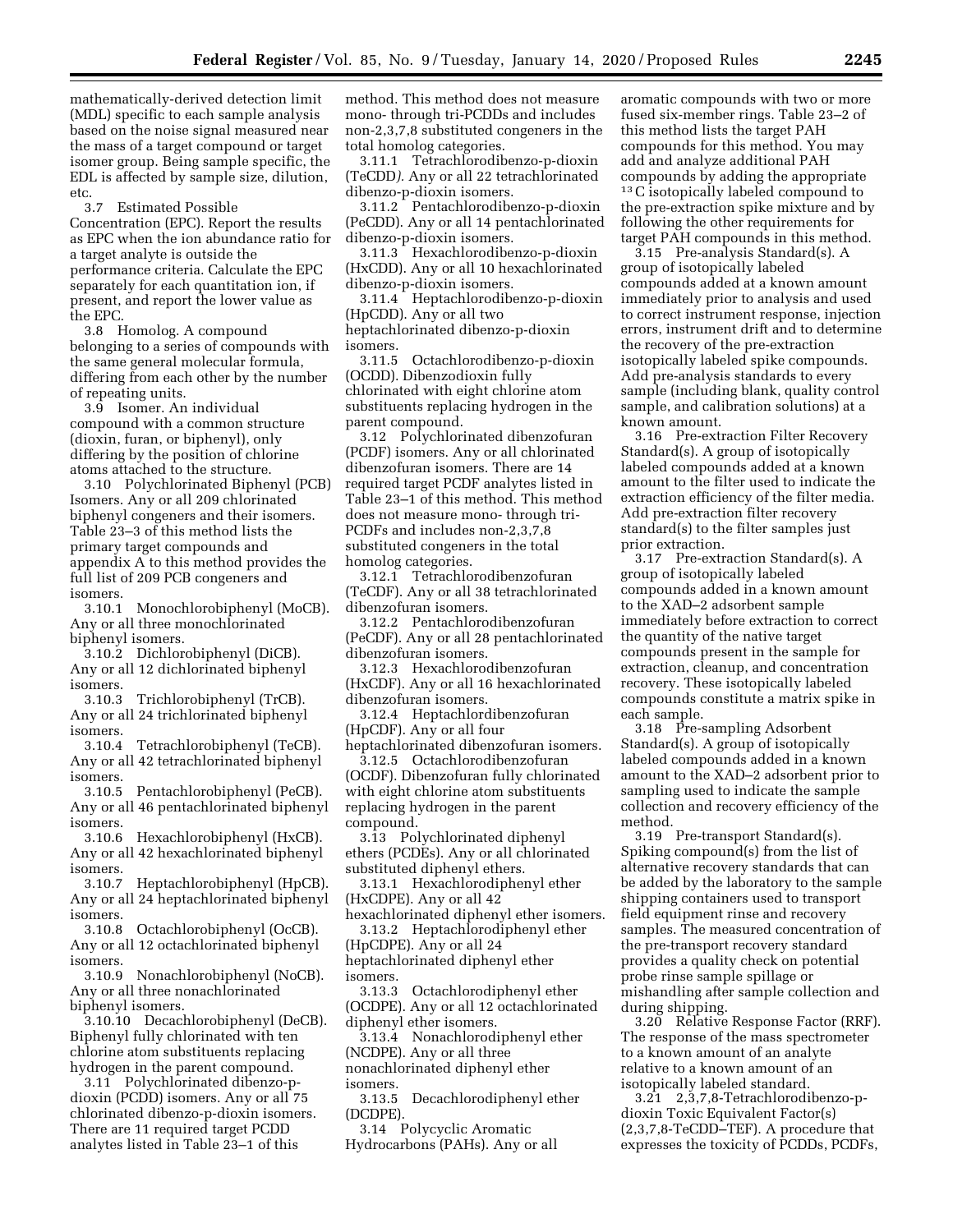and PCBs in terms of the most toxic dioxin, as specified in applicable regulations, permits, or other requirements.

#### *4.0 Interferences*

4.1 PCBs and PCDEs have similar molecular weight and chromatographic properties to PCDDs and PCDFs. PCBs produce an interfering mass-to-charge ratio (m/z) when losing chlorine (Cl<sub>2</sub>) or Cl4 upon fragmenting during ionization processes. PCDEs also produce interfering  $m/z$  values when losing  $Cl<sub>2</sub>$ in the PCDF homolog group with two fewer chlorine atoms (*i.e.,* an octachlorinated PCDE can interfere with a hexachlorinated PCDF). The latter interferences are potentially detected by monitoring an m/z corresponding to the potentially interfering PCDE; however, the fragmentation patterns of all PCDEs may not be known, complicating any attempt to quantify the extent of ether interference.

4.2 Very high amounts of other organic compounds in the matrix may interfere with the analysis. This method provides examples of columnchromatographic cleanup as procedures to reduce, but not necessarily eliminate, matrix effects due to high concentrations of organic compounds (International Agency for Research on Cancer 1991).

4.3 Target compound contaminants or related organics in solvents, reagents, glassware, isotopically labeled spiking standards, and other sample processing hardware are potential method interferences. Routinely evaluate all these materials to demonstrate that they are either free from interferences under the conditions of the analysis, or that the interference does not compromise the quality of the analysis results. Evaluate chemical interference through the preparation and analysis of batch blank samples. Use high purity reagents, solvents, and standards to minimize interference problems in sample analysis.

4.4 PAHs are subject to degradation when exposed to ultraviolet light. Take precautions to shield samples from sunlight or fluorescent light sources during sample collection, recovery, extraction, cleanup, and concentration.

#### *5.0 Safety*

**Note:** Develop a strict laboratory safety program for the handling of PCDDs, PCDFs, PCBs, and/or PAHs.

5.1 Compounds in the PCDD and PCDF classes such as 2,3,7,8-TeCDD are aneugenic, carcinogenic, and teratogenic in laboratory animal studies. Other PCDDs and PCDFs containing chlorine

atoms in positions 2,3,7,8 have toxicities comparable to that of 2,3,7,8- TeCDD.

5.2 PCBs are classified as known or suspected human or mammalian carcinogens. Be aware of the potential for inhalation and ingestion exposure to laboratory analysts.

5.3 This method recommends that the laboratory purchase dilute standard solutions of the analytes required for this method. However, if preparing primary solutions, use a hood or glove box. Laboratory personnel handling primary solutions should wear personal protective equipment including a toxic gas respirator mask fitted with charcoal filters approved by the National Institute for Occupational Safety and Health (NIOSH)/Mine Safety Health Administration (MSHA) to prevent the inhalation of airborne particulates if not working in an approved hood or glove box.

5.4 The toxicity or carcinogenicity of other reagents or chemicals used in this method is not precisely defined. However, treat each chemical as a potential health hazard and minimize exposure to these chemicals. The laboratory is responsible for maintaining a current awareness file of Occupational Safety and Health Administration (OSHA) regulations regarding the safe handling of the chemicals specified in this method. Ensure that a reference file or list of internet sites that contain safety data sheets (SDS) is available to all personnel involved in the sampling and chemical analysis of samples known or suspected to contain PCDDs, PCDFs, PCBs, and PAHs.

#### *6.0 Equipment and Supplies*

**Note:** Brand names, suppliers, and part numbers are for illustration purposes only and no endorsement is implied. Apparatus and materials other than those specified in this method may achieve equivalent performance. Meeting the performance requirements of this method is the responsibility of the source testing team and laboratory team.

6.1 Sampling Apparatus. Figure 23– 1 of this method shows a schematic of the Method 23 sampling train. Do not use sealing greases or brominated flame retardant-coated tape in assembling the train. The train is identical to that described in section 6.1.1 of Method 5 of appendix A–3 to 40 CFR part 60 with the following additions:

6.1.1 Nozzle. The nozzle must be made of quartz or borosilicate glass or titanium. Stainless steel nozzles should not be used.

6.1.2 Probe Liner. Use either polytetrafluoroethylene (PTFE), borosilicate, or quartz glass probe liners

with a heating system capable of maintaining a probe gas temperature of  $120 \pm 14$  °C (248  $\pm 25$  °F) during sampling, or such other temperature as specified by an applicable subpart of the standards or as approved by the Administrator. Use a PTFE ferrule or single-use PTFE coated O-ring to achieve the seal at the nozzle end of the probe for stack temperatures up to about 300 °C (572 °F). Use a quartz glass liner and integrated quartz nozzle for stack temperatures between 300 and 1,200 °C (572 and 2,192 °F).

6.1.3 Filter Holder. Use a filter holder of borosilicate glass with a PTFE frit or PTFE-coated wire filter support. The holder design should provide a positive seal against leakage from the outside or around the filter. The holder should be durable, easy to load, leakfree in normal applications, and positioned immediately following the probe and cyclone bypass (or cyclone, if used) with the active side of the filter perpendicular to the source of the flow.

6.1.4 Filter Heating System. Use any heating system capable of monitoring and maintaining the temperature around the filter to ensure that the sample gas temperature exiting the filter is  $120 \pm 14$  $\rm{°C}$  (248 ± 25  $\rm{°F}$ ) during sampling or such other temperature as specified by an applicable subpart of the standards or approved by the Administrator for a particular application.

6.1.5 Filter Temperature Sensor. Install a temperature sensor capable of measuring temperature to within  $\pm$  3 °C (5.4 °F) so that the sensing tip protrudes at least 1.3 centimeters (cm) (1–2 in.) into the sample gas exiting the filter. Encase the sensing tip of the sensor in glass or PTFE if needed.

6.1.6 Sample Transfer Line. The sample transfer line transports gaseous emissions from the heated filter holder to the condenser and must be heat traced and constructed of glass or PTFE with connecting fittings that form leakfree, vacuum-tight connections without using sealing greases or tapes. Keep the sample transfer lines as short as possible and maintain the lines at a temperature of 120 °C  $\pm$  14 °C (248 °F  $\pm$  25 °F) using active heating when necessary. Orient the sample transfer lines with the downstream end lower than the upstream end so that any condensate will flow away from the filter and into the condenser.

6.1.7 Condenser. Glass, waterjacketed, coil-type with compatible fittings. Orient the condenser to cause moisture to flow down to the adsorbent module to facilitate condensate drainage. Figure 23–2 of this method shows a schematic diagram of the condenser.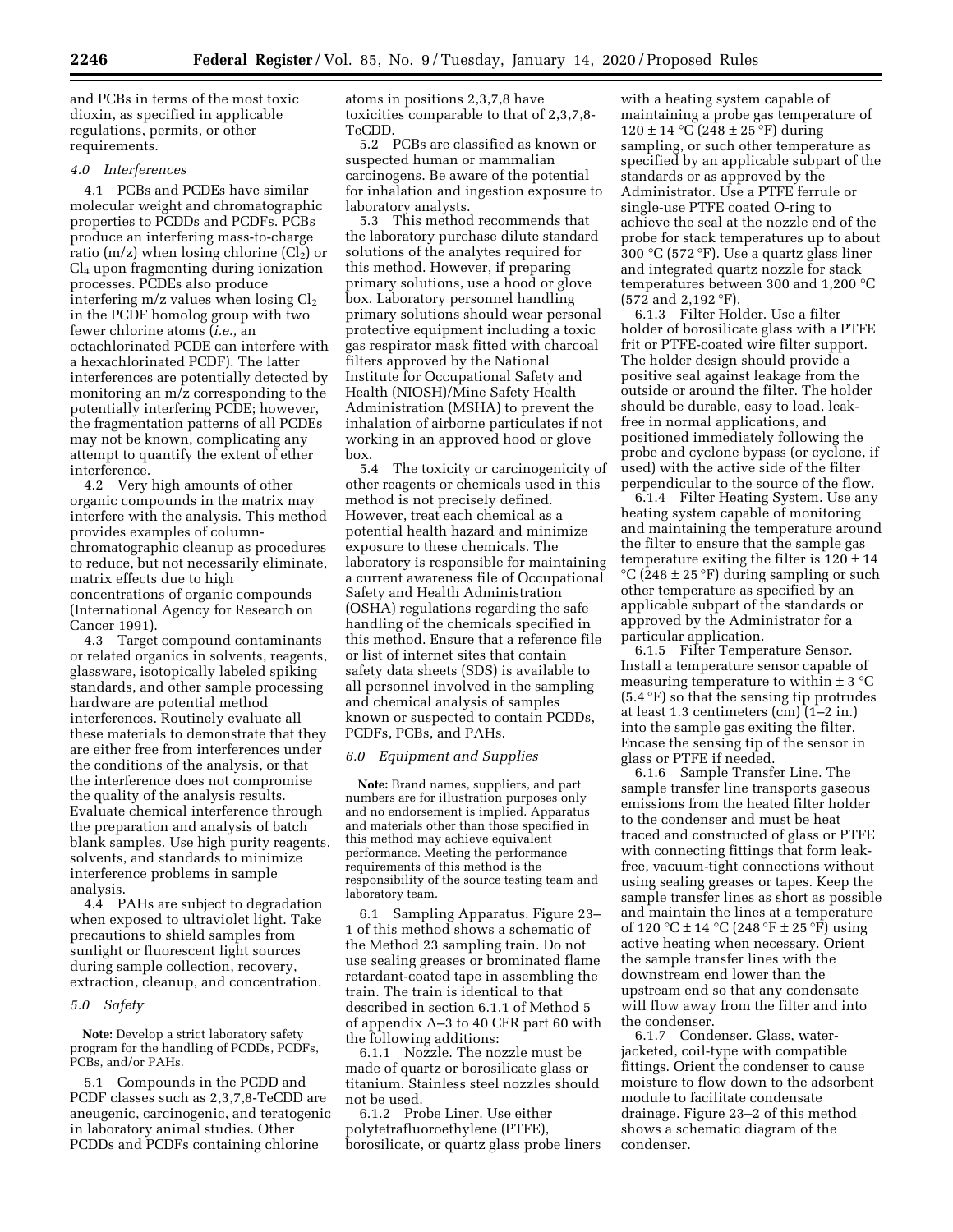6.1.8 Water Circulating Bath. Use a bath pump circulating system capable of providing chilled water flow to the condenser and adsorbent module water jackets. Typically, a submersible pump is placed in the impinger ice water bath to circulate the ice water contained in the bath. Verify the function of this system by measuring the gas temperature at the entrance to the adsorbent module. Maintain this temperature at  $< 20 °C$  (68 °F).

6.1.9 Adsorbent Module. Use a water-jacketed glass container to hold up to 40 grams (g) of the solid adsorbent. Figure 23–2 of this method shows a schematic diagram of the adsorbent module. Other physical configurations of the adsorbent resin module/condenser assembly are acceptable if the configuration contains the requisite amount of solid adsorbent and maintains the minimum length-towidth adsorbent bed ratio of two-to-one. Orient the adsorbent module vertically to facilitate condensate drainage. The connecting fittings must form leak-free, vacuum-tight seals. Include a coarse glass frit in the adsorbent module to retain the adsorbent.

6.1.10 Impingers. Use five impingers connected in series with leak-free ground glass fittings or any similar leakfree noncontaminating fittings. The first impinger must be a short-stem stem (water-dropout) design or equivalent. The second, fourth, and fifth impingers must be of the Greenburg-Smith design, modified by replacing the tip with a 1.3 cm (1–2 in.) inside diameter (ID) glass tube extending to approximately 1.3 cm (1–2 in.) from the bottom of the flask. The third impinger must be of the Greenburg-Smith design with the standard tip. The second and third impingers must contain known quantities of water, and the fifth impinger must contain a known weight of silica gel or equivalent desiccant. Alternatively, you may omit the first impinger if you do not expect excess moisture in the sample gas.

6.2 Sample Recovery Equipment. 6.2.1 Fitting Caps. Use leak-free ground glass fittings or any similar leakfree non-contaminating fitting to cap the sections of the sampling train exposed to the sample gas. Alternatively, use PTFE tape or contaminant-free aluminum foil for this purpose (see Section 6.2.6 of this method).

6.2.2 Wash Bottles. Use PTFE bottles.<br> $6.2.3$ 

6.2.3 Probe-Liner, Probe-Nozzle, and Filter-Holder Brushes. Use inert bristle brushes with precleaned stainless steel or PTFE handles. Extensions of the probe brush must be made of stainless steel or PTFE and be at least as long as

the probe. Use brushes that are properly sized and shaped to remove accumulated material from the nozzle and probe liner if used.

6.2.4 Filter Storage Container. Use a sealed filter holder, wide-mouth amber glass jar with PTFE-lined cap, or glass petri dish sealed with PTFE tape. Purchase precleaned amber glass jars and petri dishes or clean according to the glassware cleaning procedures listed in Section 8.1.1.1 of this method.

6.2.5 Field Balance. Use a weighing device capable of measurements to an accuracy of 0.5g.

6.2.6 Aluminum Foil. Use heavy duty aluminum foil cleaned by rinsing three times with hexane or toluene and stored in a pre-cleaned glass petri dish or glass jar. Do not use aluminum foil to wrap or contact filter samples due to the possibility of reaction between the sample and the aluminum.

6.2.7 Adsorbent Storage Containers. Use an air-tight container to store silica gel.

6.2.8 Glass Sample Storage Containers. Recover samples in amber glass bottles, 500- or 1000-milliliters (mL) with leak-free PTFE-lined caps. Either purchase precleaned bottles or clean containers according to glassware cleaning procedures listed in Section 8.1.1.1 of this method.

6.3 Sample Extraction Equipment.

6.3.1 Sample Containers. Use 125 and 250-mL amber glass bottles with PTFE-lined caps.

6.3.2 Test Tubes. Use glass test tubes or small (*e.g.,* 5 to 10 mL) amber vials.

6.3.3 Soxhlet/Dean-Stark Extraction Apparatus.

6.3.3.1 Soxhlet Apparatus. Use 200 mL capacity capable of holding  $43 \times$ 123-millimeter (mm) extraction thimbles, with receiving flask (typically round-bottom).

6.3.3.2 Moisture Trap. Use Dean-Stark or Barret with fluoropolymer stopcock trap to fit between the Soxhlet extractor body and the condenser as shown in Figure 23–3 of this method. Note: Dean-Stark or Barret traps are used to remove water with extraction solvents that are less dense and insoluble in water.

6.3.3.3 Extraction Thimble. Use quartz, glass, or glass fiber thimble, typically  $43 \times 123$  mm to fit Soxhlet apparatus.

6.3.3.4 Heating Mantle. Use a hemispherical shaped heating mantle to fit round-bottom flask.

6.3.4 Kuderna-Danish Concentrator. Use an apparatus consisting of a threeball Snyder column, a flask with leakfree joint to accept the three-ball Snyder column at the top, a leak-free joint to

receive a graduated concentration tube at the bottom and a heating mantle.

6.3.5 Nitrogen Evaporative Concentrator. Use a nitrogen evaporative concentrator equipped with a water bath with the temperature controlled in the range of 30 to 60 °C (86 to 140 °F) (N-Evap Organomation Associates, Inc., South Berlin, MA, or equivalent).

6.3.6 Separatory Funnels. Use glass or PTFE 2-liter separatory funnels.

6.4 Glass Liquid Chromatography Columns.

6.4.1 Pasteur Pipettes. Use disposable pipettes, or glass serological pipettes typically 150 mm long  $\times$  6 mm ID.

6.4.2 Chromatography Columns. 200 to 300 mm  $\log \times 20$  mm ID with 250mL reservoir.

6.5 Analytical Equipment.

6.5.1 Gas Chromatograph. Use a gas chromatograph consisting of the following components:

6.5.1.1 Oven. Use an oven capable of maintaining the separation column at the proper operating temperature ± 1.0 °C (1.8 °F) and performing programmed increases in temperature at rates of at least 20 °C/min with isothermal hold.

6.5.1.2 Temperature Monitor. Use a temperature monitor to measure column oven temperature to  $\pm$  1.0 °C (1.8 °F).

6.5.1.3 Flow System. Use an electronic pressure control or equivalent gas metering system to control carrier gas flow or pressure.

6.5.1.4 Use a split/splitless injection port in the splitless mode or on-column injection port for the capillary column.

6.5.2 Capillary Gas Chromatography Columns. Use different columns for the analysis of the different target compound classes in this method, if needed. Perform the resolution checks in Sections 10.2.3.4 and 10.2.3.5 of this method to document the required resolution. Compound separation must meet the resolution specifications in Section 10.2.3.4 of this method and the identification specifications found in Section 11.4.3.4 of this method.

6.5.2.1 Recommended column systems for measuring PCDDs/PCDFs should be capable of achieving separation of the 17 PCDD/PCDF target compounds from the nearest eluting congener with no more than 10 percent peak overlap. The system must meet the performance specifications for compound separation and quantitation in calibration, performance check, and isotopically labeled standards added to field samples. Use a variety of bondedphase capillary gas chromatography columns to meet these requirements, if needed.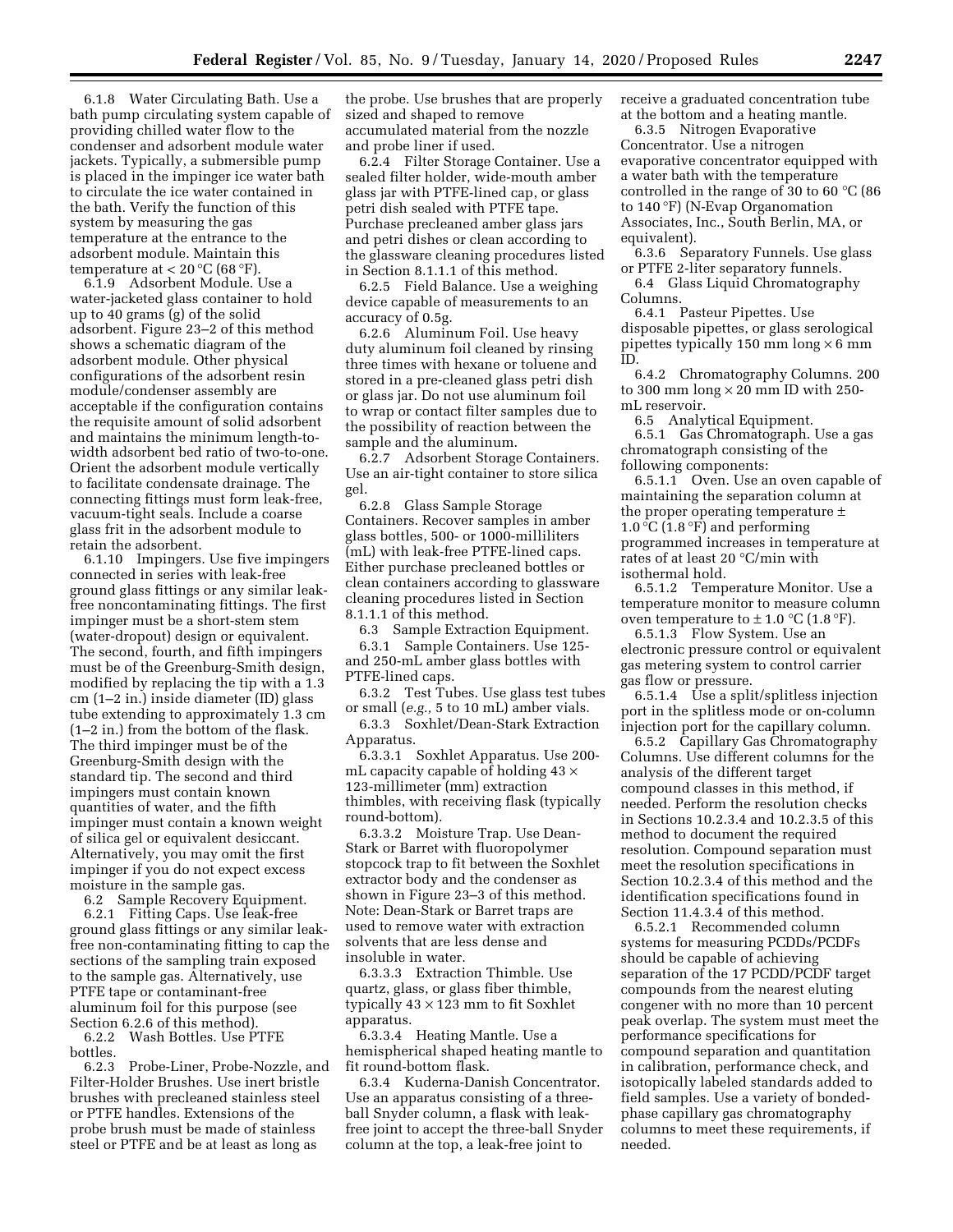**Note:** Fishman, et al. (see Section 16.3 of this method) demonstrated that all TEF isomers can be fully differentiated from closely eluting isomers using either of two sets of non-polar and polar stationary phase combinations. One set consisted of 5-percent phenyl methylpolysiloxane (DB-5, HP-5MS, Rtx–5MS, Equity–5) and 50-percent cyanopropylmethyl, 50-percent phenylmethylsiloxane (DB–225, SP 2331) GC columns and the other set consisted of 5 percent phenyl, 94-percent methyl, 1-percent vinyl silicone bonded-phase (DB–5MS, ZB– 5MS, VF–5MS, CP–Sil 8 CB LowBleed/MS) with 50-percent cyanopropylmethyl, 50 percent phenylmethylsiloxane (SP–2331).

6.5.2.2 Use column systems for measuring PAHs that can achieve separation of anthracene and phenanthrene at m/z 178 such that the valley between the peaks does not exceed 50 percent of the taller of the two peaks, and benzo[*b*]fluoranthene and benzo[*k*]fluoranthene such that the valley between the peaks is less than 60 percent of the height of the taller peak. These requirements are achievable using a 30-m narrow bore (0.25 mm ID) 5 percent phenyl polysilphenylenesiloxane (BPX5 or equivalent) bondedphase, fused-silica capillary column. 6.5.2.3 PCB Columns.

6.5.2.3.1 Use column systems for measuring PCBs that can achieve unique resolution and identification of the toxics for determination of a  $TEQ_{PCB}$ using TEFs (American Society of Mechanical Engineers 1984). Isomers may be unresolved if they have the same TEF and response factor and if these unresolved isomers are uniquely resolved from all other congeners. These requirements are achievable using several 30-meter (m) narrow bore (0.25 mm ID) columns including 8-percent phenyl polycarborane-siloxane (HT8), DB–XLB, and poly (50-percent n-octyl/ 50-percent methyl siloxane) (SPB– Octyl).

6.5.2.3.2 If using an SPB-Octyl column for PCB analysis, the column should also uniquely resolve isomers 34 from 23 and 187 from 182. Resolution for these PCBs is shown by the valley between the peaks not exceeding 40 percent of the taller of the two peaks that result when these congeners are analyzed in the same calibration sample.

6.5.3 Mass Spectrometer. Use 28 to 70 electron volt impact ionization capable of repetitive selective monitoring of 12 exact m/z values with a mass resolution defined in section 10.2.1 of this method for fragments in the range of 300 to 350 m/z. The deviation between each monitored mass lock m/z and the monoisotopic m/z (Tables 23–4, 23–5, and 23–6 of this method for PCDDs/PCDFs, PAHs, and

PCBs, respectively) must be less than 5 parts per million.

6.5.4 Mass Spectrometer Data System. Use a data system compatible with the mass spectrometer and capable of sequencing and monitoring multiple groups of selected ions.

6.5.5 Analytical Balance. Use an analytical balance to measure within 0.1 milligram (mg).

### *7.0 Reagents, Media, and Standards*

**Note:** The quality checks described in this section are recommended but not required. They are provided to help ensure data will meet the required performance specifications in Section 13 of this method.

7.1 Filter. Glass fiber filters, without organic binder, exhibiting at least 99.95 percent efficiency (<0.05 percent penetration) on 0.3-micron dioctyl phthalate smoke particles.

7.1.1 Extraction. Conduct a quality control check on the filter lot prior to the field test to demonstrate that filters are free from contamination or interference. Perform Soxhlet extraction on a minimum of three filters with toluene for 16 hours. After extraction, allow the Soxhlet apparatus to cool. Remove the filters and remove the solvent from the filters under clean conditions (*e.g.,* a clean nitrogen stream).

7.1.2 Analysis. Analyze the individual extracts of a minimum of three filters from each lot used for sampling according to the procedures in Section 11 of this method. The blank filter check analysis must meet the performance requirements in Section 13.14 of this method.

7.2 Adsorbent Resin. Amberlite® XAD–2 resin. All adsorbent resin must meet the cleanliness criteria in Section 13.14 of this method for all target compounds on the analysis list (*i.e.,*  native PCDD/PCDF, PCB, and/or PAH) following the same extraction, concentration, cleanup, and analysis steps as field samples. This method recommends using the procedures provided in appendix B to this method to clean the resin before use, if needed. However, this method allows alternative cleanup procedures that use automated extraction equipment if the adsorbent meets the required performance criteria in Section 13.14 of this method.

7.2.1 Conduct a quality control check on the cleaned adsorbent using HRGC/HRMS techniques following procedures in Section 11 of this method. The cleaned adsorbent must meet the criteria in Section 13.14 of this method. A batch blank conducted on the filter and adsorbent lot combination used for a test can serve this purpose.

7.2.2 Storage. Store adsorbent in its original purchase container, a clean wide-mouth amber glass container with a PTFE-lined cap, or in glass adsorbent modules tightly sealed with glass caps.

7.3 Glass Wool. Clean the glass wool to meet the specifications in Section 13.14 of this method. Using sequential immersion in three clean aliquots of toluene, drying in a 110 °C (230 °F) oven, and storing in a toluene-rinsed glass jar with a PTFE-lined screw cap can meet these requirements.

7.4 Water. Use deionized or distilled water meeting requirements in Section 13.14 of this method and store in its original container or in a toluene-rinsed glass container with a PTFE-lined screw cap.

7.5 Silica Gel. Indicating type, 6–16 mesh. If previously used, dry at 175 °C (347 °F) for two hours. Use new silica gel as received. As an alternative, use other types of desiccants (equivalent or better), subject to the approval of the Administrator.

7.6 Methylene Chloride. Pesticide grade or better.

7.7 Sample Recovery Reagents.<br>7.7.1 Acetone. Pesticide grade o

Acetone. Pesticide grade or better.

7.7.2 Toluene. Pesticide grade or better.

7.8 Sample Extraction and Cleanup. 7.8.1 Potassium Hydroxide. American Chemical Society (ACS) grade, 2 percent (weight/volume) in water.

7.8.2 Sodium Sulfate. Granulated or powdered, reagent grade. Use as received, include in batch blank evaluation prior to use, or purify as necessary prior to use by rinsing with methylene chloride or toluene and oven drying. The batch blank must meet the requirements in Section 13.14 of this method. Store the cleaned material in a glass container with a PTFE-lined screw

cap.<br>7.8.3 Sulfuric Acid. Reagent grade. 7.8.4 Sodium Hydroxide. 1.0 N. Weigh 40 g of sodium hydroxide into a 1-liter volumetric flask. Dilute to 1 liter with water.

7.8.5 Hexane. Pesticide grade or better.

7.8.6 Methanol. Pesticide grade or better.<br>7.8.7

Toluene. Pesticide grade or better.

7.8.8 High-Boiling Alkanes Used as Keeper Solvents (*e.g.,* tetradecane, nonane, decane). Pesticide grade. Note: Lower homologous series alkanes (nonane or decane) are necessary for higher volatility targets such as MoCBs and naphthalene to maintain retention during concentration procedures. However, do not take samples to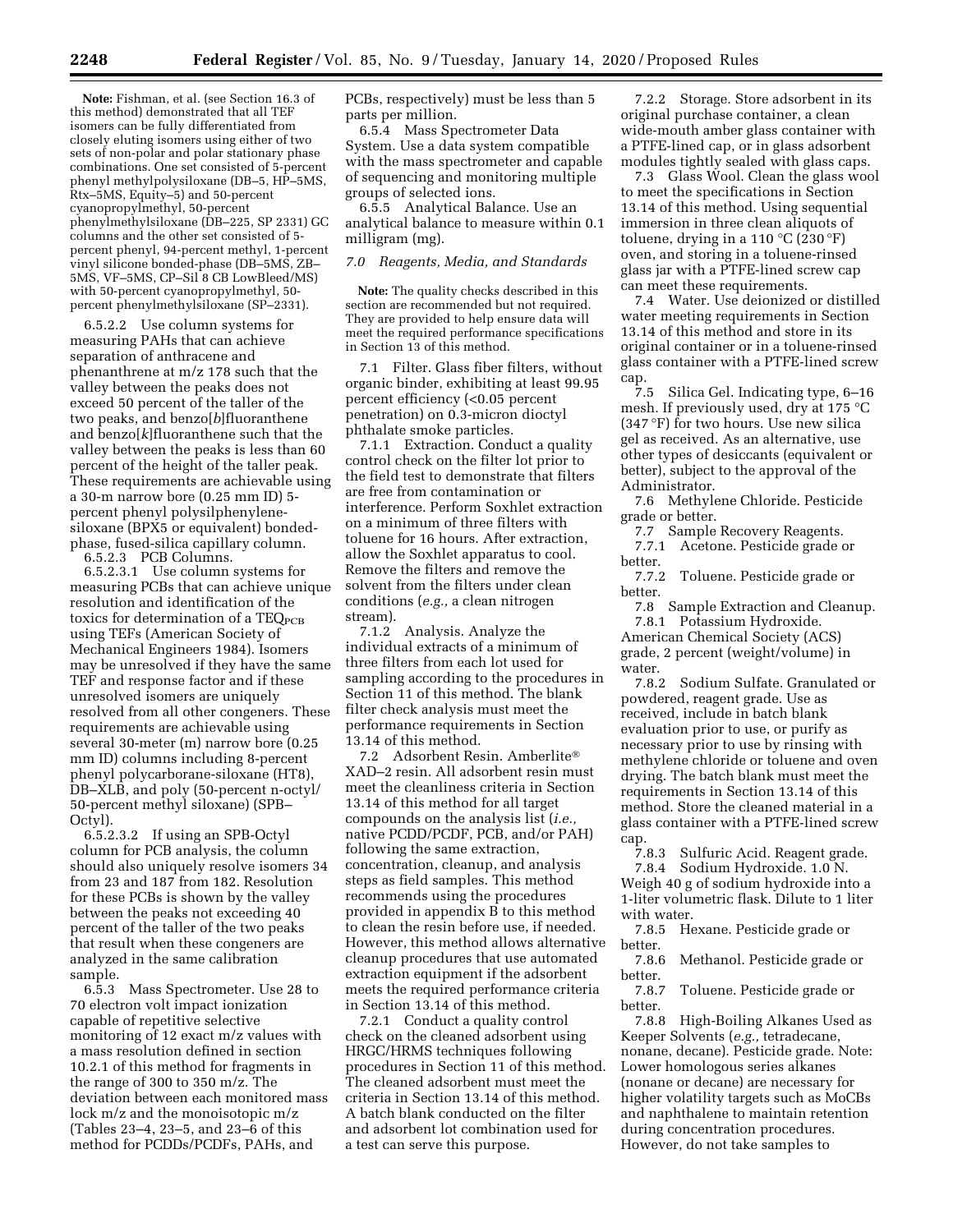dryness when using these lower alkane homologs.

7.8.9 Liquid Column Chromatography Packing Materials. Use the following column chromatography packing materials, as needed, to prepare sample extracts and remove interfering compounds. Commercially prepacked cleaning columns may be available for this purpose. All procedures for preparing column chromatography packing materials are recommendations shown to meet the performance specifications required for the recovery of labeled compounds described in Section 13 of this method.

7.8.9.1 Alumina. Use either acidic or basic alumina in the cleanup of sample extracts. Use the same type of alumina for all samples in an analytical sequence, including those used to demonstrate batch blank performance.

7.8.9.1.1 Acidic Alumina (Sigma-Aldrich® 199966 or equivalent). Brockmann activity grade 1, 100–200 mesh. Prior to use, activate the alumina by heating for 12 hours at 130 °C (266 °F). Store in a desiccator. You may use pre-activated alumina purchased from a supplier as received.

7.8.9.1.2 Basic Alumina (Sigma-Aldrich® 19943 or equivalent). Brockmann activity grade 1. Activate by heating to 600  $\mathrm{C}(1,112\mathrm{~}^{\circ}\mathrm{F})$  for a minimum of 24 hours. Do not heat to over 700 °C (1,292 °F) because this can lead to reduced capacity for retaining the analytes. Store at 130 °C (266 °F) in a covered flask. Use within five days of baking. Use prepacked alumina columns immediately after opening the vacuum sealed pouch or container.

7.8.9.2 Florisil®. Activated, 60–100 mesh recommended. Heat previously activated Florisil® in a glass container loosely covered with aluminum foil in an oven at 130 to 150 °C (266 to 302 °F) for a minimum of 24 hours. Upon cooling, store activated Florisil® silica prior to use in a desiccator.

7.8.9.3 Silica Gel. Use either activated, acidic or basic silica gel in the cleanup of sample extracts. Use the same type of silica gel for all samples in an analytical sequence, including those used to demonstrate batch blank performance.

7.8.9.3.1 Activated Silica Gel. Supelco® 1–3651, Bio-Sil® A, 100–200 mesh (or equivalent). Prior to use, rinse with methylene chloride and activate the silica gel by heating for at least 1 hour at 180 °C (356 °F). After cooling, rinse the silica gel sequentially with methanol and toluene. Heat the rinsed silica gel at 50  $°C$  (122 °F) for 10 minutes, then increase the temperature gradually to 180 °C (356 °F) over 25 minutes and maintain the gel at this

temperature for 90 minutes. Cool in a desiccator to room temperature and store in a glass container with a PTFElined screw cap.

7.8.9.3.2 Acidic Silica Gel (30 percent weight/weight). Combine 100 g of activated silica gel with 44 g of concentrated sulfuric acid in a clean screw-capped glass container and agitate thoroughly. Disperse the solids with a stirring rod until obtaining a uniform mixture. Store the mixture in a glass container with a PTFE-lined screw cap.

7.8.9.3.3 Basic Silica Gel. Combine 30 g of 1 N sodium hydroxide with 100 g of activated silica gel in a clean screwcapped glass container and agitate thoroughly. Disperse solids with a stirring rod until obtaining a uniform mixture. Store the mixture in glass container with a PTFE-lined screw cap.

7.8.9.4 Carbon/Celite® 545 (or equivalent solid support). Use a carbonbased column cleanup material (*e.g.,*  one of the many Carbopack® B or C) to remove impurities from the samples prior to analysis. Thoroughly mix 9.0 g Carbopack® C and 41.0 g Celite® 545 to produce an 18-percent weight/weight mixture. Activate the mixture at 130 °C (266 °F) for a minimum of 6 hours. Store in a desiccator.

7.8.10 Nitrogen. 99.999 percent (ultra-high) purity.

7.9 Sample Analysis.

7.9.1 Helium. 99.999 percent (ultrahigh) purity.

7.9.2 Spiking Standards. Prepare spiking standards quantitatively at a convenient concentration (*e.g.,*10 nanograms (ng)/mL) or use commercial standards if available, to enable accurate spiking of a labeled standard at various stages of the sample preparation. You may adjust the spiking concentrations from those recommended in Tables 23– 7, 23–8 and 23–9 of this method to accommodate the concentration of target compounds anticipated in samples if the performance criteria in Section 13 of this method are met.

7.9.3 Pre-Sampling Recovery Standard Solution. Prepare stock standard solutions in nonane to enable spiking of the isotopically labelled compounds for target compound classes in Tables 23–7, 23–8, and 23–9 of this method at the mass shown under the heading ''Pre-sampling Adsorbent Standards.''

7.9.4 Pre-extraction Filter Recovery Spike Standard Solution. Prepare stock standard solutions in nonane to enable spiking of the isotopically labelled compounds for target compound classes in Tables 23–7, 23–8, and 23–9 of this method at the mass shown under the

heading ''Pre-extraction Filter Recovery Spike Standards.''

7.9.5 Pre-extraction Recovery Standard Solution. Prepare stock standard solutions in nonane to enable spiking of the isotopically labelled compounds for target compound classes in Tables 23–7, 23–8, and 23–9 of this method at the mass shown under the heading ''Pre-extraction Standards.''

7.9.6 Pre-analysis Standard Solution. Prepare stock standard solutions in nonane to enable spiking of the isotopically labelled compounds for target compound classes in Tables 23– 7, 23–8, and 23–9 of this method at the mass shown under the heading ''Preanalysis Standards.''

### *8.0 Sample Collection, Preservation and Storage*

8.1 Sampling. This method involves collection and recovery of trace concentrations of semivolatile organic compounds. Therefore, train field sampling and recovery staff in the best practices for handling and using organic solvents in field environments to recover and protect samples from contamination.

8.1.1 Pretest Preparation.

8.1.1.1 Cleaning Glassware. Clean glassware thoroughly before using. This section provides a recommended procedure, but any protocol that consistently results in contaminationfree glassware meeting the batch blank criteria in Section 13.2 of this method is acceptable.

8.1.1.1.1 Soak all glassware in hot soapy water (Alconox<sup>®</sup> or equivalent).

8.1.1.1.2 Rinse with hot tap water. 8.1.1.1.3 Rinse with deionized/

distilled water.

8.1.1.1.4 Rinse with methanol.

8.1.1.1.5 Rinse with toluene. 8.1.1.1.6 Baking glassware at 300 °C (572 °F) for a minimum of 2 hours may be necessary to remove contaminants or interferents from particularly dirty samples. Cool glassware after baking.

**Note:** Repeated baking of glassware may cause active sites on the glass surface that may irreversibly absorb target compounds.

8.1.1.1.7 Cover glassware openings with clean glass fitting caps or cleaned aluminum foil (see Section 6.2.6 of this method).

8.1.1.1.8 Rinse glassware immediately before use with acetone and toluene.

**Note:** To prepare heavily soiled glassware, remove surface residuals from the glassware by soaking in hot soapy water, rinsing with hot water, then soaking with a non-chromic acid oxidizing cleaning reagent in a strong acid (*e.g.,* NOCHROMIX® prepared according to manufacturer's directions). After the acid soak, rinse with hot water and repeat the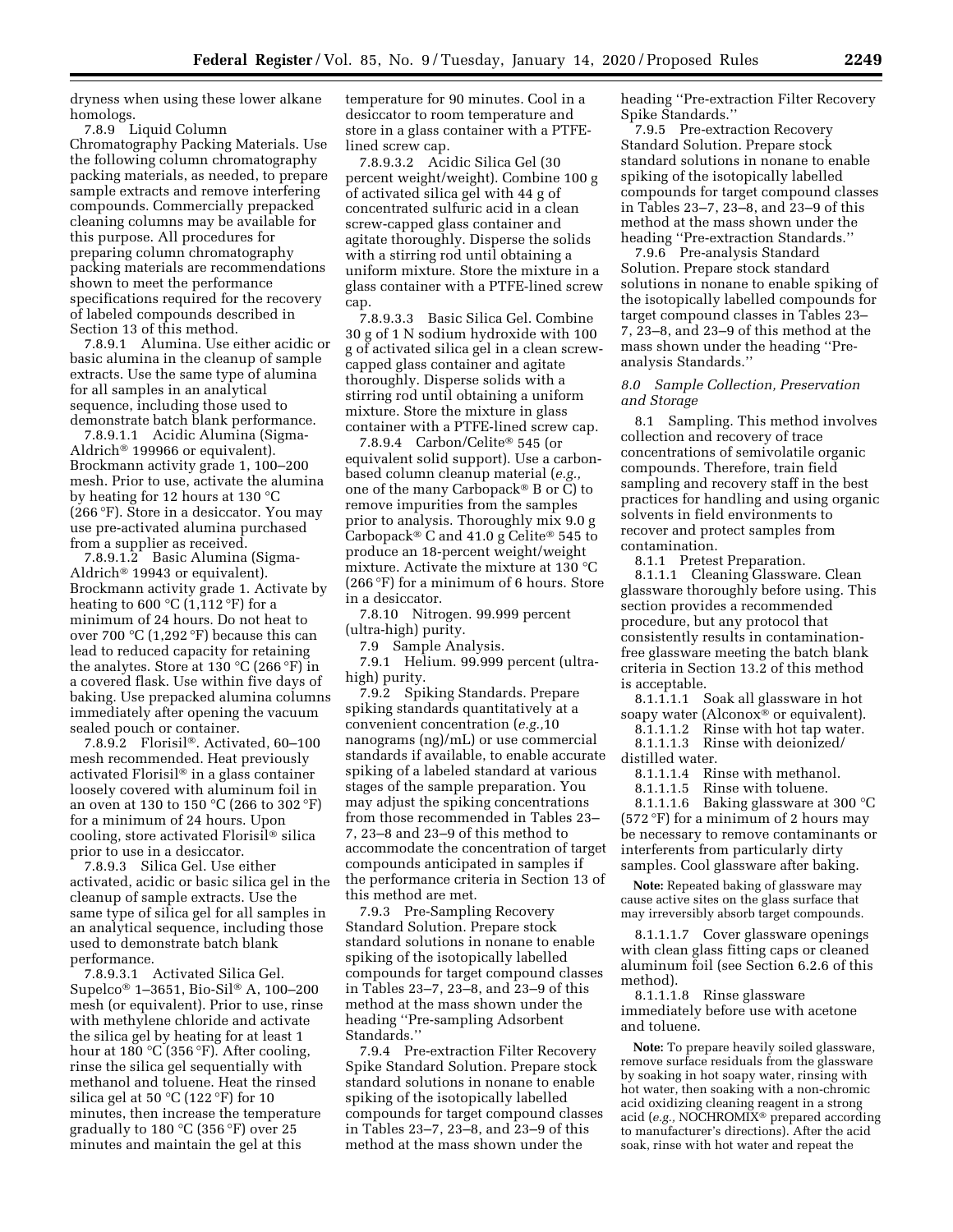cleaning procedures in Section 8.1.1.1 of this method.

8.1.1.2 Adsorbent Module. Load the modules in a clean area to avoid contamination. Spike modules before the sampling event, but do not spike the modules in the field. Fill a module with 20 to 40 g of XAD–2. Add the presampling standard spike for each of the compound classes to be measured to the top quarter of the adsorbent bed. Add sufficient spike (picograms (pg)/module) to result in the final theoretical concentrations specified in Tables 23–7, 23–8, and 23–9 of this method for PCDDs/PCDFs, PAHs, and PCBs, respectively. For samples with known or anticipated target compound concentration significantly higher or lower than the specified amount in these tables, add a pre-sampling spike amount appropriate to the expected native compound concentration, but no less than 10 times the EDL. Follow the XAD–2 with cleaned glass wool and tightly cap both ends of the module. For analysis that include PAH, use spiked modules within 14 days of preparation. See Table 23–10 of this method for storage conditions.

8.1.1.3 Sampling Train. Figure 23–1 of this method shows the complete sampling train. Follow the best practices by maintaining all sampling train components according to the procedure described in APTD–0576 Maintenance, Calibration, and Operation of Isokinetic Source-sampling Equipment (U.S. EPA 1972).

8.1.1.4 Silica Gel. Weigh several 200 to 300 g portions of silica gel in an airtight container to the nearest 0.5 g. Record the total weight of the silica gel plus container on the outside of each container. As an alternative, directly weigh the silica gel in its impinger or sampling holder just prior to sampling.

8.1.1.5 Filter. Check each filter against light for irregularities and flaws or pinhole leaks. Pack the filters flat in a clean glass container. Do not mark filters with ink or any other contaminating substance.

8.1.2 Preliminary Determinations. Use the procedures specified in Section 8.2 of Method 5 of appendix A–3 to 40 CFR part 60.

8.1.2.1 Sample Volume. Unless otherwise specified in an applicable rule, permit, or other requirement, sample for a minimum of 2 minutes at each traverse point. This method recommends sampling a minimum of 2.5 dry standard cubic meters (dscm).

8.1.2.2 For continuously operating processes, use the same sampling time at each traverse point. To avoid timekeeping errors, use an integer, or an integer plus one-half minute, for each traverse point.

8.1.2.3 For batch processes, determine the minimum operating cycle duration, dividing the sampling time evenly between the required numbers of traverse points. After sampling all traverse points once, sample each point again for the same duration of time per sampling point in reverse order until the operating cycle is completed. Sample all traverse points at least once during each test run.

8.1.3 Preparation of Sampling Train. 8.1.3.1 During field preparation and assembly of the sampling train, keep all train openings where contamination can enter sealed until just prior to assembly or until sampling is about to begin. To protect the adsorbent module from radiant heat and sunlight, you must wrap the module with aluminum foil or other suitable material capable of shielding the module from light. The XAD–2 adsorbent resin temperature must never exceed 50 °C (122 °F) because thermal decomposition will occur. Clean and prepare a complete set of sampling train components that will contact the sample for each sampling run, including one complete set to be used as a field train proof blank as described in Section 9.6 of this method.

8.1.3.2 Place approximately 100 mL of water in the second and third impingers but leave the first and fourth impingers empty. Transfer approximately 200 g or more of silica gel from its container to the fifth impinger. Weigh each impinger and the adsorbent module, including the fitting caps, to the nearest 0.5 g using the field balance and record the weight for moisture determination. Remove the aluminum foil from the adsorbent module before weighing. Keep the module out of direct sunlight and rewrap the module with foil immediately after recording the module weight.

8.1.3.3 Using tweezers or clean disposable surgical gloves, place a filter in the filter holder. Be sure that the filter is properly centered, and the gasket properly placed, to prevent the sample gas stream from circumventing the filter. Check the filter for tears after completing the assembly.

8.1.3.4 Prepare the inside of the sampling probe and nozzle by brushing each component while rinsing three times each with acetone and toluene. Install the selected nozzle. You may use connecting systems described in Section 6.1.2 of this method. Mark the probe with heat resistant tape or by some other method to denote the proper distance into the stack or duct for each sampling point. Assemble the train as shown in

Figure 23–1 of this method. Orient the adsorbent module vertically so condensed moisture drains into the first impinger. See APTD–0576 Maintenance, Calibration, and Operation of Isokinetic Source-sampling Equipment (U.S. EPA 1972) for details.

8.1.3.5 Turn on the recirculation pump to the adsorbent module and condenser coil and begin monitoring the temperature of the gas entering the adsorbent module. Ensure proper temperature of the gas entering the adsorbent module before proceeding.

8.1.4 Leak-Check Procedure. Same as Section 8.4 of Method 5 of appendix A–3 to 40 CFR part 60.

8.1.5 Sampling Train Operation. Same as Sections 8.5.1 through 8.5.9 of Method 5 of appendix A–3 to 40 CFR part 60.

8.1.5.1 Monitor the filter temperature sensor and record the filter temperature during sampling to ensure a sample gas temperature exiting the filter of  $120\text{ °C} \pm 14\text{ °C}$  (248  $\text{ °F} \pm 25\text{ °F}$ ), or such other temperature as specified by an applicable subpart of the standards or approved by the Administrator for an application of this method.

8.1.5.2 During testing, you must record the temperature of the gas entering the XAD–2 adsorbent module. The temperature of the gas must not exceed 20 °C (68 °F) for efficient capture of the target compounds.

8.2 Sample Recovery. Begin the cleanup procedure as soon as the probe is removed from the stack at the end of the sampling period. Seal the nozzle end of the sampling probe with PTFE tape or clean (*e.g.,* toluene rinsed) aluminum foil. This method recommends using clean glassware prepared following Section 8.1.1.1 of this method for each sample set in a test series.<br>8.2.1

When the probe can be safely handled, wipe off all external particulate matter near the tip of the probe. Conduct a post-test leak check. Remove the probe from the train and close off both ends with PTFE tape or clean aluminum foil. Seal off the inlet to the train with PTFE tape, a ground glass cap, or clean aluminum foil.

8.2.2 Transfer the probe and impinger assembly to the cleanup area. This method recommends cleaning and enclosing this area to minimize the chances of losing or contaminating the sample. To avoid sample contamination and unnecessary exposure to toxic chemicals, smoking or eating in the sample recovery area shall not be allowed.

8.2.3 Inspect the train prior to and during disassembly. Note and record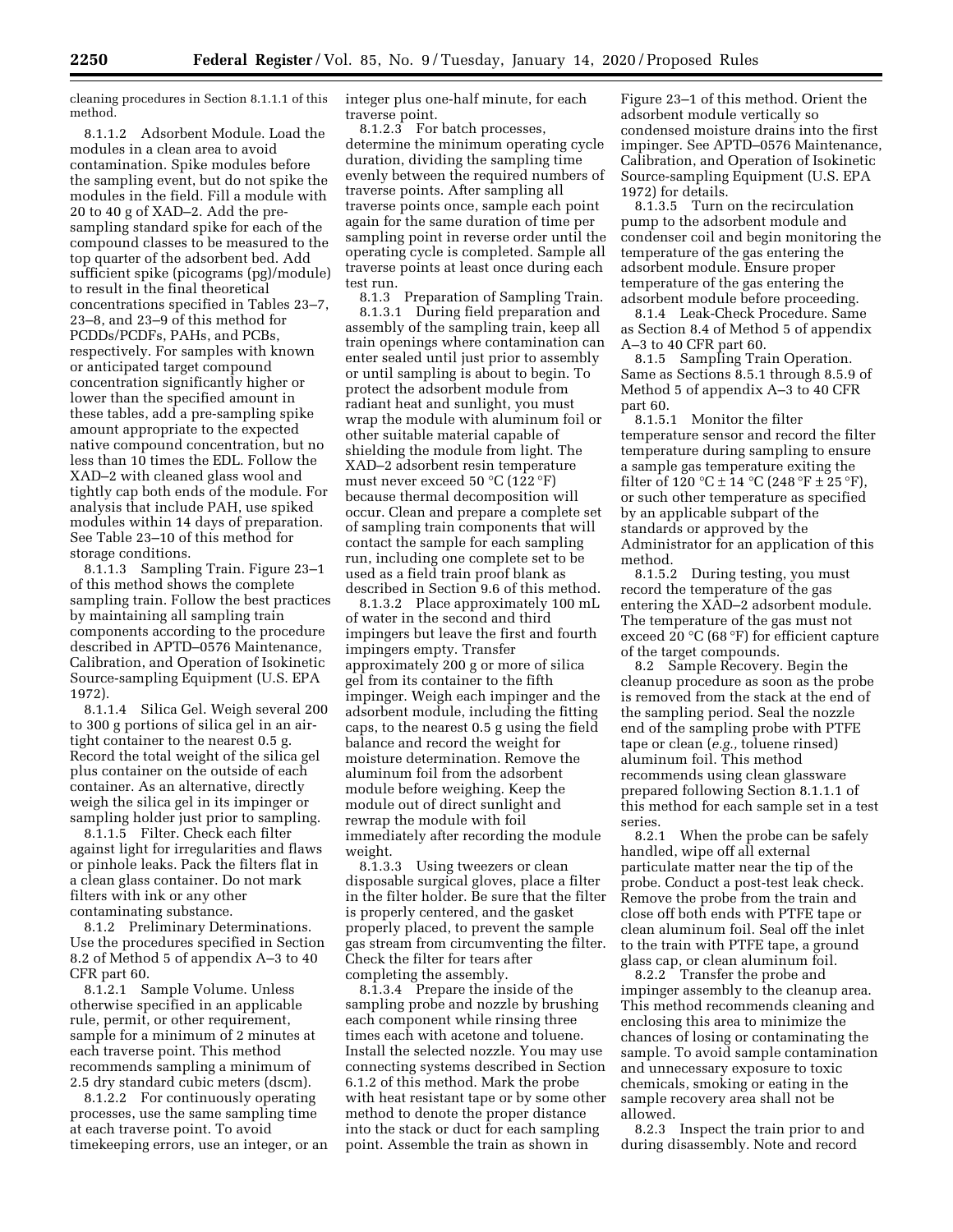any abnormal conditions (*e.g.,* broken filters, colored impinger liquid). Recover and prepare samples for shipping as follows in Sections 8.2.4 through 8.2.12 of this method.

8.2.4 Container No. 1. Either seal the filter holder or carefully remove the filter from the filter holder and place it in its identified container. If it is necessary to remove the filter, use a pair of cleaned tweezers to handle the filter. If necessary fold the filter such that the particulate cake is inside the fold. Carefully transfer to the container any particulate matter and filter fibers that adhere to the filter holder gasket by using a dry inert bristle brush and a sharp-edged blade. Seal the container and store cool ( $\leq 20 \pm 3$  °C, 68  $\pm$  5 °F) for transport to the laboratory.

8.2.5 Adsorbent Module Sample. Remove the module from the train, tightly cover both ends with fitting caps and PTFE tape, remove the foil, drain the recirculating water from the module, weigh and record the module weight, and label the adsorbent module. Moisture measurement in the field using the Method 23 train requires weighing the adsorbent module before the sampling run and after sampling as part of the sample recovery.

8.2.6 Container No. 2. Quantitatively recover material deposited in the nozzle, the front half of the filter holder, and the cyclone, if used, by brushing while rinsing three times with acetone followed by three rinses with toluene. Collect all the rinses in Container No. 2.

8.2.7 Rinse the back half of the filter holder three times with acetone followed by three rinses with toluene. Rinse the sample transfer line between the filter and the condenser three times with acetone followed by three rinses with toluene. If using a separate condenser and adsorbent module, rinse the condenser three times with acetone followed by three rinses with toluene. Collect all the rinses in Container No. 2 and mark the level of the liquid on the container.

8.2.8 Moisture Weight. Weigh the adsorbent module, impingers, and silica gel impinger to within  $\pm$  0.5 g using the field balance and record the weights. This information is required to calculate the moisture content of the effluent gas. For PCDD/PCDF-only measurements, discard the liquid after measuring and recording the weight.

8.2.9 Container No. 3. You must save and analyze impinger water samples if PAHs and/or PCBs are the target compounds. Quantitatively recover impinger water samples for analysis if PAHs and/or PCBs are the target compounds by rinsing three times with acetone followed by three rinses

with toluene. Collect impinger water and rinses in Container No. 3 and mark the level of the liquid on the container.

8.2.10 Silica Gel. Note the color of the indicating silica gel to determine if it has been completely spent and report its condition on the field data sheet.

8.2.11 Field Sample Handling, Preservation, Storage, and Transport. Store all field samples temporarily in cool ( $\leq 20 \pm 3$  °C, 68  $\pm$  5 °F) and dark conditions prior to transport to the laboratory. Ship samples cool  $(\leq 20 \pm 3$  $°C$ , 68  $\pm$  5 °F), shielded from ultraviolet light. In addition, follow the procedures in ASTM D6911–15 (Guide for Packaging and Shipping Environmental Samples for Laboratory Analysis) for all samples, where appropriate. To avoid contamination of the samples, pay special attention to cleanliness during transport, field handling, sampling, recovery, and laboratory analysis, as well as during preparation of the adsorbent cartridges.

8.2.12 Sample Custody. Proper procedures and documentation for sample chain of custody are critical to ensuring data integrity. Follow the chain of custody procedures in ASTM D4840–99(2018)e1 (Standard Guide for Sample Chain-of-Custody Procedures) for all samples (including field samples and blanks).

8.3 Sample Storage Conditions and Laboratory Hold Times.

8.3.1 Table 23–10 of this method summarizes the sample storage conditions and laboratory hold times.

8.3.2 Store sampling train rinses and filter samples in the dark at 6  $°C$  (43 °F) or less from the time the laboratory receives the samples until analysis.

8.3.3 You may store adsorbent samples for PCDDs/PCDFs or PCBs prior to extraction in the dark at 6  $^{\circ}$ C (43  $^{\circ}$ F) or less for up to one year from the time the laboratory receives the samples.

8.3.4 Protect adsorbent samples destined for PAH analysis from ultraviolet light. You may store adsorbent samples for PAH analysis at  $6^{\circ}$ C (43  $^{\circ}$ F) or less for up to 30 days from the time the laboratory receives the samples.

8.3.5 Analyze PAH extracts within 45 days of extraction.

8.3.6 You may store sample aliquots including archived extracts of PCDD/ PCDF, PAH and/or PCB samples in the dark at  $-10$  °C (14 °F) or less for up to one year.

#### *9.0 Quality Control*

**Note:** In recognition of advances that are occurring in sampling and analytical technology, and to allow the test team to overcome analyte sensitivity and matrix interferences, this method allows certain

options to increase sample collection volume and to improve separations and the quality of the analysis results for target analytes. It is the laboratory's responsibility to establish the conditions for optimum sample extraction, cleanup, and concentration to meet the performance criteria in this method. However, you may not change the fundamental sampling and analysis techniques, isokinetic sampling with an adsorbent collection media followed by sample extraction, and HRMS detection and isotopic dilution quantification procedures. Section 13 of this method specifies the performance criteria to ensure that options employed for a sample set and analytes of interest are equal to or better than the specificity of the techniques in this method. This method recommends performing a media blank (*i.e.,* batch blank) assessment to evaluate an individual laboratory's performance against the performance criteria in this method. At a minimum, evaluate changes within the alternatives allowed in this method using a media blank sample to re-demonstrate that the performance criteria are achieved.

9.1 Record and report data and information that will allow an independent reviewer to validate the determination of each target compound concentration. At a minimum, record and report the data as described in Sections 9.1.1 through 9.1.7 of this method.

9.1.1 Sample numbers and other sample identifiers. Each sample must have a unique identifier.

- 9.1.2 Field sample volume.
- 9.1.3 Field sampling date.<br>9.1.4 Extraction dates.
- Extraction dates.
- 9.1.5 Analysis dates and times.
- 9.1.6 Analysis sequence/run
- chronology.

9.1.7 Quantitation Reports. 9.1.7.1 This method does not consider EPC-flagged data to be zero concentrations. Calculate the EPC separately for each quantitation ion, if present, and report the lower value as the EPC.

9.1.7.2 In determining compliance with any PCDD and PCDF standard developed using zero for values that are below the detection level of the method, including federal emission standards using Method 23 promulgated under 40 CFR parts 60 and 63 prior to [DATE OF PUBLICATION OF THE FINAL RULE], use zero for the determination of total and weighted concentrations when the target compound is not detected. For all other circumstances, unless otherwise specified in applicable regulations, permits, or other requirements, when a target compound is measured at or below EDL, use EDL as the concentration for calculating compliance.

9.1.7.3 You must report your EDLs with analysis results.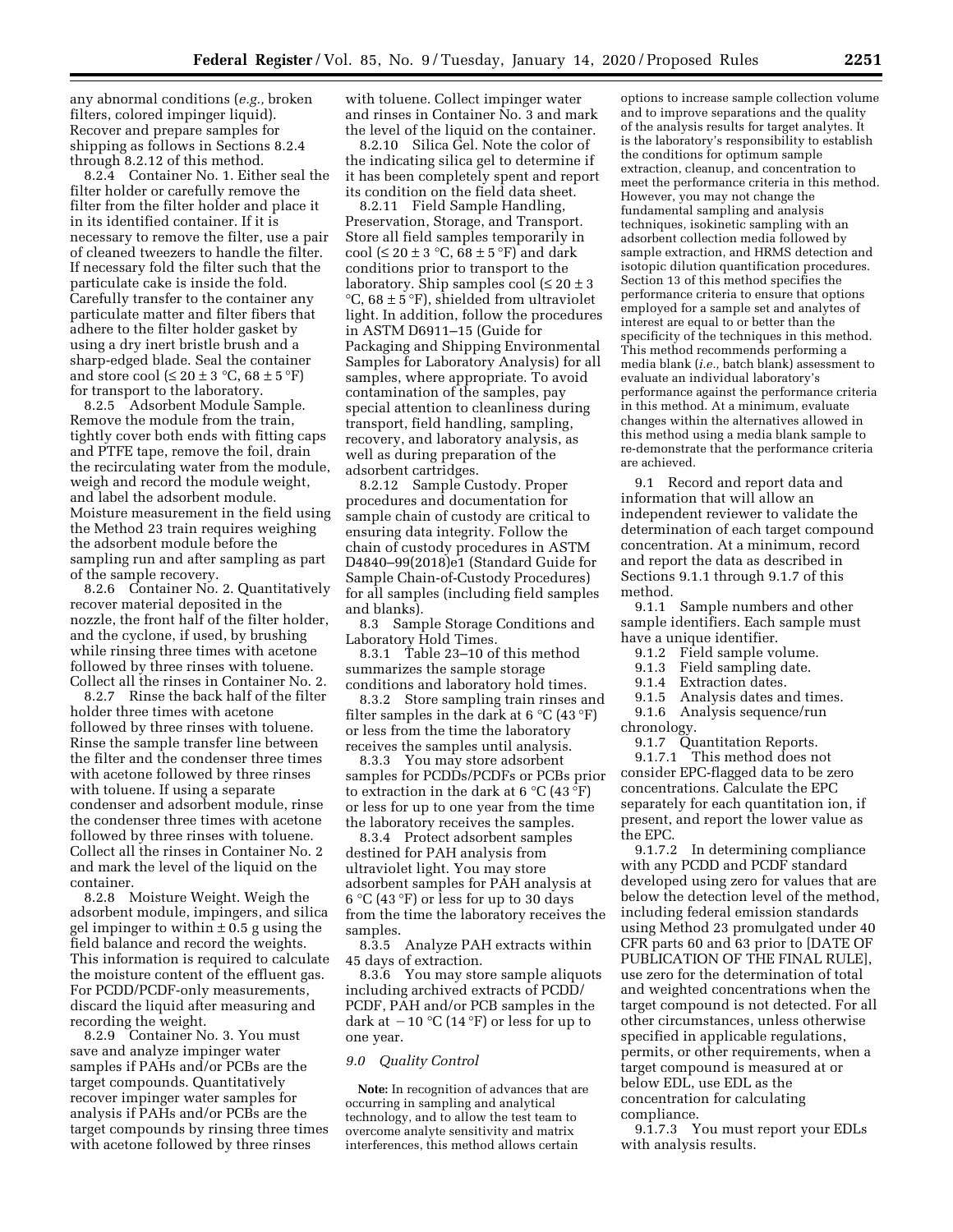9.1.8 Performance criteria results (See Section 13 of this method). 9.2 Isotopically Labeled Spike Recovery Results.

9.2.1 Pre-sampling Adsorbent Spike and Pre-extraction Filter Spike Recoveries. Pre-sampling adsorbent and pre-extraction filter spike recoveries must demonstrate on a per sample basis that recovery of the labeled standard achieved the requirements in Section 13 of this method. Recoveries below the acceptable range for the pre-sampling spikes may be an indication of breakthrough in the sampling train.

9.2.1.1 If the recovery of all the presampling adsorbent spike standards is below 70 percent, the sampling runs are not valid, and you must repeat the invalid runs. As an alternative, you do not have to repeat the invalid sampling runs if the average pre-sampling adsorbent spike recovery is 25 percent or more and you divide the final results by the average fraction of pre-sampling adsorbent spike recovery.

9.2.1.2 If the recovery of the preextraction filter spike is below 70 percent, the filter sampling extraction recovery is not valid, and you must flag the test run results.

9.2.2 Pre-extraction Spike Recoveries. Pre-extraction spike recoveries must demonstrate on a per sample basis that recovery of the labeled standard achieved the requirements in Section 13 of this method. Recoveries below the acceptable range for preextraction spikes are an indication that sample preparation procedures did not adequately address sample and or sample matrix processing to recover native target compounds.

9.2.3 Pre-analysis Spike Recoveries. Pre-analysis spike recoveries must demonstrate on a per sample basis that adequate labeled standard signal meets the requirements in Section 13 of this method. Add pre-analysis standards to every sample (including blanks, quality control samples, and calibration solutions) in a known concentration. You may analyze archive samples to attempt meeting requirements for the compounds that do not meet the preanalysis recovery criteria. Recoveries below the acceptable range for preanalysis spikes are an indication that sample injection or instrument drift has failed beyond the ability to correct using pre-analysis standard results.

9.3 Capillary GC columns must be able to achieve the separation resolution specified in Sections 13.3, 13.4, and/or 13.5 of this method for the target compounds analyzed in test samples.

9.4 Batch Blank Samples. Evaluate chromatographic separation performance, spiking errors, and

continuing calibration checks using a batch blank sample prepared from typical filter and absorbent media, spiked with isotopically labeled compounds and extracted identically to the procedures used to prepare samples. Analyze batch blank samples at least once during each analytical sequence or every 24 hours, whichever period is shorter. Section 13.2 of this method describes the performance criteria for field train proof blank assessment samples and batch blank samples.

9.5 Detection Limits. Calculate the EDL using the equation in Section 12.11 of this method. If the field train proof blank or the batch blank results are above the EDL, calculate and report the test-specific and compound-specific DLs equal to the sum of the EDL and the larger of the batch or field train proof blank results. If the field train proof blank and the batch blank results are equal to or less than the EDL, report the test-specific and compound-specific DLs as the EDL.

9.6 Field Train Proof Blank Assessment. Conduct at least one field train proof blank for each test series at a single facility. A field train proof blank train consists of a fully assembled train at the sampling site. Prepare and assemble the blank train in a manner identical to that described in Sections 8.1.3 and 8.1.4 of this method. The blank train must remain assembled for the same average amount of time samples are collected. Recover the blank train as described in Section 8.2 of this method. Follow all subsequent steps for blank train sample preparation and analysis used for field train samples including data reporting.

### *10.0 Calibration and Standardization*

10.1 Sampling System. Same as Sections 6.1 and 10.1 through 10.7 of Method 5 of appendix A–3 to 40 CFR part 60.

10.2 HRGC/HRMS System. 10.2.1 Mass Resolution. Tune the HRMS instrument to a mass resolution (R) of at least 10,000 at 5 percent of the peak height or 25,000 at 50 percent of the peak height where resolution is calculated as an  $R = M/\Delta M$ , where M is the resolving power and  $\Delta M$  is the peak width. You may use peak matching and the chosen perfluoro-kerosene (PFK) or perfluorotributylamine (FC43) reference peak to verify that the exact mass is within 5 ppm of the required value. Assess the resolution at three m/z ranges representing the low, mid and high m/z range of the masses used to measure the target compound class.

10.2.2 Initial Calibration. Calibrate the HRGC/HRMS system using a minimum of five concentrations over a

range that brackets typical field sample concentrations and the concentration of isotopically labeled standards in spiked samples. Tables 23–11, 23–12, and/or 23–13 of this method, as applicable to the compound classes analyzed, show the calibration concentrations recommended by this method. Perform calibration and subsequent analyses on an absolute mass ( $pg/microliter (\mu L)$ ) basis. The recommended calibration range ensures isotopic labels can be accurately distinguished from native compounds and provides the initial response factors that are corrected by isotopic recovery.

10.2.2.1 Lock Channels. Tables 23– 4, 23–5, and 23–6 of this method provide the recommended mass spectrometer lock channels for PCDD/ PCDFs, PAHs, and PCBs, respectively. You may use PFK or FC43 as your lock mass standard. Monitor the quality control check channels specified in these tables to verify instrument stability during the analysis. Flag data resulting from failure to maintain lock channel signal during analysis.

10.2.2.2 The relative standard deviation (RSD) for the mean response factor from each of the unlabeled analytes and isotopically labeled compounds used in an analysis must be less than or equal to the values in Table 23–14 of this method.

10.2.2.3 The signal-to-noise (S/N) ratio for the MS signal present in every selected ion current profile must be greater than or equal to 10 in all concentrations of calibration standards for unlabeled targets and isotopically labeled standards. The ion abundance ratios must be within the control limits in Table 23–15 of this method.

10.2.3 Daily Performance Check.

10.2.3.1 Continuing Calibration Check. Inject a mid-level calibration standard C4 from Table 23–11, 23–12, or 23–13 of this method for the compound class being analyzed at least once every 24 hours during an analysis sequence. Calculate the RRF for each compound and compare each RRF to the corresponding mean RRF obtained during the initial calibration. The analyzer performance is acceptable if the measured RRFs for the labeled compounds for a 24-hour period are within the limits of the values shown in Table 23–14 of this method. The RRF for each native compound measured in a CCV must not deviate from the initial calibration by more than the limits shown in this table.

10.2.3.2 The ion abundance ratios must be within the allowable control limits shown in Table 23–15 of this method.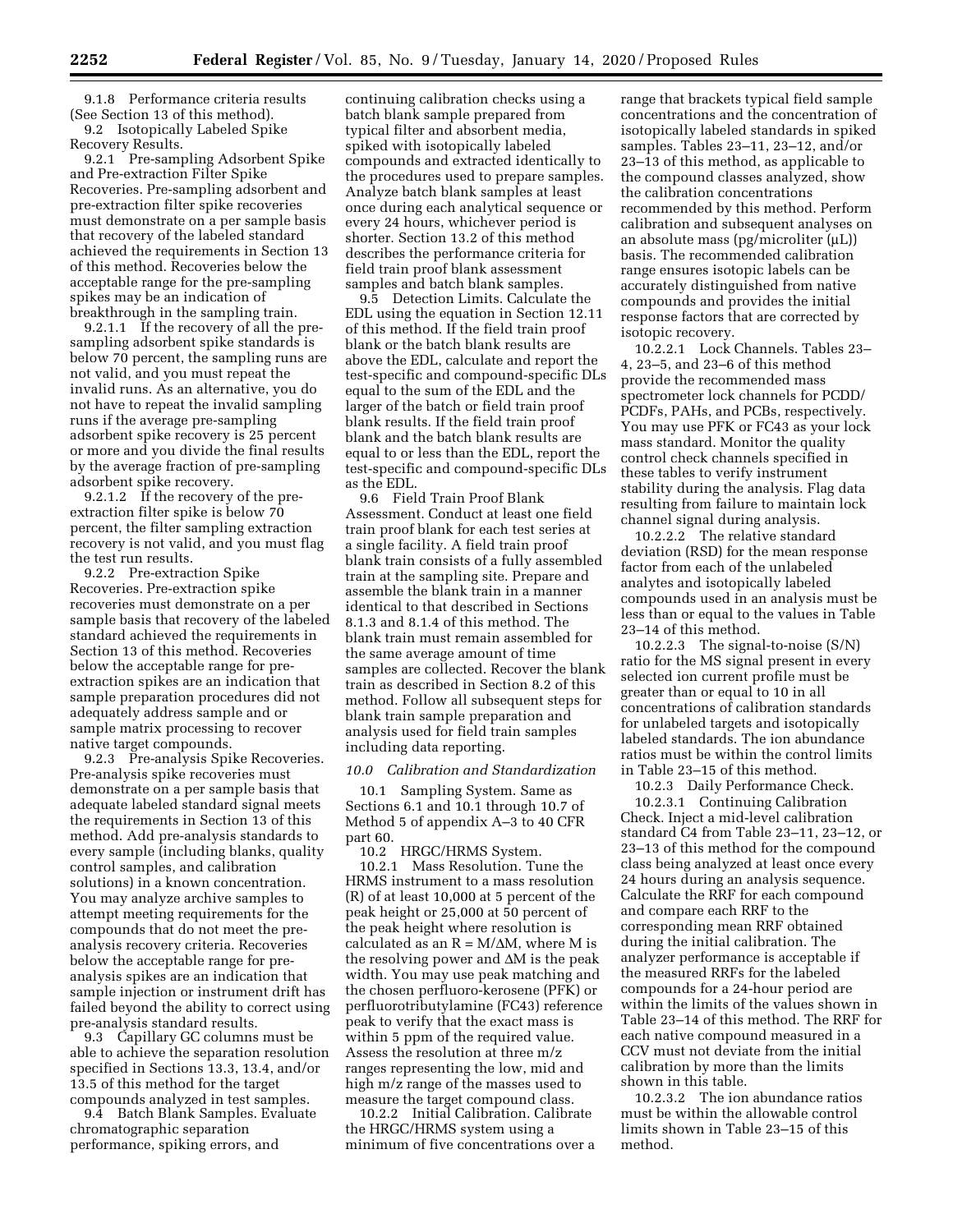10.2.3.3 Repeat the initial calibration when there is a failure to meet the requirements for acceptable continuing calibration check analysis.

10.2.3.4 Column Separation Check. Use the results from a continuing calibration check sample to verify and document the resolution required in Sections 13.3, 13.4, or 13.5 of this method for the compound classes analyzed with this method.

10.2.3.5 If you use a confirmation column, perform the resolution check in Section 10.2.3.4 of this method to document the required resolution on the confirmation column.

#### *11.0 Analysis Procedure*

11.1 Sample Extraction and Concentration. The sample extraction procedures in this method are the same for PCDD, PCDF, PCB and PAH targets. Figure 23–4 provides a flow chart showing sample container combination and extraction steps. Do not allow samples and extracts destined for PAH or PCB analysis to concentrate to dryness because the lower molecular weight PAHs and the mono- through trichlorobiphenyls may be totally or partially lost.

11.1.1 Optional Soxhlet Precleaning. Place an extraction thimble (see Section 6.3.3.3 of this method) and a plug of glass wool into the Soxhlet apparatus equipped with a Dean-Stark trap, charge the apparatus with toluene, and reflux for a minimum of 3 hours. Remove the toluene and discard it. Remove the extraction thimble from the extraction system and place it in a glass beaker to catch the solvent rinses from sample transfer to the extraction thimble. Retain the clean glass wool plug. Alternatively, confirm that the batch blank for reagents, materials, and media meets the performance requirements in Section 13 of this method.

11.1.2 Container No. 1 (Filter) Preparation. Spike the filter with the appropriate pre-extraction filter recovery standard solution(s) shown in Tables 23–7, 23–8, and 23–9 of this method taking care that all spike liquid is distributed on the filter. Allow the filter to air dry, then transfer the filter and the contents of Container No. 1 directly to the glass extraction thimble in the glass solvent rinse catch beaker so that the filter will be completely immersed in the solvent during extraction.

11.1.3 Adsorbent Module. Transfer the adsorbent material to the glass extraction thimble in the glass solvent rinse catch beaker. Rinse the module into the thimble in the beaker with the contents of Container No. 1. Alternatively, suspend the adsorbent

module directly over the extraction thimble in a beaker, then, using a wash bottle containing methanol, flush the XAD–2 into the thimble onto the filter. Thoroughly rinse the interior of the glass module that contained the XAD– 2 with toluene.

11.1.4 Container No. 2 (Acetone and Toluene Rinses). Concentrate the sample to a volume of no less than 5 mL. Concentrate samples containing toluene using a heating mantle and three-ball Snyder column or a rotary evaporator. Rinse sample Container No. 2 three times with small portions of toluene and add these to the concentrated solution and concentrate further to no less than 5 mL. This residue contains particulate matter removed in the rinse of the train probe and nozzle. Rinse the concentrated material from Container No. 2 into the glass extraction thimble containing the filter and the XAD–2 resin.

11.1.5 Transfer the solvent contained in the collection beaker to the extraction apparatus solvent reservoir. Rinse the beaker into the Soxhlet extraction apparatus solvent reservoir three times with small portions of toluene.

11.1.6 Container No. 3 (Impinger Water and Rinses). For PAH and PCB analysis, transfer the contents of Container No. 3 to a separatory funnel. Adjust to pH 2 with 6 N sulfuric acid, if necessary. Rinse the sample container with three successive 10-mL aliquots of the toluene and these rinses to the separatory funnel. Extract the sample by vigorously shaking the separatory funnel for 5 minutes. After complete separation of the phases, remove the solvent and filter it through a bed of precleaned, dry sodium sulfate into the Soxhlet extraction apparatus solvent reservoir. Repeat the extraction step two additional times. Adjust the pH to 11 with 6 N sodium hydroxide, re-extract the impinger water and rinses, and filter it through a bed of precleaned, dry sodium sulfate into the Soxhlet extraction apparatus solvent reservoir. Rinse the sodium sulfate into the extraction apparatus solvent reservoir with fresh solvent and discard the desiccant.

11.1.7 Add the appropriate preextraction spikes for the compound classes being analyzed (Tables 23–7, 23– 8, and 23–9 of this method) to the extraction thimble containing the combined filter and adsorbent sample fractions. Cover the contents of the extraction thimble with the cleaned glass wool plug to prevent the XAD–2 resin from splashing into the solvent reservoir of the extractor. Place the

extraction thimble into the Soxhlet extraction apparatus.

11.1.8 Pour additional toluene to fill the reservoir approximately two-thirds capacity. Add PTFE boiling chips and assemble the apparatus.

11.1.9 Adjust the heat source to cause the extractor to cycle approximately three times per hour. Extract the sample for sufficient time to meet the pre-extraction spike recovery performance criteria in Section 13 of this method. The solvent should cycle completely through the system a minimum of 48 times.

**Note:** Samples containing high carbon particulate loading, such as those collected downstream of an activated carbon injection system, may require extended extraction time or treatment such as those described in Stieglitz 1986.

11.2 Sample Aliquots for Cleanup and Analysis.

11.2.1 After extraction, allow the Soxhlet apparatus to cool.

11.2.2 Initial Extract Concentration. You may perform an initial concentration of the sample extract using the techniques (*e.g.,* Kuderna Danish, rotary evaporation, nitrogen blowdown) found to recover preextraction isotopically labeled compounds sufficient to meet the performance criteria in Section 13 of this method. Concentrate initial extracts in toluene using a heating mantle and three-ball Snyder column or a rotary evaporator. Concentrate the field train proof blank and batch blank samples in the same manner as samples.

**Note:** For samples requiring PCB or PAH analysis, you should perform the initial concentration using a three-ball Snyder column on the original extraction receiver flask. To meet isotopically label spike recoveries for low molecular weight PAHs and PCBs, do not evaporate samples to dryness.

11.2.3 Allow the sample to cool. You should use a minimum of one half of the sample extract for PCDD/PCDF analysis. You may archive the remaining sample extract or further split the extract for PCB and/or PAH analysis and archive.

11.2.4 If necessary, further concentrate the sample for cleanup and analysis using concentration techniques (*e.g.,* Kuderna Danish, rotary evaporation, nitrogen blowdown) found to recover pre-extraction isotopically labeled compounds sufficient to meet the performance criteria in Section 13 of this method.

11.3 Sample Cleanup and Fractionation. You may process a separate aliquot/split of the sample extract for each of the compound classes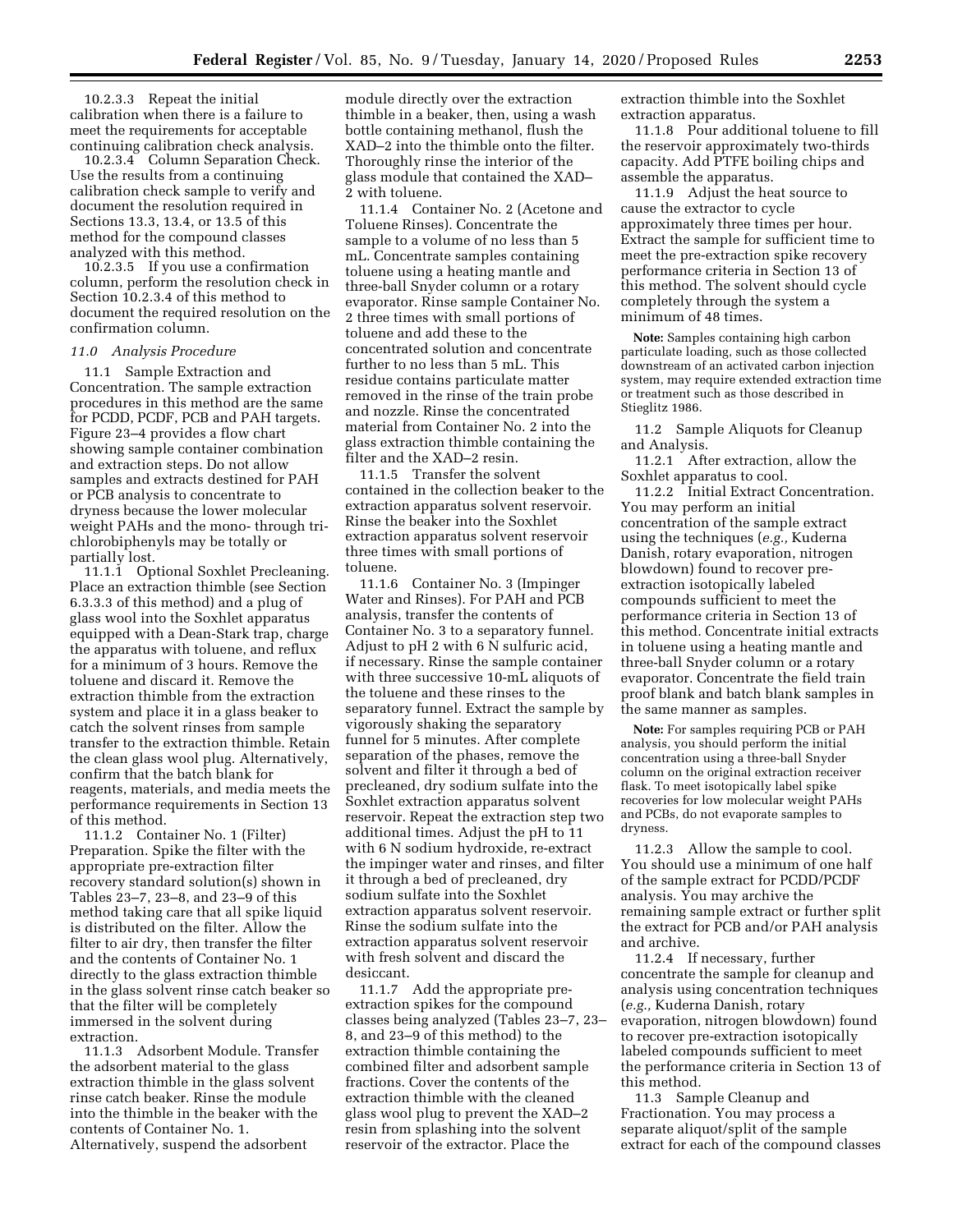analyzed by this method. Sample cleanup for each compound class may include techniques in addition to column chromatography such as acid/ base back-extraction or highperformance liquid chromatography (HPLC) to isolate target compounds from interferences. This section includes a description of column chromatography shown to meet the performance criteria in Sections 9.2 and 13 of this method. The following sample cleanup and fractionation procedures are recommended but not required. You may modify cleanup column dimensions to meet manual or automated cleanup procedures as technology changes and improves. You must evaluate the cleanup and fractionation procedures used to confirm acceptable recovery of isotopically labeled standards. The alternative procedures must provide sufficient cleanup to meet method identification criteria (Section 11.4.3.4 of this method) and recovery criteria (Section 9.2 of this method). Section 13 of this method summarizes the method performance requirements.

**Note:** Recommendations in this section provide a cleanup approach that may allow multiple compound class measurement from a single aliquot of the original sample extract. Typically, Florisil® and alumina are used to separate PAH and chlorobiphenyl ether compounds from PCDD and PCDF target compounds. Use acid, neutral, and basic silica gel and cleanup procedures to remove nonpolar and polar interferences from samples destined for PCB and PCDD/PCDF analysis. Use Carbopack®/Celite® (or other equivalent carbon-based column material) to remove other nonpolar interferences.

11.3.1 PAH and PCDEs Fractionation and Cleanup. You may use a Florisil® column to remove PAHs and PCDEs from a sample. You may also fractionate samples using Florisil® as the first cleanup step to separate PAH for analysis.

**Note:** High concentrations of PAHs may interfere with mass spectrometer lock mass or saturate the source, leading to failure of performance criteria for PCDD/PCDF or PCB analysis.

11.3.1.1 Pack a 6-mm ID chromatographic column or equivalent diameter glass pipet with a glass wool plug followed by approximately 1.5 g (approximately 2 mL) of activated Florisil®. Add approximately 1 cm (approximately 1 mL) of anhydrous sodium sulfate followed by a glass wool plug to the head of the column. Preelute the column with 10 mL of methylene chloride followed by 10 mL of hexane and discard the eluate.

11.3.1.2 When the solvent is within 1 mm of the packing, transfer the

concentrated extract (up to 5 mL) to the top of the Florisil® column, rinse the sample container twice with 1 to 2 mL of hexane, adding each rinse to the column, and elute the column with 35 mL of 5-percent dichloromethane in hexane. This fraction (Fraction 1) should contain target PCBs, and selected hydrocarbons and chlorinated monoaromatic compounds.

11.3.1.3 Elute the column with 35 mL of 15-percent of dichloromethane in hexane and collect the eluate. This fraction (Fraction 2) should contain target PCDD/PCDF compounds.

11.3.1.4 Elute the column with 50 mL of 50-percent dichloromethane in hexane. The fraction (Fraction 3) should contain target PAHs.

11.3.1.5 If necessary to remove any remaining polar organic compounds, elute the column with 70 mL of 15 percent acetone in hexane.

11.3.2 PCDD/PCDF and PCB Fractionation and Cleanup. You may remove PAHs from the original aliquot of extract used for PCDD/PCDF analysis as described in Section 11.3.1 of this method. Design the column cleanup chromatography for PCDD/PCDFs and PCBs such that two consecutive fractions are collected (one with PCDD/ PCDFs and one with PCBs) without impacting the DLs. Depending on the source and sample matrix of the original sample, one or more of the following column cleanup approaches may be necessary to remove polyhalogenated diphenyl ethers. You may use any number of permutations found in the referenced literature for this cleanup if the pre-extraction standard recoveries from field and batch blank samples meet the associated performance criteria in Section 13 of this method. Alternatively, you may use an automated cleanup approach that meets the labeled spike recovery requirements in Section 13 of this method.

11.3.2.1 Silica Gel Column Chromatography. Pack one end of a glass column, approximately 20 mm ID x 230 mm long, with glass wool. Add in sequence to the glass column, 1 g of silica gel, 2 g of sodium hydroxide impregnated silica gel, 1 g of silica gel, 4 g of acid-modified silica gel, 1 g of silica gel, and 1 cm layer of anhydrous sodium sulfate. Pre-elute the column with 30 to 50 mL of hexane leaving a small quantity of hexane above the sodium sulfate layer. Discard the preelution hexane. Add the sample extract, dissolved in 5 mL of hexane to the head of the column. Allow the sample to flow into the column leaving a small quantity of hexane above the sodium sulfate layer. Rinse the extract container with two additional 5-mL rinses of hexane

and apply each rinse to the column separately as the previous addition elutes. Elute the column with an additional 90 mL of hexane and retain the entire eluate. Concentrate this solution to a volume of about 1 mL using the nitrogen evaporative concentrator (see Section 6.3.5 of this method).

11.3.2.2 Silver Nitrate Silica Gel Column Chromatography. Pack a column (6 mm ID, 150 mm in length) sequentially with 1 g of silica gel and 1 g of 10-percent silver nitrate silica gel followed by a layer of about 10 mm of sodium sulfate (anhydrous). Wash the column sufficiently with hexane, elute until the liquid level reaches to the upper end of the column, and then load the sample solution that is concentrated under vacuum to be about 5 mL. Wash the inner side several times with a small amount of hexane, elute with 200 mL of hexane at a flow rate about 2.5 mL/min (approximately one drop per second) to elute PCDDs.

11.3.2.3 Multi-layer Silica Gel Column Chromatography. You may use a multi-layer silica gel column in place of separate silica columns. Pack a column of 20 mm ID and 300 mm in length sequentially by the dry pack method with 0.9 g of silica gel, 3.0 g of 2-percent potassium hydroxide silica gel, 0.9 g of silica gel, 4.5 g of 44-percent sulfuric acid silica gel, 6.0 g of 22 percent sulfuric acid silica gel, 0.9 g of silica gel, 3.0 g of 10-percent silver nitrate silica gel, 2.0 g of silica gel and 6.0 g of sodium sulfate (anhydrous). Wash the column sufficiently with hexane, elute until the liquid level reaches to the upper end of the column, and then load the sample solution. Wash the inner side of the transfer vessel several times with a small amount of hexane, elute with 150–200 mL of hexane at a flow rate about 2.5 mL/min (approximately one drop per second) to elute PCDDs/PCDFs.

11.3.2.4 Basic Alumina Column Chromatography. Pack a column (20 mm ID, 300 mm in length) with approximately 6 to 12 g of basic alumina. Pre-elute the column with 50 to 100 mL of hexane. Transfer the concentrated extract from the previous column cleanup to the top of the basic alumina column. Allow the sample to flow into the column leaving a small quantity of solvent above the top of the bed. Rinse the extract container with two additional 1-mL rinses of hexane and apply each rinse to the column separately as the previous addition elutes. Elute the column with 100 mL hexane to remove the interferences. Elute the PCDDs/PCDFs from the column with 20 to 40 mL of 50-percent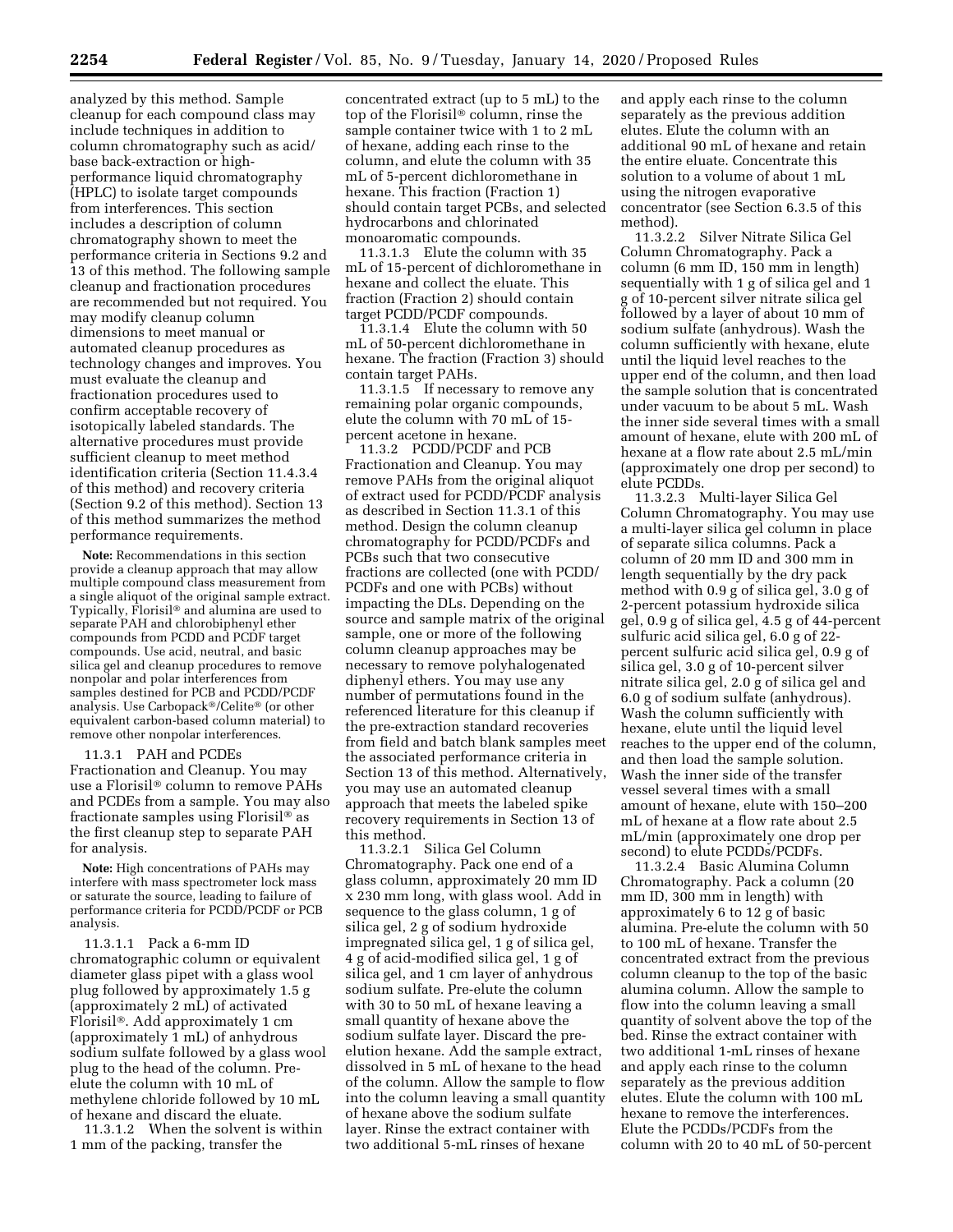methylene chloride in hexane. The ratio of methylene chloride to hexane may vary depending on the activity of the alumina used in the column preparation. Do not let the head of the column go without solvent. The first 100 mL hexane eluate is not used for subsequent PCDD/PCDF analysis. The eluate is concentrated to approximately 0.5 mL using the nitrogen evaporative concentrator.

11.3.2.5 Carbopack® C/Celite® 545 Column or Equivalent. Cut both ends from a 10 mL disposable Pasteur pipette (see Section 6.4.1 of this method) to produce a 10 cm column. Fire-polish both ends and flare both ends if desired. Insert a glass wool plug at one end and pack the column with 0.55 g of Carbopack®/Celite® (see Section 7.8.9.4 of this method) to form an adsorbent bed approximately 2 cm long. Insert a glass wool plug on top of the bed to hold the adsorbent in place. Pre-elute the column with 5 mL of toluene followed by 2 mL of methylene chloride:methanol:toluene (15:4:1 v/v), 1 mL of methylene

chloride:cyclohexane (1:1 v/v), and 5 mL of hexane. If the flow rate of eluate exceeds 0.5 mL/minute, discard the column. Do not let the head of the column go without solvent. Add the sample extract to the column. Rinse the sample container twice with 1 mL portions of hexane and apply separately to the column. Apply 2 mL of hexane to the head of the column to complete the transfer. Elute the interfering compounds with two 3 mL portions of hexane, 2 mL of methylene chloride:cyclohexane (1:1 v/v), and 2 mL of methylene

chloride:methanol:toluene (15:4:1 v/v). Discard the eluate. Invert the column and elute the PCDDs/PCDFs with 20 mL of toluene. If carbon particles are present in the eluate, filter through glass-fiber filter paper. Concentrate the eluate to approximately 0.5 mL using the nitrogen evaporative concentrator for further cleanup or analysis by HRGC/HRMS.

11.4 PCDD, PCDF, PCB and PAH Analysis.

11.4.1 Analyze the sample with an HRGC/HRMS using the instrumental parameters in Sections 11.4.2 and 11.4.3 of this method.

11.4.1.1 Immediately prior to analysis, add an aliquot (typically 20 microliters  $(\mu I)$  of the pre-analysis standard solution(s) from Table 23–7, 23–8, or 23–9 of this method to each sample as appropriate for the compounds you are measuring by this method.

11.4.1.2 Inject an aliquot of the sample extract into the GC. You may perform separate analyses using different GC columns for each of the target compound classes. A 1-µl aliquot of the extract is typically injected into the GC. Perform calibration and analysis for each target compound class using the same sample injection volume and concentration calculations.

11.4.1.2.1 If target compounds are not resolved sufficient from other target compounds or interferences in the sample to meet the requirements in Section 10.2.3.4 or 10.2.3.5 of this method, as applicable to the compound class being analyzed, or as otherwise specified in an applicable regulation, permit, or other requirement, analyze another aliquot of the sample using an alternative column that provides elution order to uniquely quantify the target compounds subject to interference on the first GC column.

11.4.1.2.2 You may use column systems other than those recommended in this method provided the analyst is able to demonstrate, using calibration and performance checks, that the alternative column system is able to meet the applicable specifications of Section 10.2.3.4 or 10.2.3.5 of this method.

11.4.2 Example Gas Chromatograph Operating Conditions.

11.4.2.1 Injector. Configured for capillary column, splitless, 250 °C  $(482 °F)$ .

11.4.2.2 Carrier Gas. Helium, 1 to 2 mL/min.

11.4.2.3 Oven. Optimize the GC temperature program to achieve the required separation and target compound recovery for the GC column in use. Table 23–16 of this method presents the typical conditions for a DB5–MS column.

11.4.3 High-Resolution Mass Spectrometer.

11.4.3.1 Ionization Mode. Electron ionization.

11.4.3.2 Source Temperature. Maintain the source temperature in the range of 250 to 300 °C (482 to 572 °F).

11.4.3.3 Ion Monitoring Mode. Tables 23–4, 23–5, and 23–6 of this method summarize the various ions to be monitored for PCDD/PCDFs, PAHs, and PCBs, respectively.

11.4.3.4 Identification Criteria for Target Compounds. Use the following identification criteria for the characterization of target compounds in this method. The available native and isotopically labeled standards allow the unique identification of all PCDD/PCDF, PAH, and selected PCB congeners required in this method. Also see Sections 13.12 and 13.13 of this method for identification criteria for PCDD/

PCDF/PCB and PAH target compounds, respectively.

11.4.3.4.1 For PCDD/PCDFs and PCBs, Table 23–15 of this method provides the integrated ion abundance ratio of primary and secondary target compound ions for the identification of target compounds. When the ion abundance ratio for a target analyte is outside the performance criteria, you may reanalyze samples on an alternative GC column to resolve chemical interferences, tune the mass spectrometer to operate at a higher mass resolution to discriminate against the interference(s), and/or reprocess an archived sample through the cleanup procedure to remove the interference(s). Report analysis results that do not meet the identification criteria as an estimated maximum possible concentration (EPC). Calculate the EPC separately for each quantitation ion, if present, and report the lower value as the EPC. This method does not consider EPC-flagged data to be zero concentrations.

**Note:** Some EPCs are caused by poor ion statistics when the concentration of the target compound is at or near the DL. If you use the primary ion to determine and report the target compound concentration in these cases, reanalysis of samples is not necessary.

11.4.3.4.2 The retention time for the analytes must be within 3 seconds of the corresponding 13C-labeled preextraction standard.

11.4.3.4.3 The signals for the two exact masses in Tables 23–4 and 23–6 of this method for PCDD/PCDFs and PCBs, respectively, must be present and must reach their maximum response within two seconds of each other.

11.4.3.4.4 Identify and quantify specific target compounds or isomers that do not have corresponding 13Clabeled standards by comparing to the pre-extraction labeled standard of the same compound class with the nearest retention time to target compound.

11.4.3.4.5 For the identification of specific PCB isomers, the retention time of the native congener must be within 0.006 relative retention time (RRT) units of the pre-extraction isotopically labeled standard.

11.4.3.4.6 For qualitative identification, the S/N ratio for the GC signal present in every selected ion current profile for native compound response must be greater than or equal to 2.5. The ion abundance ratios must be within the control limits in Table 23–15 of this method for the compound class measured.

11.4.3.4.7 The confirmation of 2,3,7,8–TeCDD and 2,3,7,8–TeCDF must satisfy the separation criteria in Section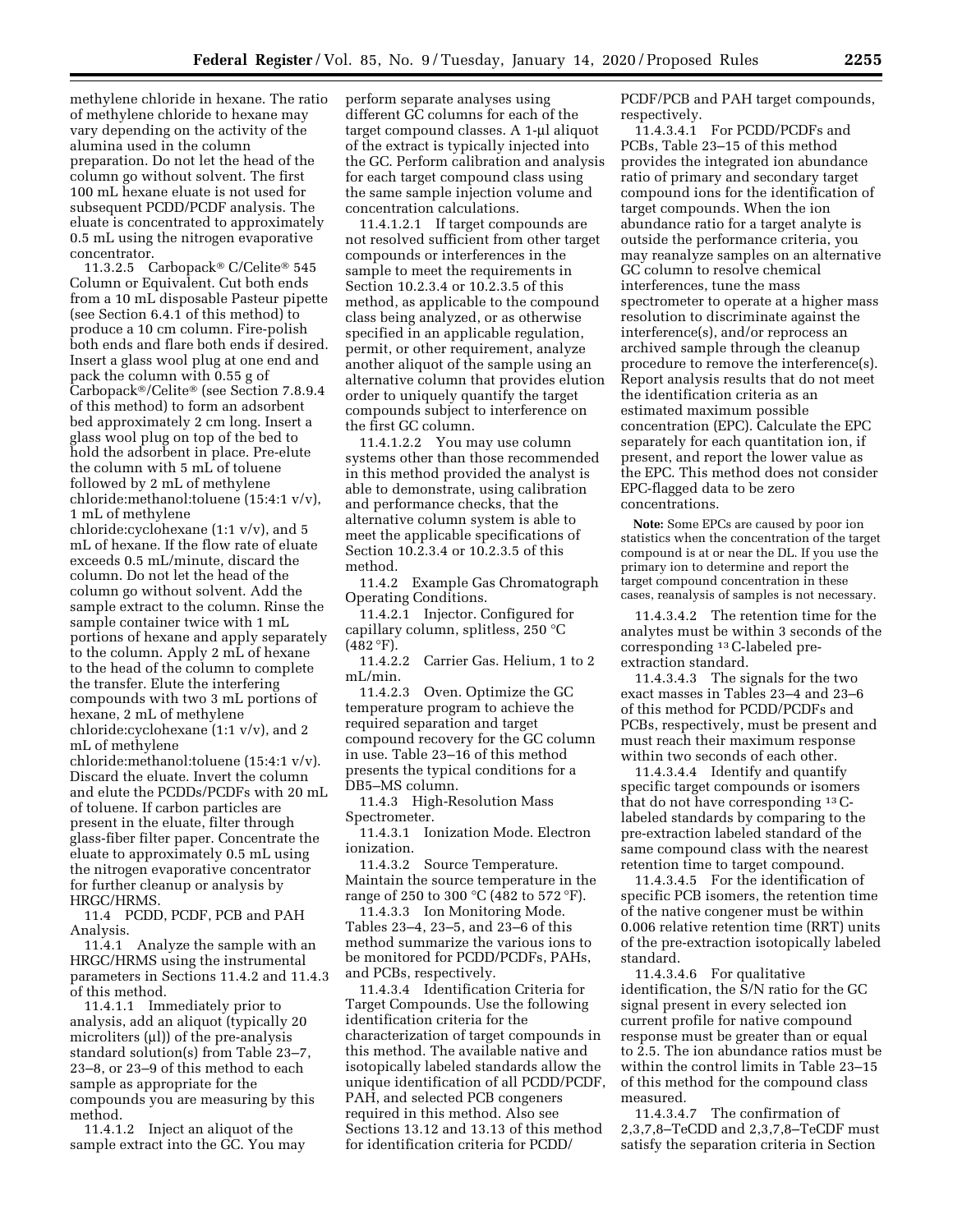10.2.3.4 of this method and all the identification criteria specified in Sections 11.4.3.4.1 through 11.4.3.4.6 of this method.

11.4.3.4.8 Chlorodiphenyl Ether Interference. If chromatographic peaks are detected at the retention time of any PCDDs/PCDF in any of the m/z channels used to monitor chlorodiphenyl ethers, there is evidence of a positive interference and you may opt to flag data noting the interference and keep the value to calculate PCDD/PCDF concentration as EPC or conduct a complete reanalysis to remove or shift the interference. This method recommends alumina (see Section 11.3.2.4 of this method) and Florisil® (see Section 11.3.1 of this method) liquid column chromatography packing materials for removal of chlorodiphenyl ethers during sample cleanup.

11.4.3.4.9 Set the mass spectrometer lock channels as specified in Tables 23– 4, 23–5, and 23–6 of this method for PCDD/PCDFs, PAHs, and PCBs, respectively. Monitor the quality control check channels to verify instrument stability during the analysis. If the signal varies by more than 25 percent from the average response, flag results for all isomers at corresponding retention time as QCF. You have the option to conduct additional cleanup procedures on an archived portion of the sample if the archive is available, or dilution the original sample and reanalysis or follow other quality review that demonstrates the target analyte and its corresponding isotopically labeled standard are equally affected by the change in the control check channels. When you conduct a complete reanalysis, reanalyze all concentration calculations based on the reanalyzed sample.

11.4.3.4.10 Identification Criteria for PAHs. The RRT between each native and labeled compound must be within 0.006 RRT units. The signals for the characteristic ion listed in Table 23–5 of this method must be present.

11.4.3.5 Quantitation. Measure the response of each native target compound and the corresponding preextraction standard. Use the equation in Section 12.7 of this method to sum the peak areas for the two quantitation ions monitored for each analyte and calculate the mass of the target compound(s) in the injection using the CCV RF. Use the pre-extraction recovery standard compounds to correct the homologous congener results for variations in recovery from the extraction, cleanup, and concentration steps of the analysis. Recovery of preextraction standards must meet minimum specifications (in Section 9.2.

of this method) to ensure that the method performance and reliability have not been compromised by unacceptable losses during sample processing. Table 23–17 of this method shows the assignments for single isotopically labeled compounds for use in calculating the response factor and the concentrations of PCBs. Recoveries of all labeled standards must meet the minimum recovery specifications in this method and unacceptably low recoveries are an indication of the sample processing step that caused the low recoveries.

11.4.3.5.1 Use Eq. 23–7 to calculate the mass of each target compound or group in the extract.

11.4.3.5.2 Use Eq. 23–8 to calculate the mass per dscm of each target compound or group in the sample.

11.4.3.5.3 Quantify indigenous PCDD and PCDF in its homologous series using the corresponding native and pre-extraction standard response in its homologous series. For example, use  ${}^{13}C_{12}$ -2,3,7,8-tetra chlorinated dibenzodioxin to calculate the concentrations of all other tetra chlorinated isomers.

11.4.3.5.4 As an option or as required or specified in applicable regulations, permits, or other requirements, you may quantify any or all other PCB congeners as resolved or coeluting combinations using the response of the nearest eluting native target PCB and the response of the preextraction isotopic label assigned in appendix A to this method.

11.4.3.5.5 As an option or as required or specified in applicable regulations, permits, or other requirements, report the total concentration of congeners at a given level of chlorination (homolog; *i.e.,* total TrCB, total PeCB, total HxCB) by summing the concentrations of all congeners identified in the retention time window for the homologs as assigned in appendix A to this method.

11.4.3.5.6 As an option or if required in an applicable regulation, permit or other requirement, total chlorinated biphenyls (CBs) may be reported by summing all congeners identified at all window-defined congeners (WDCs) as assigned in appendix A to this method.

# *12.0 Data Analysis and Calculations*

**Note:** Same as Section 12 of Method 5 of appendix A–3 to 40 CFR part 60, with the following additions.

12.1 Nomenclature.

Aai = Integrated ion current (area) of the noise for the primary and secondary m/z values at the retention time of the analyte.

 $A^*$ ci = Integrated ion current (area) of the primary and secondary m/z values of the pre-extraction (internal) standard i in the calibration standard.

 $A1<sub>l</sub>$  = Integrated ion current of the primary m/z values for the isotopically labeled compound (assigned in Tables 23–4, 23–5, and 23–6 of this method).

 $A1_n$  = Integrated ion current of the primary m/z values for the target native compound.

 $A2<sub>1</sub>$  = Integrated ion current of the secondary m/z's for the isotopically labeled compound. For PAH  $A2_1 = 0$ .

 $A2_n$  = Integrated ion current of the secondary m/z values for the target native compound. For PAH  $A2_n = 0$ .

 $C_1$  = The concentration of the labeled compound used to perform isotope recovery correction,  $pg/µL$ . Tables 23–4, 23–5, and 23–17 of this method provide the compound mass assignments.

 $C_n$  = The concentration of the target native compound, pg/µL.

 $C_i$  = Concentration of target native compound i in the sample,  $pg/µL$ .

 $C<sub>idscm</sub> = Concentration of target native$ compound i in the emission gas, pg/ dscm.

 $C<sub>text</sub> =$  Concentration of target native compound i in the extract, pg.

 $C_T$  = Total concentration of target compounds in the sample,  $pg/µL$ .

D = Difference in the RRF of the continuing calibration verification compared to the average RRF of the initial calibration, percent (%).

dscm = Dry standard cubic meters of gas volume sample measured by the dry gas meter, corrected to standard conditions.

 $H_{ai}$  = Summed heights of the noise at the retention time of the analyte in the two analyte channels.

 $H<sup>*</sup>ci = Summed heights of the noise$ at the primary and secondary m/z's of the pre-extraction standard i in the calibration standard.

 $m_i$  = Mass of compound i, pg.

 $m^*$ <sub>i</sub> = Mass of pre-extraction (internal standard) compound i, pg.

n = Number of values.

NOAAT = National Oceanic and Atmospheric Administration isotopic labeled congener for PCB of interest.

 $R^*$  = Recovery of labeled compound standards, %.

 $RRF_i = Relative$  response factor of a target compound at calibration level i.

 $RRF_{ccv}$  = Relative response factor of a target compound in the continuing calibration verification.

RSD = Relative standard deviation, in this case, of RRFs over the five calibration levels, %.

 $SD_{RRF}$  = Standard deviation of initial calibration RRFs.

 $V_{ext}$  = Extract volume,  $\mu$ L.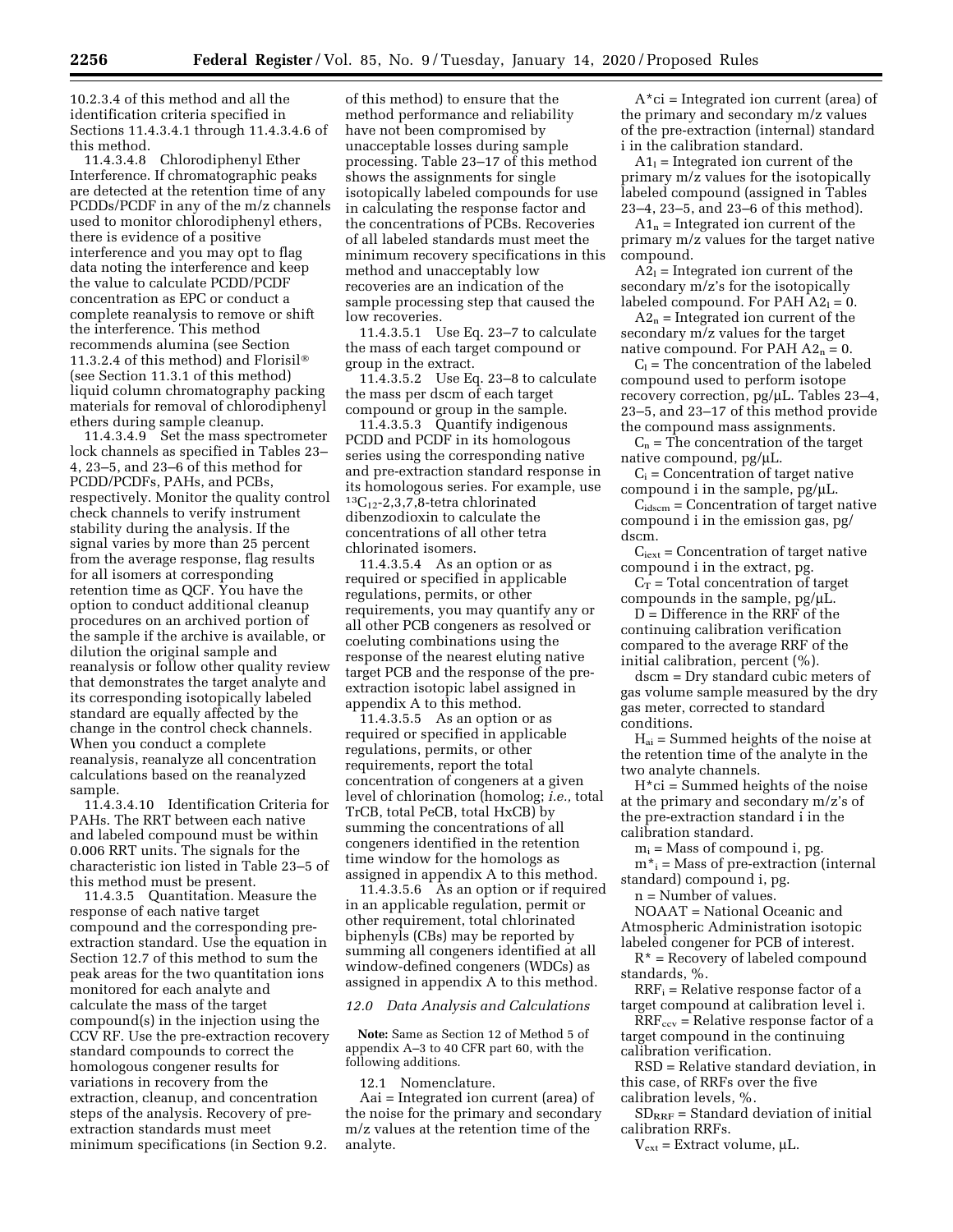WHOT = World Health Organization acronym used to designate WHO isotopic labeled toxic analog.

WDC = Window-defined congener representing an isotopically labeled PCB that defines the beginning or end of a retention time window bracketing a PCB homolog level of chlorination.

12.2 Individual Compound RRF for Each Calibration Level i. The equation for the response factor of each target native compound relative to its labeled pre-extraction spike analog includes the integrated ion current of both the primary and secondary m/z values for each compound in the calibration standard. Use this equation to calculate the RRF for the continuing calibration verification for comparison to the average RRF from the initial calibration.

$$
RRF_i = \frac{(A1_n + A2_n)C_l}{(A1_l + A2_l)C_n}
$$
 Eq. 23-1

12.3 Average RRF for Each Compound Over the Five Calibration Levels.

$$
\overline{R}\overline{R}\overline{F} = \frac{1}{n} \sum_{i=1}^{n} R\overline{R}\overline{F}_{i}
$$

Eq. 23-2

12.4 Percent RSD of the RRFs for a Compound Over the Five Calibration Levels. The requirement for the initial calibration RSD is in Section 13.10 and Table 23–14 of this method.

$$
RSD = \frac{SD_{RRF}}{\overline{RRF}} \times 100\%
$$

Eq. 23-3

12.5 Standard Deviation of the RRFs for a Compound Over the Five Calibration Levels.

$$
SD_{RRF} = \sqrt{\sum_{i=1}^{n} \frac{(x_i - \bar{x})^2}{n-1}}
$$

### Eq. 23-4

12.6 Percent Difference of the RRF of the Continuing Calibration Verification Compared to the Average RRF from the Initial Calibration for Each Target Compound. The requirement for the continuing calibration verification percent difference is in Section 13.11 and Table 23–14 of this method.

$$
D = \frac{RRF_{ccv} - \overline{RRF}}{\overline{RRF}} x 100\%
$$

# Eq. 23-5

12.7 Concentration of Individual Target Compound i in the Extract by Isotope Dilution ( $pg/µL$ ). This equation

corrects for the target native compound recovery by its labeled pre-extraction spike analog. To accomplish this the pre-extraction spike, labeled compound levels must remain constant.

$$
C_i = \begin{bmatrix} \frac{C_l (A1_n + A2_n)}{(A1_l + A2_l)RRF_{CCV}} \end{bmatrix}
$$

Eq. 23-6

12.8 Concentration of the Individual Target Compound i in the Sample Extract (pg).

$$
C_{text} = C_i V_{ext} \quad \text{Eq. 23-7}
$$

12.9 Mass of the Individual Target Compound or Group i in the Emission Gas (pg/dscm).

$$
C_{idscm} = \frac{C_{text}}{dscm} \qquad \text{Eq. 23-8}
$$

12.10 Recovery of Labeled Compound Standards. Use this equation to determine the recovery of any labeled compounds, including pre-sampling spikes, pre-extraction filter spike, preextraction spikes, pre-analysis spikes. The recovery performance criteria for these spikes is in Sections 13.15, 13.16, and 13.17 of this method.

$$
R^* = \frac{conc. \; found}{conc. \; spiked} \; x \; 100\%
$$

Eq. 23-9

12.11 Estimated Detectable Limit (EDL).

$$
EDL = \frac{2.5 (H_{ai}) m_{\ast i}}{H_{\ast_{ci}} R R F_i}
$$

# Eq. 23-10

12.12 Total Concentration.

$$
C_T = \frac{1}{n} \sum_{i=1}^n C_i
$$
 Eq. 23-11

**Note:** Unless otherwise specified in applicable regulations, permits or other requirements, count any target compounds reported as non-detected as EDL when calculating the concentration of target compounds in the sample.

#### *13.0 Method Performance*

13.1 Residual Toluene Quality Check. If adsorbent resin is cleaned or recleaned by the laboratory, a quality control check for residual toluene must be  $\leq$ 1,000 µg/g of adsorbent. See appendix B to this method for procedures to assess residual toluene.

13.2 Field Train Proof Blank and Batch Blank Sample Assessment. Conduct at least one field train proof blank for each test series at a single facility or sampling location. Analyze at least one batch blank sample during an analytical sequence or every 24 hours, whichever is shorter. Native target compound concentrations must be less than or equal to three times the EDL of the method or 10 times lower than the quantitation limit required by the end use of the data, whichever is higher. If blank assessment fails this criterion, flag sample data from this test with explanation that the blank samples failed the method criteria.

13.3 GC column systems used to measure PCDD/PCDFs must meet the column separation requirements in Section 6.5.2.1 of this method and the applicable requirements in Sections 10.2.3.4 and 11.4.3.4 of this method using calibration and batch blank performance checks. Failure to meet this chromatographic resolution criterion requires data from this analysis to be flagged explaining the potential bias of the results. A mid-concentration standard containing all of the native target PCDD/PCDFs may be used to demonstrate this requirement.

13.4 GC column systems used to measure PAHs must meet the column separation requirements in Section 6.5.2.2 of this method and the applicable requirements in Sections 10.2.3.4 and 11.4.3.4 of this method using calibration and batch blank performance checks. Failure to meet this chromatographic resolution criterion requires data from this analysis to be flagged explaining the potential bias of the results.

13.5 GC systems used to measure PCBs must meet the column separation requirements in Section 6.5.2.3 of this method and the applicable requirements in Sections 10.2.3.4 and 11.4.3.4 of this method of this method using calibration and batch blank performance checks, and be able to achieve unique resolution and identification of the toxics for determination of a TEQ<sub>PCB</sub> using TEFs (American Society of Mechanical Engineers 1984).

13.6 Confirmation Column. If target compounds are not sufficiently resolved from other target compounds or interferences in the sample to meet the requirements for target compounds in Sections 13.3, 13.4, and/or 13.5 of this method, analyze another aliquot of the sample in a separate run using an alternative column that provides elution order to uniquely quantify the target compounds subject to interference on the first GC column.

13.7 Detection Limits. If the DLs as determined in Section 9.5 of this method meet the target DLs shown in Tables 23–18, 23–19, and 23–20 of this method for the target compounds determined with this method, the DLs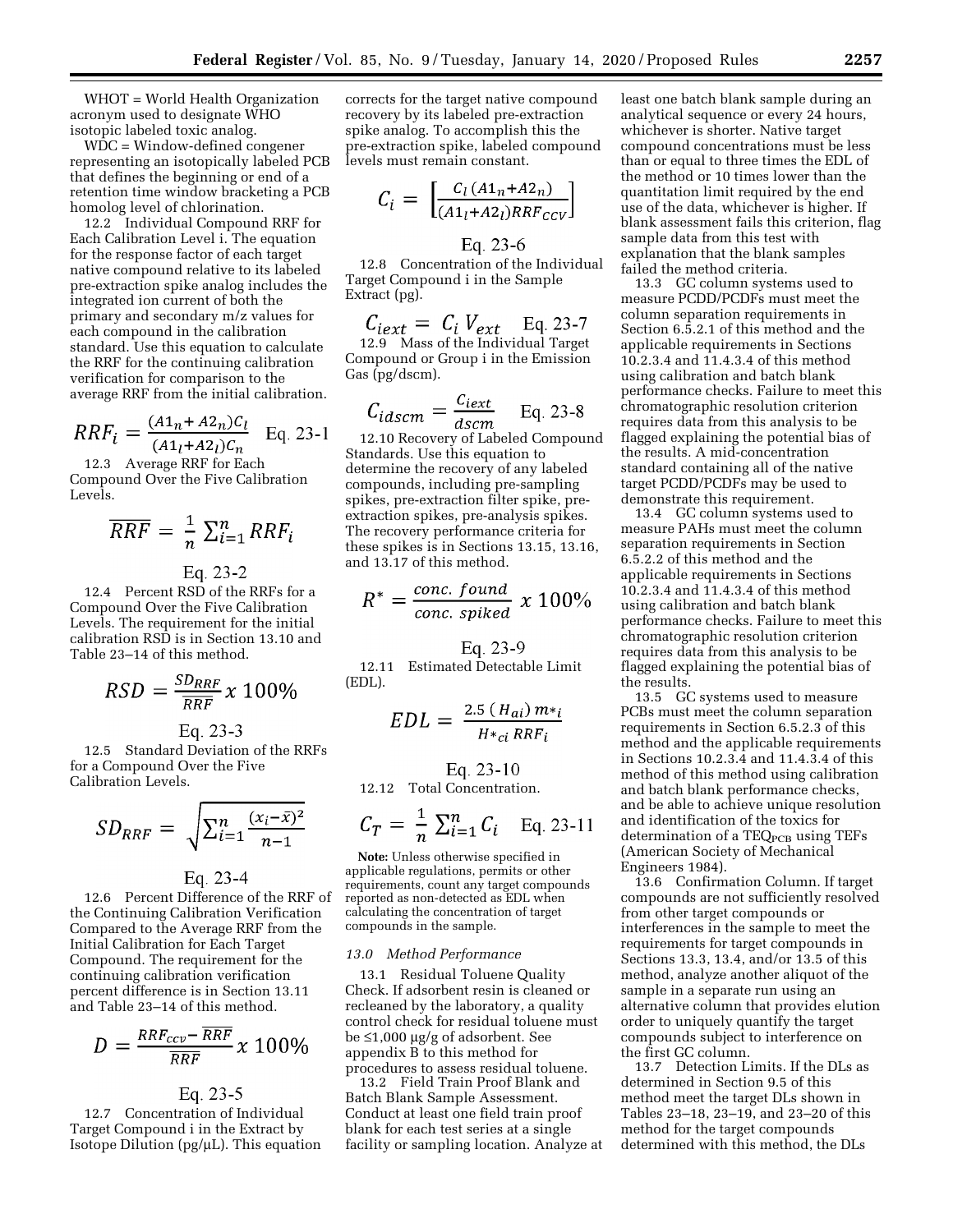are considered acceptable. If the compound specific DLs are less than 50 percent of the emission standard, the DLs are acceptable. If the DL requirements are not met, you must flag native compound data that fails to meet these criteria and provide a description of the impact on the data as part of the quality narrative for the sample analyses.

13.8 Tune. Tune the HRGC/HRMS to meet the isotopic ratio criteria listed in Table 23–15 of this method.

13.9 Lock Channels. MS lock and quality control channels recommended in Tables 23–4, 23–5, and 23–6 of this method for PCDD/PCDFs, PCBs, or PAHs, respectively, must not vary >25 percent from the average response. You may use PFK or perfluorotributylamine (FC43) as your lock mass standard. You may choose lock masses within a SIM descriptor window that demonstrates the least interference. Monitor the quality control check channels specified in these tables to verify instrument stability during the analysis. Flag data resulting from failure to maintain lock channel signal or quality control check signal during analysis (QCF).

13.10 Initial Calibration.

13.10.1 The RSD for mean RRF from each of the target analytes and labeled standards in the calibration samples must not exceed the values in Table 23– 14 of this method.

13.10.2 The S/N in every selected ion current profile must be ≥10 for all unlabeled targets and labeled standards in the calibration samples.

13.10.3 The ion abundance ratios must be within the control limits in Table 23–15 of this method.

13.11 Continuing Calibration.

13.11.1 The RRF for each unlabeled and labeled compound measured in a continuing calibration verification must not deviate from the initial calibration by more than the limits shown in Table 23–14 of this method.

13.11.2 The ion abundance ratios must be within the control limits in Table 23–15 of this method.

13.12 Compound Identification for PCDD/PCDFs and PCBs.

13.12.1 Target compounds must have ion abundance ratios within the control limits in Table 23–15 of this method. When the ion abundance ratio for a target analyte is outside the performance criteria, report the results as EPC (see Section 3.7 of this method). PAH target compounds have single ion identifiers with no ion abundance ratio requirement.

13.12.2 Report analysis results that do not meet the identification criteria as an EPC.

13.12.3 The Retention time (RT) for the analytes must be within 3 seconds of the corresponding labeled preextraction standard.

13.12.4 The monitored ions, shown in Table 23–4 of this method for a given PCDD/PCDF, must reach their maximum response within 2 seconds of each other.

13.12.5 The monitored ions, shown in Table 23–6 of this method for a given PCB, must reach their maximum response within 2 seconds of each other.

13.12.6 For the identification of specific PCB isomers, the retention time of the native congener must be within 0.006 RRT units of the pre-extraction standard RRT.

13.12.7 The chromatographic overlap of 2,3,4,7,8-PeCDF, 2,3,4,6,7,8- HxCDF, and 1,2,3,7,8,9-HxCDF peaks with interference peaks must not exceed 25 percent.

13.12.8 Identify and quantify isomers that do not have corresponding labeled pre-extraction standards by comparing to the pre-extraction labeled standard of the same compound class with the nearest RT to the target compound.

13.12.9 If chromatographic peaks are detected at the RT of any PCDD/PCDF in any of the m/z channels used to monitor chlorophenyl ethers, there is evidence of interference and positive bias. Data must be flagged to indicate an interference. You may report the total with bias for the affected target. To reduce the bias, you may use a confirmatory column or perform additional clean up on an archived sample followed by reanalysis.

13.13 Compound Identification for PAHs.

13.13.1 The signals for the characteristic ion listed in Table 23–5 of this method must be present.

13.13.2 The RRT between each native and labeled compound must be within 0.006 RRT units.

13.14 Filter, Adsorbent Resin, Glass Wool, Water and Laboratory Batch Blank Quality Control Check. Target levels must be ≤ three times the EDL of the method or 10 times lower than the quantitation limit required by the end use of the data, whichever is higher.

**Note:** You must analyze batch blank samples at least once during each analytical sequence or every 24 hours, whichever is shorter.

13.15 Pre-sampling Spike Recovery and Pre-extraction Filter Spike Recovery. Recoveries of all pre-sampling isotopically labeled spike compounds standards added to the sample and all pre-extraction filter recovery spike compounds added to the filter must be

between 70 and 130 percent (Tables 23– 7, 23–8, and 23–9 of this method).

13.15.1 If the recovery of the presampling spike is below 70 percent, the sampling runs are not valid, and you must repeat the invalid runs. As an alternative, you do not have to repeat the invalid sampling runs if the average pre-sampling adsorbent spike recovery is 25 percent or more and you divide the final results by the average fraction of pre-sampling adsorbent spike recovery.

13.15.2 If the recovery of the preextraction filter spike is below 70 percent, the sampling recovery is not valid, and you must flag the test run results.

13.16 Pre-extraction Spike Recovery. Recoveries of all pre-extraction isotopically labeled spike compounds standards added to the sample must be between 20 to 130 percent for PCDD/ PCDFs and PAHs (Tables 23–7 and 23– 8 of this method) and between 20 to 145 percent for PCBs (Table 23–9 of this method).<br>13.17

Pre-analysis Spike Sensitivity. Response of all pre-analysis isotopically labeled spike compounds must show a S/N for every selected ion current profile of ≥10. Poor sensitivity compared to initial calibration response may indicate injection errors or instrument drift.

13.18 Requirements for Equivalency. The Administrator considers any modification of this method, beyond those expressly permitted in this method as options, to be a major modification subject to application and approval of alternative test procedures following EPA Guidance Document 22 currently found at: *[https://](https://www.epa.gov/emc/emc-guideline-documents) [www.epa.gov/emc/emc-guideline](https://www.epa.gov/emc/emc-guideline-documents)[documents.](https://www.epa.gov/emc/emc-guideline-documents)* 

13.19 Records. As part of the laboratory's quality system, the laboratory must maintain records of modification to this method.

### *14.0 Pollution Prevention*

The target compounds used as standards in this method are prepared in extremely small amounts and pose little threat to the environment when managed properly. Prepare standards in volumes consistent with laboratory use to minimize the disposal of excess volumes of expired standards.

#### *15.0 Waste Management*

15.1 The laboratory is responsible for complying with all federal, state, and local regulations governing waste management, particularly the hazardous waste identification rules and land disposal restrictions, and for protecting the air, water, and land by minimizing and controlling all releases from fume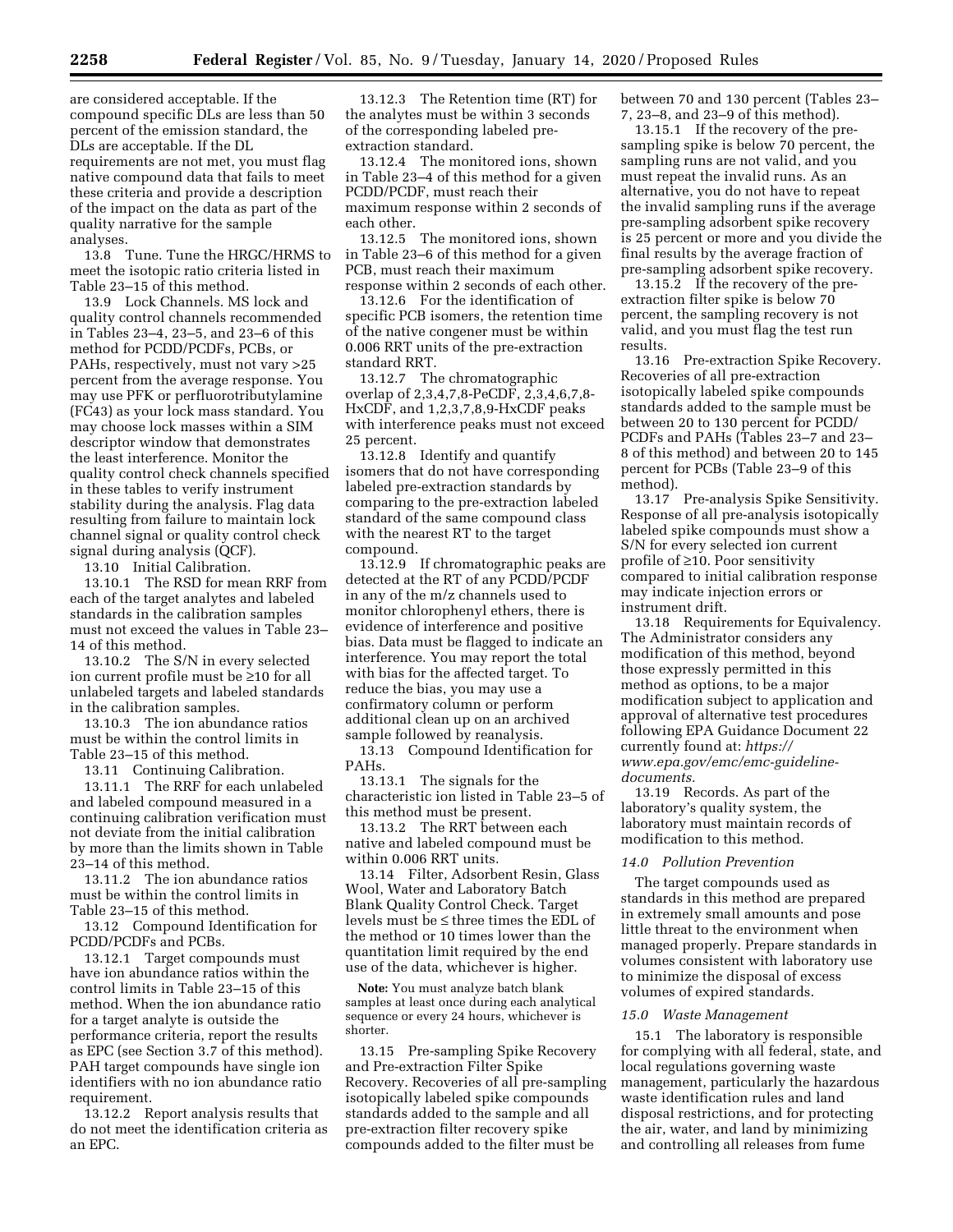hoods and bench operations. The laboratory must also comply with any sewage discharge permits and regulations. The EPA's *Environmental Management Guide for Small Laboratories* (EPA 233–B–98–001) provides an overview of requirements.

15.2 Samples containing hydrogen chloride or sulfuric acid to pH <2 are hazardous and must be neutralized before being poured down a drain or must be handled as hazardous waste.

15.3 For further information on waste management, consult *The Waste Management Manual for Laboratory Personnel* and *Less is Better-Laboratory Chemical Management for Waste Reduction,* available from the American Chemical Society's Department of Government Relations and Science Policy, 1155 16th Street NW, Washington, DC 20036.

#### *16.0 Bibliography*

1. American Society of Mechanical Engineers. Analytical Procedures to Assay Stack Effluent Samples and Residual Combustion Products for Polychlorinated Dibenzo-p-Dioxins (PCDD) and Polychlorinated Dibenzofurans (PCDF). Prepared for the U.S. Department of Energy and U.S. Environmental Protection Agency. Washington, DC. December 1984. 23 p. 2. American Society of Mechanical Engineers. Sampling for the

Determination of Chlorinated Organic Compounds in Stack Emissions. Prepared for U.S. Department of Energy and U.S. Environmental Protection Agency. Washington DC. December 1984. 25 p.

3. Fishman, V.N., Martin, G.D. and Lamparski, L.L., Comparison of a variety of gas chromatographic columns with different polarities for the separation of chlorinated dibenzo-p-dioxins and dibenzofurans by high-resolution mass spectrometry, Journal of Chromatography A 1139 (2007) 285– 300.

4. International Agency for Research on Cancer. Environmental Carcinogens Methods of Analysis and Exposure Measurement, Volume 11— Polychlorinated Dioxins and Dibenzofurans. IARC Scientific Publications No. 108, 1991.

5. Stieglitz, L., Zwick, G., Roth, W. Investigation of different treatment techniques for PCDD/PCDF in fly ash. Chemosphere 15: 1135–1140; 1986.

6. Triangle Laboratories. Case Study: Analysis of Samples for the Presence of Tetra Through Octachloro-p-Dibenzodioxins and Dibenzofurans. Research Triangle Park, NC. 1988. 26 p.

7. U.S. Environmental Protection Agency. Method 8290—The Analysis of Polychlorinated Dibenzo-p-dioxin and Polychlorinated Dibenzofurans by High-Resolution Gas Chromatography/HighResolution Mass Spectrometry. In: Test Methods for Evaluating Solid Waste. Washington, DC. SW–846.

8. U.S. Environmental Protection Agency. Office of Air Programs Publication No. APTD–0576: Maintenance, Calibration, and Operation of Isokinetic Source Sampling Equipment. Research Triangle Park, NC. March 1972.

9. U.S. Environmental Protection Agency. Method 1625C-Semivolatile Organic Compounds by Isotope Dilution GCMS.

10. U.S. Environmental Protection Agency. Method 1613B-Tetra- through Octa-Chlorinated Dioxins and Furans by Isotope Dilution HRGC/HRMS.

11. U.S. Environmental Protection Agency. Method 1668C-Chlorinated Biphenyl Congeners in Water, Soil, Sediment, Biosolids, and Tissue by HRGC/HRMS.12. Tondeur, Y., Nestrick, T., Silva, Héctor A., Vining, B., Hart, J. Analytical procedures for the determination of polychlorinated-pdioxins, polychlorinated dibenzofurans, and hexachlorobenzene in pentachlorophenol, Chemosphere Volume 80, Issue 2, June 2010 pages 157–164.

*17.0 Tables, Diagrams, Flowcharts, and Validation Data* 

TABLE 23–1—POLYCHLORINATED DIBENZO-P-DIOXIN AND POLYCHLORINATED DIBENZOFURAN TARGET ANALYTES

| Polychlorinated dibenzo-p-dioxins | $CASa$ registry<br>number           | Poly-<br>chlorinated<br>dibenzofurans      | CAS <sup>a</sup> registry No. |
|-----------------------------------|-------------------------------------|--------------------------------------------|-------------------------------|
|                                   | $1746 - 01 - 6$   2,3,7,8-          | TeCDF.                                     | $51207 - 31 - 9$              |
|                                   | $40321 - 76 - 4$   1,2,3,7,8-       | PeCDF.                                     | $57117 - 41 - 6$              |
|                                   | $39227 - 28 - 6$   2,3,4,7,8-       | PeCDF.                                     | $57117 - 31 - 4$              |
|                                   | $57653 - 85 - 7$   1,2,3,4,7,8-     | HxCDF.                                     | 70648-26-9                    |
|                                   | $19408 - 74 - 3 \mid 1,2,3,6,7,8 -$ | HxCDF.                                     | 57117-44-9                    |
|                                   | $35822 - 46 - 9$   1,2,3,7,8,9-     | HxCDF.                                     | 72918-21-9                    |
|                                   | $41903 - 57 - 5$   2,3,4,6,7,8-     | HxCDF.                                     | 60851-34-5                    |
|                                   |                                     | $36088 - 22 - 9$   1,2,3,4,6,7,8<br>HpCDF. | 67562-39-4                    |
|                                   | 34465-4608                          | 1,2,3,4,7,8,9-<br>HpCDF.                   | 55673-89-7                    |
|                                   |                                     | 37871-00-4   Total TeCDF                   | 55722-27-5                    |
|                                   | $3268 - 87 - 9$                     | <b>Total PeCDF</b>                         | $30402 - 15 - 4$              |
|                                   |                                     | <b>Total HxCDF</b>                         | 55684-94-1                    |
|                                   |                                     | <b>Total HpCDF</b>                         | 38998-75-3                    |
|                                   |                                     | Total OCDF                                 | $39001 - 02 - 0$              |

a Chemical Abstract Service.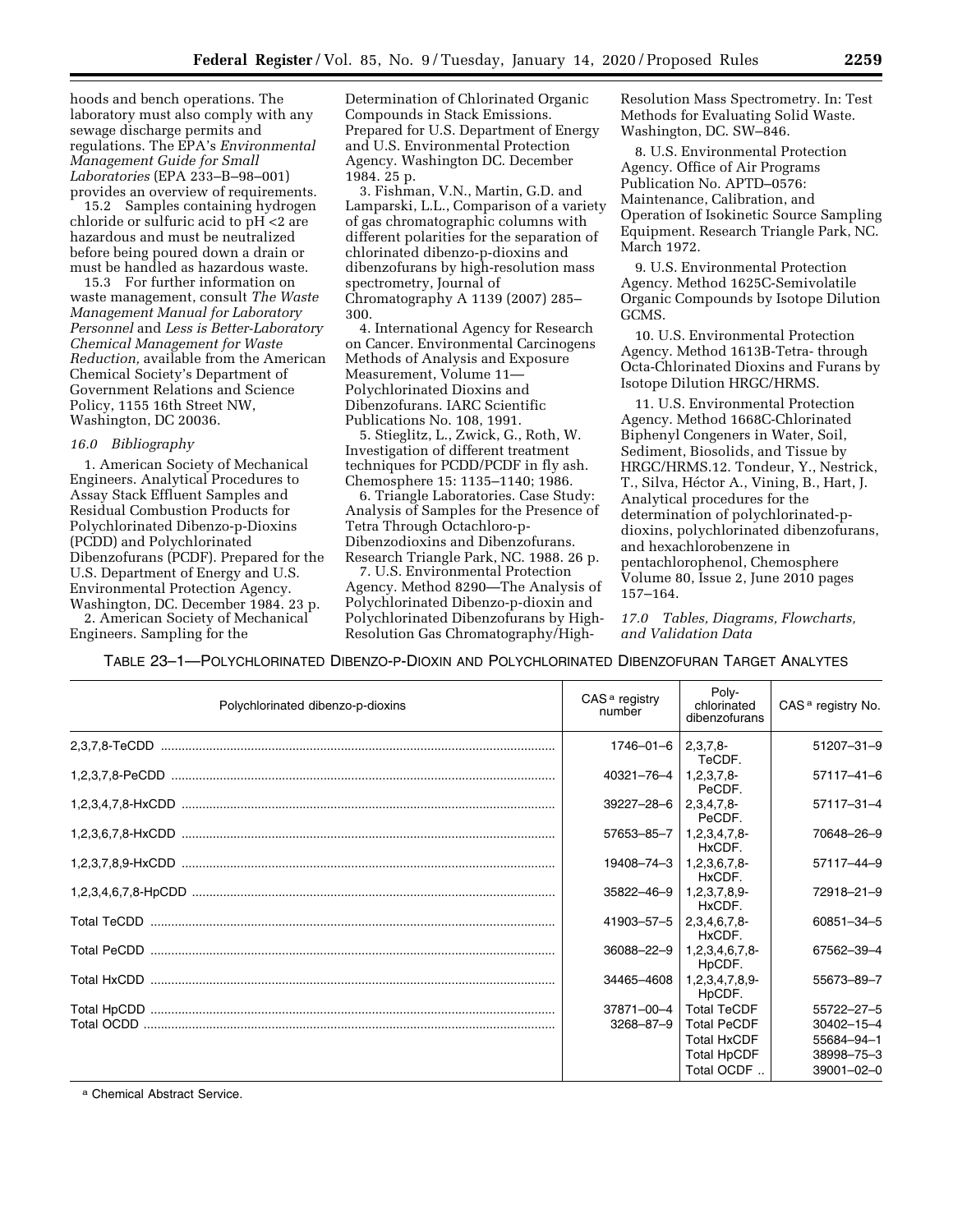# TABLE 23–2—POLYCYCLIC AROMATIC HYDROCARBON TARGET ANALYTES

| Polycyclic aromatic<br>hydrocarbons | CAS <sup>a</sup> registry No. | Polycyclic aromatic<br>hvdrocarbons | CAS <sup>a</sup> registry No. |
|-------------------------------------|-------------------------------|-------------------------------------|-------------------------------|
|                                     |                               |                                     | $218 - 01 - 9$                |
|                                     |                               |                                     | $205 - 99 - 2$                |
|                                     |                               |                                     | $207 - 08 - 9$                |
|                                     |                               |                                     | $198 - 55 - 8$                |
|                                     |                               |                                     | $50 - 32 - 8$                 |
|                                     |                               |                                     | $192 - 92 - 2$                |
|                                     |                               |                                     | $191 - 24 - 2$                |
|                                     |                               |                                     | $193 - 39 - 5$                |
|                                     |                               |                                     | $53 - 70 - 3$                 |
|                                     | $56 - 55 - 3$                 |                                     |                               |

a Chemical Abstract Service.

# TABLE 23–3—POLYCHLORINATED BIPHENYL TARGET ANALYTES

| PCB congener     | BZ No. <sup>a</sup> | CAS <sup>b</sup> Registry No. | PCB congener                                     | BZ No. <sup>a</sup> | CAS <sup>b</sup> Registry<br>No. |
|------------------|---------------------|-------------------------------|--------------------------------------------------|---------------------|----------------------------------|
|                  | 8                   |                               |                                                  | 128                 | 38380-07-3                       |
|                  | 18                  |                               |                                                  | 138                 | 35065-28-2                       |
|                  | 28                  |                               | 7012-37-5   2.2',4,4',5,5'-HxCB                  | 153                 | $35065 - 27 - 1$                 |
|                  | 44                  |                               | 41464-39-5   2,3,3',4,4',5-HxCB                  | 156                 | 38380-08-4                       |
|                  | 52                  |                               |                                                  | 157                 | 69782-90-7                       |
|                  | 66                  |                               | 32598-10-0   2.3'.4.4'.5.5'-HxCB                 | 167                 | 52663-72-6                       |
|                  | 77                  |                               |                                                  | 169                 | 32774-16-6                       |
|                  | 81                  |                               | 70362-50-4   2,2',3,3',4,4',5-HpCB               | 170                 | $35065 - 30 - 6$                 |
| 2,2',4,5,5'-PeCB | 101                 |                               | $37680 - 73 - 2 \mid 2.2', 3.4.4', 5.5'$ -HpCB   | 180                 | $35065 - 29 - 3$                 |
| 2,3,3',4,4'-PeCB | 105                 |                               | $32598 - 14 - 4$   2,2',3,4',5,5',6-HpCB         | 187                 | 52663-68-0                       |
|                  | 114                 |                               | 74472-37-0   2,3,3',4,4',5,5'-HpCB               | 189                 | $39635 - 31 - 9$                 |
| 2.3'.4.4',5-PeCB | 118                 |                               | $31508 - 00 - 6$   2,2',3,3',4,4',5,6-OcCB       | 195                 | 52663-78-2                       |
|                  | 123                 |                               | $65510 - 44 - 3$   2,2',3,3',4,4',5,5',6-NoCB    | 206                 | 40186-72-9                       |
|                  | 126                 |                               | $57465 - 28 - 8$   2,2',3,3',4,4',5,5',6,6'-DeCB | 209                 | $2051 - 24 - 3$                  |

aBZ No.: Ballschmiter and Zell 1980, or International Union of Pure and Applied Chemistry (IUPAC) number. b Chemical Abstract Service.

# TABLE 23–4—ELEMENTAL COMPOSITIONS AND EXACT MASSES OF THE IONS MONITORED BY HIGH-RESOLUTION MASS SPECTROMETRY FOR PCDDS AND PCDFS

| Mass <sup>a</sup> | lon type b  | Elemental composition                                                   | Target analyte b | Mass <sup>a</sup> | lon typeb   | Elemental composition                                                 | Target analyte b                    |
|-------------------|-------------|-------------------------------------------------------------------------|------------------|-------------------|-------------|-----------------------------------------------------------------------|-------------------------------------|
| 263.9871          | <b>LOCK</b> |                                                                         | FC43             | 383.8639.         | M           | ${}^{13}C_{12}H_2{}^{35}Cl_6O$                                        | HxCDF (S).                          |
| 292.9825          | <b>LOCK</b> |                                                                         |                  | 385.8610.         | $M+2$       | $13C_{12}H_2$ $35CI_5$ $37CIO$                                        | HxCDF (S).                          |
| 303.9016          | м           | $C_{12}H_{4}^{35}Cl_{4}O$                                               | TeCDF            | 389.8157          | $M+2$       | $C_{12}H_2^{35}Cl_5^{37}ClO_2$                                        | HxCDD.                              |
| 305.8987          | $M+2$       | $C_{12}H_{4}^{35}Cl^{37}O$                                              | TeCDF            | 391.8127          | $M+4$       | $C_{12}H_{2}^{35}Cl_{4}^{37}Cl_{2}O_{2}$                              | HxCDD.                              |
| 313.9839          | QC          |                                                                         | FC43             | 392.9760.         | <b>LOCK</b> |                                                                       | PFK.                                |
| 315.9419          | м           |                                                                         | TeCDF (S)        | 401.8559          | $M+2$       | ${}^{13}C_{12}H_2{}^{35}Cl_5{}^{37}ClO_2$                             | HxCDD (S).                          |
| 316.9745          | $M+2$       | ${}^{13}C_{12}H_4{}^{35}Cl_4O$                                          | TeCDF (S)        | 403.8529          | $M+4$       | $13C_{12}H_2$ $35Cl_4$ $37Cl_2$ $O$                                   | HxCDD (S).                          |
| 317.9389          | $M+2$       | $13C_{12}H_435C_{3}37C_{10}$                                            | TeCDF (S)        | 425.9775          | QC          |                                                                       | FC43.                               |
| 319.8965          | м           | $C_{12}H_{4}^{35}ClO_{2}$                                               | TeCDD            | 445.7555.         | $M+4$       | $C_{12}H_2$ <sup>35</sup> $Cl_6$ <sup>37</sup> $Cl_2$ O               | OCDPE.                              |
| 321.8936          | $M+2$       | $C_{12}H_4^{35}Cl_3^{37}ClO_2$                                          | TeCDD            | 407.7818          | $M+2$       | $C_{12}H^{35}Cl_6^{37}ClO$                                            | H <sub>p</sub> CDF.                 |
| 325.9839          | QC          |                                                                         | FC43             | 409.7789          | $M+4$       | $C_{12}H^{35}Cl_{5}^{37}Cl_{2}O$                                      | H <sub>p</sub> CDF.                 |
| 327.8847          | м           | $C_{12}H_{4}^{37}Cl_{4}O_{2}$                                           | TeCDD (S)        | 417.8253          | м           | $13C_{12}H^{35}Cl_{7}O$                                               | HpCDF (S).                          |
| 330.9792          | QC          |                                                                         | PFK              | 419.8220          | $M+2$       | $13C_{12}H^{35}Cl_6^{37}ClO$                                          | HpCDF (S).                          |
| 331.9368          | м           | $13C_{12}H_{4}35Cl_{4}O_{2}$                                            | TeCDD (S)        | 423.7766.         | $M+2$       | $C_{12}H^{35}Cl_6^{37}ClO_2$                                          | HpCDD.                              |
| 333.9339          | $M+2$       | $13C_{12}H_{4}35Cl37ClO_{2}$                                            | TeCDD (S)        | 425.7737          | $M+4$       | $C_{12}H^{35}Cl_{5}^{37}Cl_{2}O_{2}$                                  | HpCDD.                              |
| 339.8597          | $M+2$       | $C_{12}H_3^{35}Cl_4^{37}ClO$                                            | PeCDF            | 430.9729.         | QC          |                                                                       | PFK.                                |
| 341.8567          | $M+4$       | $C_{12}H_3^{35}Cl_3^{37}Cl_2O$                                          | PeCDF            | 435.8169          | $M+2$       | ${}^{13}C_{12}H^{35}Cl_6{}^{37}ClO_2$                                 | H <sub>p</sub> CD <sub>D</sub> (S). |
| 354.9792          | <b>LOCK</b> |                                                                         |                  | 437.8140.         | $M+4$       | $13C_{12}H^{35}Cl_{5}^{37}Cl_{2}O_{2}$                                | HpCDD (S).                          |
| 351.9000          | $M+2$       | $13C_{12}H_3$ $35Cl_4$ $37ClO$                                          | PeCDF (S)        | 442.9728          | <b>LOCK</b> |                                                                       | PFK.                                |
| 353.8970          | $M+4$       | 13C <sub>12</sub> H <sub>3</sub> 35Cl <sup>3537</sup> Cl <sub>2</sub> O | PeCDF (S)        | 479.7165.         | $M+4$       | $C_{12}H^{35}Cl_{7}^{37}Cl_{2}O$                                      | NCPDE.                              |
| 355.8546          | $M+2$       | $C_{12}H_3^{35}Cl_3^{37}ClO_2$                                          | PeCDD            | 430.9729          | <b>LOCK</b> |                                                                       | PFK.                                |
| 357.8516          | $M+4$       | $C_{12}H_{3}^{35}C_{13}^{37}C_{12}O_{2}$                                | PeCDD            | 441.7428          | $M+2$       | $C_{12}$ <sup>35</sup> Cl <sub>7</sub> 37ClO                          | OCDF.                               |
| 367.8949          | $M+2$       | $13C_{12}H_3$ $35CI_4$ $37CIO_2$                                        | PeCDD (S)        | 443.7399          | $M+4$       | $C_{12}^{35}Cl_6^{37}Cl_2O$                                           | OCDF.                               |
| 369.8919          | $M+4$       | ${}^{13}C_{12}H_3{}^{35}Cl_3{}^{37}Cl_2O_2$                             | PeCDD (S)        | 457.7377          | $M+2$       | $C_{12}$ <sup>35</sup> Cl <sub>7</sub> <sup>37</sup> ClO <sub>2</sub> | OCDD.                               |
| 375.9807          | QC          |                                                                         | FC43             | 459.7348.         | $M+4$       | $C_{12}^{35}Cl_6^{37}Cl_2O_2$                                         | OCDD.                               |
| 375.8364          | $M+2$       | $C_{12}H_4^{35}Cl_5^{37}ClO$                                            | HxCDPE           | 463.9743.         | QC          |                                                                       | FC43.                               |
| 409.7974          | $M+2$       | $C_{12}H_3^{35}Cl_6^{37}ClO$                                            | HpCPDE           | 469.7779          | $M+2$       | $13C_{12}$ <sup>35</sup> Cl <sub>7</sub> 37ClO <sub>2</sub>           | OCDD (S).                           |
| 373.8208          | $M+2$       | $C_{12}H_{2}35CI_{5}37CIO$                                              | HxCDF            | 471.7750.         | $M+4$       | ${}^{13}C_{12}{}^{35}Cl_6{}^{37}Cl_2O_2$                              | OCDD (S).                           |
| 375.8178          | $M+4$       | $C_{12}H_{2}^{35}Cl_{4}^{37}Cl_{2}O$                                    | HxCDF            | 513.6775.         | $M+4$       | $C_{12}^{35}CI_8^{37}Cl_2O_2$                                         | DCDPE.                              |
| 375.9807          | QC          |                                                                         |                  | 442.9728          | QC          |                                                                       | PFK.                                |

<sup>a</sup>The following nuclidic masses were used to calculate exact masses: H = 1.007825, C = 12.000000, <sup>13</sup>C = 13.003355, F = 18.9984, O = 15.994915, <sup>35</sup>Cl = 34.968853, <sup>37</sup>Cl = 36.965903.<br>34.968853, <sup>37</sup>Cl = 36.965903.<br><sup>b</sup>(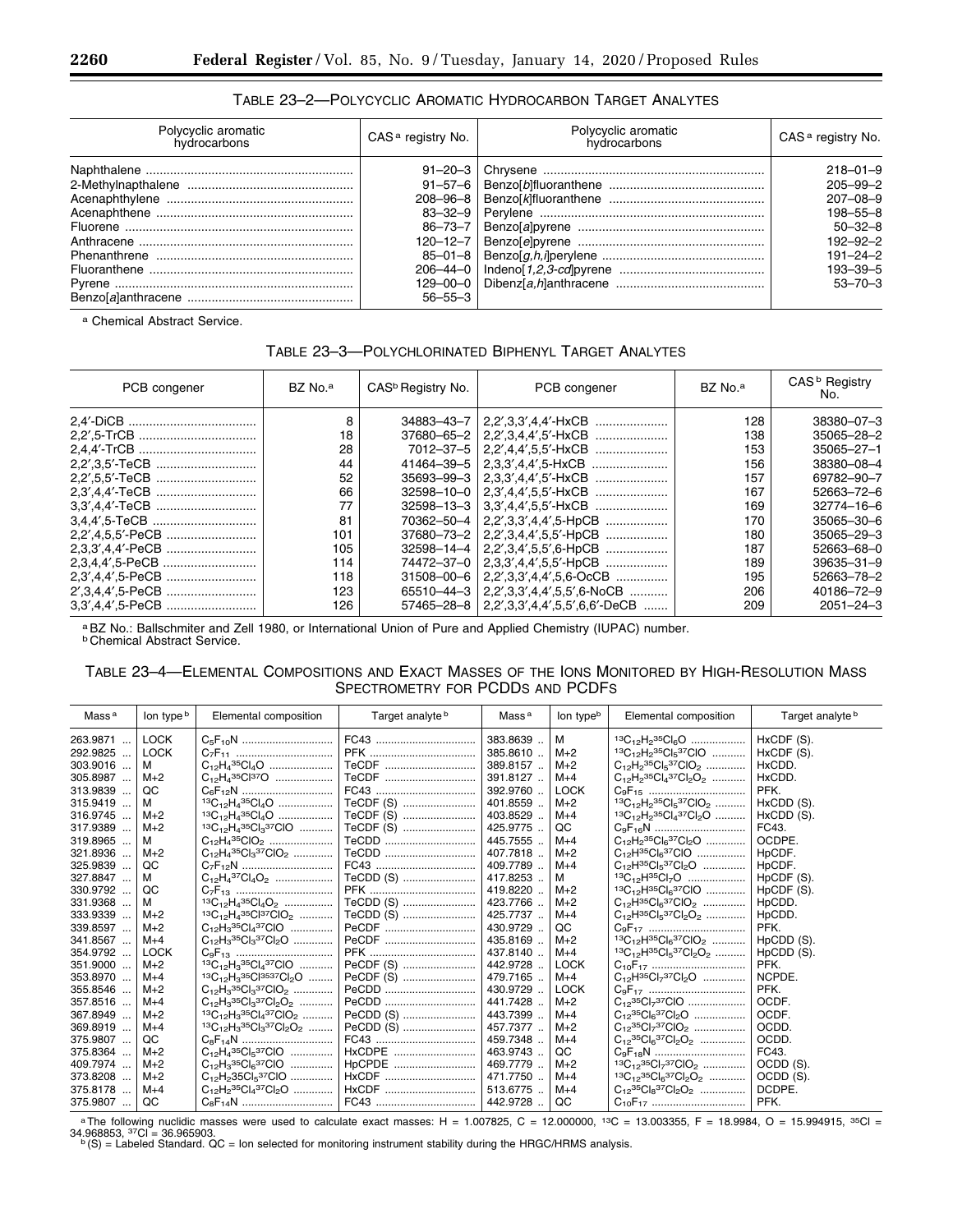# TABLE 23–5—ELEMENTAL COMPOSITIONS AND EXACT MASSES OF THE IONS MONITORED BY HIGH-RESOLUTION MASS SPECTROMETRY FOR PAHS

| Aromatic ring No. | Mass <sup>a</sup> | lon type b  | Elemental composition | Target analyte                                      |
|-------------------|-------------------|-------------|-----------------------|-----------------------------------------------------|
| 2                 | 128.0624          | M           |                       | Naphthalene.                                        |
|                   | 130.9920          | <b>LOCK</b> |                       | PFK/FC43.                                           |
|                   | 134.0828          | м           |                       | ${}^{13}C_6$ -Naphthalene.                          |
|                   | 142.078           | м           |                       | 2-Methylnaphthalene.                                |
|                   | 148.0984          | м           |                       | ${}^{13}C_6$ -2-Methylnaphthalene.                  |
|                   | 152.0624          | м           |                       | Acenaphthylene.                                     |
|                   | 158.0828          | м           |                       | ${}^{13}C_6$ -Acenaphthylene.                       |
|                   | 154.078           | м           |                       | Acenaphthene.                                       |
|                   | 160.078           | м           |                       | ${}^{13}C_6$ -Acenaphthene.                         |
|                   | 166.078           | М           |                       | Fluorene.                                           |
|                   | 169.988           | QC          |                       | PFK/FC43.                                           |
|                   | 172.0984          | м           |                       | <sup>13</sup> C <sub>6</sub> -Fluorene.             |
| 3                 | 178.078           | м           |                       | Phenanthrene.                                       |
|                   | 184.0984          | м           |                       | <sup>13</sup> C <sub>6</sub> -Phenanthrene.         |
|                   | 178.078           | м           |                       | Anthracene.                                         |
|                   | 184.078           | м           |                       | ${}^{13}C_6$ -Anthracene.                           |
|                   | 202.078           | м           |                       | Fluoranthene.                                       |
|                   | 204.9888          | QC          |                       | PFK.                                                |
|                   | 208.0984          | м           |                       | ${}^{13}C_6$ -Fluoranthene.                         |
|                   | 202.078           | м           |                       | Pyrene.                                             |
|                   |                   |             |                       |                                                     |
|                   | 205.078           | м           |                       | ${}^{13}C_3$ -Pyrene.                               |
|                   | 213.9898          | QC          |                       | FC43.                                               |
|                   | 218.9856          | <b>LOCK</b> |                       | FC43.                                               |
|                   | 228.0936          | м           |                       | Benzo[a]anthracene.                                 |
|                   | 230.9856          | <b>LOCK</b> |                       | PFK.                                                |
|                   | 234.114           | м           |                       | ${}^{13}C_6$ -Benzo[a]anthracene.                   |
|                   | 228.0936          | м           |                       | Chrysene.                                           |
|                   | 234.114           | м           |                       | <sup>13</sup> C <sub>6</sub> -Chrysene.             |
|                   | 252.0936          | м           |                       | Benzo[b]fluoranthene.                               |
|                   | 258.114           | м           |                       | <sup>13</sup> C <sub>6</sub> -Benzo[b]fluoranthene. |
|                   | 252.32            | м           |                       | Benzo[k]fluoranthene.                               |
|                   | 258.114           | м           |                       | ${}^{13}C_6$ -Benzol klfluoranthene.                |
|                   | 252.0936          | м           |                       | Benzo[e]pyrene.                                     |
| 5.                | 256.1072          | м           |                       | ${}^{13}C_4$ -Benzolelpyrene.                       |
| 5.                | 256.1072          | м           |                       | <sup>13</sup> C <sub>4</sub> -Benzo[a]pyrene.       |
| 5.                | 252.0936          | м           |                       | Benzo[a]pyrene.                                     |
| 5                 | 252.0936          | м           |                       | Perylene.                                           |
|                   | 264.1692          | м           |                       | $d_{12}$ -Perylene.                                 |
|                   | 268.9824          | QC          |                       | PFK.                                                |
|                   | 263.9871          | <b>LOCK</b> |                       | FC43.                                               |
| 6                 | 276.0936          | м           |                       | Indeno[1,2,3-cd]pyrene.                             |
| 6.                | 282.114           | м           |                       | ${}^{13}C_6$ -Indeno[1,2,3,cd] pyrene.              |
|                   | 278.1092          | м           |                       | Dibenz[a,h]anthracene.                              |
|                   | 280.9824          | <b>LOCK</b> |                       | PFK.                                                |
|                   | 284.1296          | м           |                       | ${}^{13}C_6$ -Dibenz[a,h]anthracene.                |
|                   | 276.0936          | м           |                       | Benzo[g,h,i]perylene.                               |
|                   | 288.1344          | м           |                       | ${}^{13}C_{12}$ -Benzo[g,h,i]perylene.              |
|                   | 313.9839          | QC          |                       | FC43.                                               |

a Isotopic masses used for accurate mass calculation:  $1H = 1.0078$ ,  $12C = 12.0000$ ,  $13C = 13.0034$ ,  $2H = 2.0141$ .<br> **b LOCK = Lock-Mass Ion PFK or FC43. QC = Quality Control Check Ion.** 

# TABLE 23–6—ELEMENTAL COMPOSITIONS AND EXACT MASSES OF THE IONS MONITORED BY HIGH-RESOLUTION MASS SPECTROMETRY FOR PCBS

| Chlorine substitution | Mass <sup>a</sup>    | lon type b  | Elemental composition | Target analyte       |
|-----------------------|----------------------|-------------|-----------------------|----------------------|
| Fn-1; Cl-1            | 188.0393<br>190.0363 | м<br>$M+2$  |                       | CI-1 PCB<br>CI-1P CB |
|                       | 200.0795             | м           |                       | $13C_{12}$ CI-1 PCB  |
|                       | 202.0766             | $M+2$       |                       | $13C_{12}$ CI-1 PCB  |
|                       | 218.9856             | <b>LOCK</b> |                       | <b>PFK</b>           |
| Fn-2; Cl-2,3          | 222.0003             | м           |                       | CI-2 PCB             |
|                       | 223.9974             | $M+2$       |                       | CI-2 PCB             |
|                       | 225.9944             | $M+4$       |                       | CI-2 PCB             |
|                       | 234.0406             | м           |                       | $13C_{12}$ CI-2 PCB  |
|                       | 236.0376             | $M+2$       |                       | $13C_{12}$ CI-2 PCB  |
|                       | 242.9856             | C4 F9       |                       | <b>PFK</b>           |
|                       | 255.9613             | м           |                       | CI-3 PCB             |
|                       | 257.9584             | $M+2$       |                       | CI-3 PCB             |
|                       | 268,0016             | м           |                       | $13C_{12}$ CI-3 PCB  |
|                       | 269.9986             | $M+2$       |                       | $13C_{12}$ CI-3 PCB  |
| Fn-3; Cl-3,4,5        | 255.9613             | м           |                       | CI-3 PCB             |
|                       | 257.9584             | $M+2$       |                       | CI-3 PCB             |
|                       | 259.9554             | $M+4$       |                       | CI-3 PCB             |
|                       | 268.0016             | м           |                       | $13C_{12}$ CI-3 PCB  |
|                       | 269.9986             | $M+2$       |                       | $13C_{12}$ CI-3 PCB  |
|                       | 280.9825             | <b>LOCK</b> |                       | <b>PFK</b>           |
|                       | 289.9224             | M           |                       | CI-4 PCB             |
|                       | 291.9194             | $M+2$       |                       |                      |

۰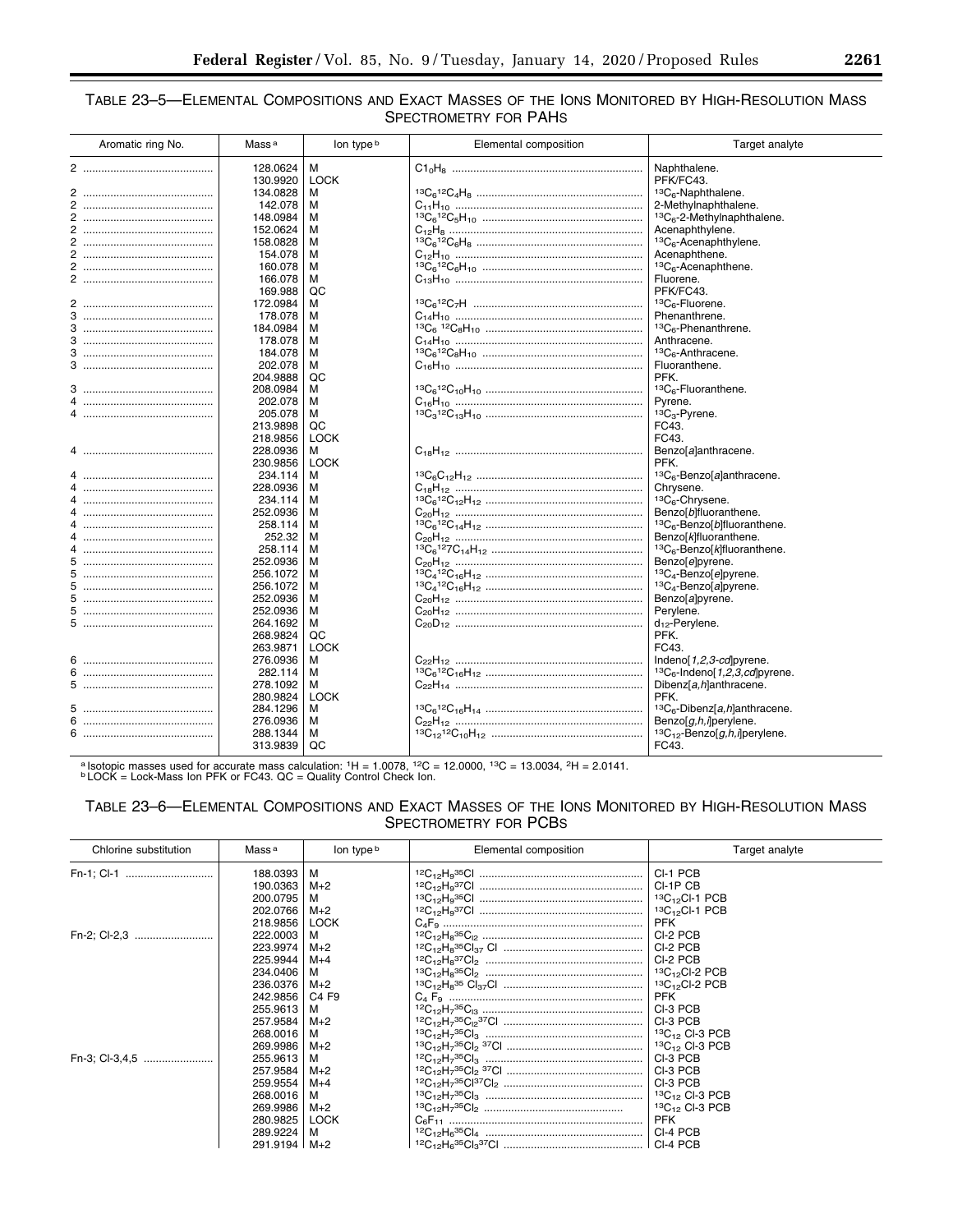# TABLE 23–6—ELEMENTAL COMPOSITIONS AND EXACT MASSES OF THE IONS MONITORED BY HIGH-RESOLUTION MASS SPECTROMETRY FOR PCBS—Continued

| Chlorine substitution | Mass <sup>a</sup>    | lon type b     | Elemental composition                                                                   | Target analyte                                             |
|-----------------------|----------------------|----------------|-----------------------------------------------------------------------------------------|------------------------------------------------------------|
|                       | 293.9165             | $M+4$          |                                                                                         | CI-4 PCB                                                   |
|                       | 301.9626             | M              |                                                                                         | $13C_{12}$ CI-4 PCB                                        |
|                       | 303.9597             | $M+2$          |                                                                                         | ${}^{13}C_{12}$ CI-4 PCB                                   |
|                       | 323.8834             | м              |                                                                                         | CI-5 PCB                                                   |
|                       | 325.8804             | $M+2$          |                                                                                         | CI-5 PCB                                                   |
|                       | 327.8775             | $M+4$          |                                                                                         | CI-5 PCB                                                   |
|                       | 337.9207             | $M+2$          |                                                                                         | ${}^{13}C_{12}$ CI-5 PCB                                   |
|                       | 339.9178             | $M+4$          |                                                                                         | ${}^{13}C_{12}$ CI-5 PCB                                   |
| Fn-4; Cl-4,5,6        | 289.9224             | м              |                                                                                         | CI-4 PCB                                                   |
|                       | 291.9194             | $M+2$          |                                                                                         | CI-4 PCB                                                   |
|                       | 293.9165             | $M+4$          |                                                                                         | CI-4 PCB                                                   |
|                       | 301.9626             | $M+2$          |                                                                                         | $13C_{12}$ CI-4 PCB                                        |
|                       | 303.9597             | $M+4$          |                                                                                         | 13C <sub>12</sub> Cl-4 PCB                                 |
|                       | 323.8834             | м              |                                                                                         | CI-5 PCB                                                   |
|                       | 325.8804             | $M+2$          |                                                                                         | CI-5 PCB                                                   |
|                       | 327.8775             | $M+4$          |                                                                                         | CI-5 PCB                                                   |
|                       | 330.9792             | <b>LOCK</b>    |                                                                                         | <b>PFK</b>                                                 |
|                       | 337.9207<br>339.9178 | $M+2$<br>$M+4$ | $^{13}{\rm C}_{12}{\rm H}_{5}^{35}{\rm Cl}_{3}~^{37}{\rm Cl}_{2}~\\}.$                  | ${}^{13}C_{12}$ CI-5 PCB<br>$13C_{12}$ CI-5 PCB            |
|                       | 359.8415             | $M+2$          |                                                                                         | 37CI CI-6 PCB                                              |
|                       | 361.8385             | $M+4$          |                                                                                         | CI-6 PCB                                                   |
|                       | 363.8356             | $M+6$          |                                                                                         | CI-6 PCB                                                   |
|                       | 371.8817             | $M+2$          |                                                                                         | $13C_{12}$ CI-6 PCB                                        |
|                       | 373.8788             | $M+4$          |                                                                                         | $13C_{12}$ CI-6 PCB                                        |
| Fn-5; Cl-5.6.7        | 323.8834             | м              |                                                                                         | CI-5 PCB                                                   |
|                       | 325.8804             | $M+2$          |                                                                                         | CI-5 PCB                                                   |
|                       | 327.8775             | $M+4$          |                                                                                         | CI-5 PCB                                                   |
|                       | 337.9207             | $M+2$          |                                                                                         | $13C_{12}$ CI-5 PCB                                        |
|                       | 339.9178             | $M+4$          |                                                                                         | ${}^{13}C_{12}$ CI-5 PCB                                   |
|                       | 354.9792             | <b>LOCK</b>    |                                                                                         | <b>PFK</b>                                                 |
|                       | 359.8415             | $M+2$          |                                                                                         | CI-6 PCB                                                   |
|                       | 361.8385             | $M+4$          |                                                                                         | CI-6 PCB                                                   |
|                       | 363.8356             | $M+6$          |                                                                                         | CI-6 PCB                                                   |
|                       | 371.8817             | $M+2$          |                                                                                         | ${}^{13}C_{12}$ CI-6 PCB                                   |
|                       | 373.8788             | $M+4$          |                                                                                         | $13C_{12}$ CI-6 PCB                                        |
|                       | 393.8025             | $M+2$          |                                                                                         | CI-7 PCB                                                   |
|                       | 395.7995             | $M+4$          |                                                                                         | CI-7 PCB<br><sup>37</sup> Cl <sub>3</sub> Cl-7 PCB         |
|                       | 397.7966<br>405.8428 | M+6<br>$M+2$   |                                                                                         | ${}^{13}C_{12}$ CI-7 PCB                                   |
|                       | 407.8398             | $M+4$          |                                                                                         | $13C_{12}$ CI-7 PCB                                        |
|                       | 454.9728             | QC             |                                                                                         | PFK                                                        |
| Fn-6; Cl-7,8,9,10     | 393.8025             | $M+2$          |                                                                                         | CI-7 PCB                                                   |
|                       | 395.7995             | $M+4$          |                                                                                         | CI-7 PCB                                                   |
|                       | 397.7966             | $M+6$          |                                                                                         | ${}^{37}$ Cl <sub>3</sub> Cl-7 PCB                         |
|                       | 405.8428             | $M+2$          |                                                                                         | ${}^{13}C_{12}$ CI-7 PCB                                   |
|                       | 407.8398             | M+4            |                                                                                         | 13C <sub>12</sub> Cl-7 PCB                                 |
|                       | 427.7635             | $M+2$          |                                                                                         | CI-8 PCB                                                   |
|                       | 429.7606             | $M+4$          |                                                                                         | CI-8 PCB                                                   |
|                       | 431.7576             | $M+6$          |                                                                                         | CI-8 PCB                                                   |
|                       | 439.8038             | $M+2$          | ${}^{13}C_{12}H_2{}^{35}Cl_7{}^{37}Cl$ .                                                | $13C_{12}$ CI-8 PCB                                        |
|                       | 441.8008             | $M+4$          |                                                                                         | ${}^{13}C_{12}$ CI-8 PCB                                   |
|                       | 454.9728             | QC             |                                                                                         | <b>PFK</b>                                                 |
|                       | 427.7635             | $M+2$          |                                                                                         | CI-8 PCB                                                   |
|                       | 429.7606             | $M+4$          |                                                                                         | CI-8 PCB<br>CI-8 PCB                                       |
|                       | 431.7576<br>439.8038 | $M+6$<br>$M+2$ | ${^{12}{\rm C}_{12}}{\rm H}_{2} {^{35}{\rm C}}{\rm I}_{5}~{^{37}{\rm C}}{\rm I}_{3}~\\$ | ${}^{13}C_{12}$ CI-8 PCB                                   |
|                       | 441.8008             | $M+4$          |                                                                                         | $13C_{12}$ CI-8 PCB                                        |
|                       | 442.9728             | QC             |                                                                                         | <b>PFK</b>                                                 |
|                       | 454.9728             | <b>LOCK</b>    |                                                                                         | <b>PFK</b>                                                 |
|                       | 461.7246             | $M+2$          |                                                                                         | CI-9 PCB                                                   |
|                       | 463.7216             | $M+4$          |                                                                                         | CI-9 PCB                                                   |
|                       | 465.7187             | $M+6$          |                                                                                         | CI-9 PCB                                                   |
|                       | 473.7648             | $M+2$          |                                                                                         | $13C_{12}$ CI-9 PCB                                        |
|                       | 475.7619             | $M+4$          |                                                                                         | ${}^{13}C_{12}$ CI-9 PCB                                   |
|                       | 495.6856             | $M+2$          |                                                                                         | CI-10 PCB                                                  |
|                       | 499.6797             | $M+4$          |                                                                                         | CI-10 PCB                                                  |
|                       | 501.6767             | M+6            |                                                                                         | CI-10 PCB                                                  |
|                       | 507.7258             | $M+2$          |                                                                                         | ${}^{13}C_{12}$ CI-10 PCB                                  |
|                       | 509.7229             | $M+4$          |                                                                                         | 13C <sub>12</sub> Cl-10 PCB<br>13C <sub>12</sub> Cl-10 PCB |
|                       | 511.7199             | $M+6$          |                                                                                         |                                                            |

<sup>a</sup>lsotopic masses used for accurate mass calculation:  $1H = 1.0078$ ,  $12C = 12.0000$ ,  $13C = 13.0034$ ,  $35C = 34.9689$ ,  $37C = 36.9659$ ,  $19F = 18.9984$ . An interference with PFK m/z 223.9872 may preclude meeting 10:1 S/N for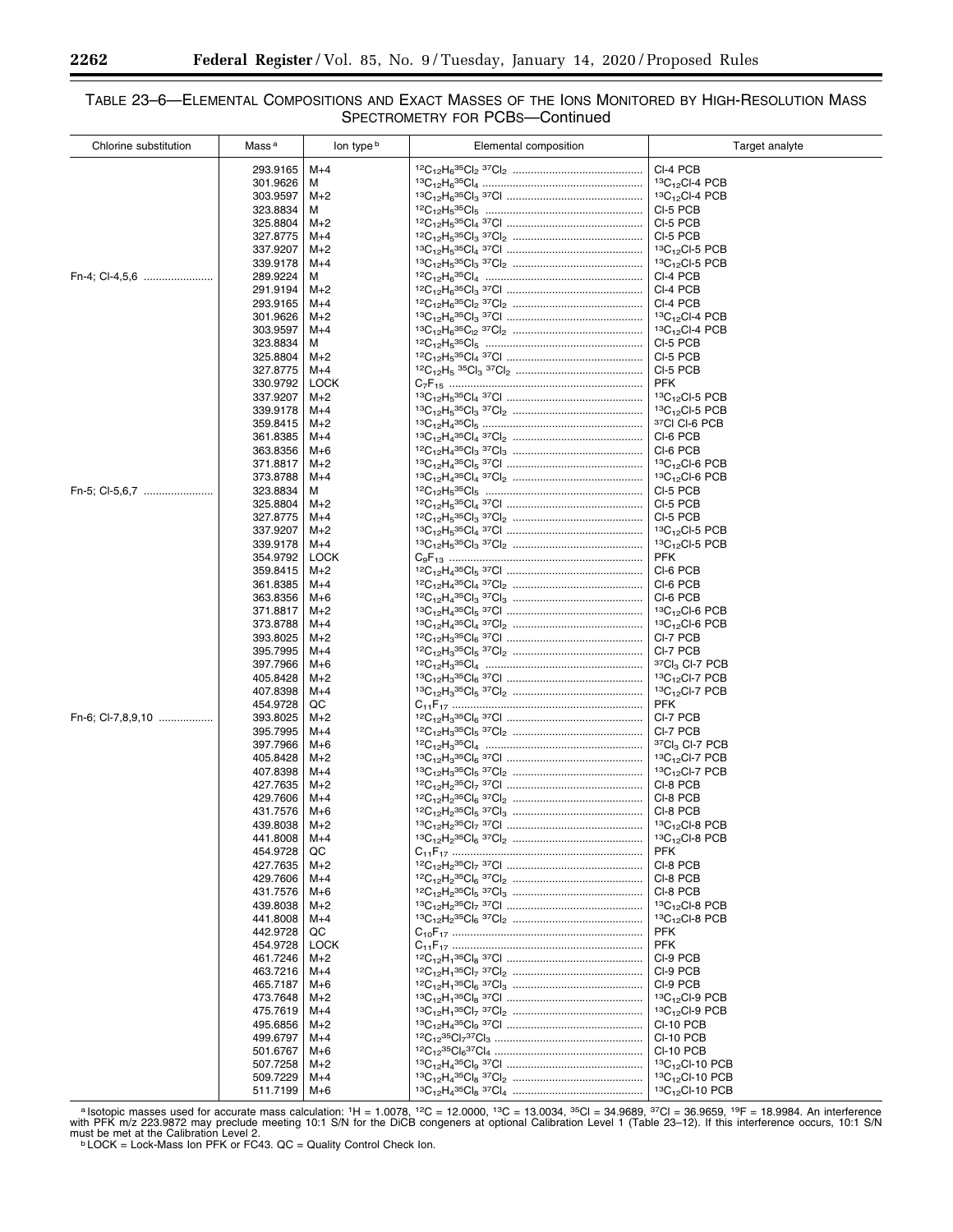# TABLE 23-7-COMPOSITION OF THE SAMPLE FORTIFICATION AND RECOVERY STANDARD SOLUTIONS FOR PCDDS AND PCDF<sub>S</sub><sup>a</sup>

| Compound                                       | Amount<br>(pq/uL of final extract) b                                                                                | Spike recovery<br>(percent)                                                                                                                                                                                                                |
|------------------------------------------------|---------------------------------------------------------------------------------------------------------------------|--------------------------------------------------------------------------------------------------------------------------------------------------------------------------------------------------------------------------------------------|
| <b>Pre-sampling Adsorbent Standards</b>        |                                                                                                                     |                                                                                                                                                                                                                                            |
|                                                | 50<br>50<br>50<br>50<br>50                                                                                          | $70 - 130$<br>$70 - 130$<br>$70 - 130$<br>$70 - 130$<br>$70 - 130$                                                                                                                                                                         |
| Pre-extraction Filter Recovery Spike Standards |                                                                                                                     |                                                                                                                                                                                                                                            |
|                                                | 100<br>100                                                                                                          | 70-130<br>$70 - 130$                                                                                                                                                                                                                       |
| <b>Pre-extraction Standards</b>                |                                                                                                                     |                                                                                                                                                                                                                                            |
|                                                | 100<br>100<br>100<br>100<br>100<br>100<br>100<br>100<br>100<br>100<br>100<br>100<br>100<br>100<br>100<br>200<br>200 | $20 - 130$<br>$20 - 130$<br>$20 - 130$<br>$20 - 130$<br>$20 - 130$<br>$20 - 130$<br>$20 - 130$<br>$20 - 130$<br>$20 - 130$<br>$20 - 130$<br>$20 - 130$<br>$20 - 130$<br>$20 - 130$<br>$20 - 130$<br>$20 - 130$<br>$20 - 130$<br>$20 - 130$ |
| <b>Pre-analysis Standards</b>                  |                                                                                                                     |                                                                                                                                                                                                                                            |
| <b>Alternate Recovery Standards</b>            | 100<br>100<br>100<br>100                                                                                            | $S/N \geq 10$<br>$S/N \geq 10$<br>$S/N \geq 10$<br>$S/N \geq 10$                                                                                                                                                                           |
|                                                | 100<br>100                                                                                                          | $20 - 130$<br>$20 - 130$                                                                                                                                                                                                                   |

a Changes in the amounts of spike standards added to the sample or its representative extract will necessitate an adjustment of the calibration solutions to prevent<br>the introduction of inconsistencies. Spike concentration

# TABLE 23-8-COMPOSITION OF THE SAMPLE FORTIFICATION AND RECOVERY STANDARD SOLUTIONS FOR PAHS<sup>a</sup>

| Compound                                              | Amount<br>( $pq/uL$ of final extract) $b$                   | Spike recovery<br>(percent)                                                                                                |
|-------------------------------------------------------|-------------------------------------------------------------|----------------------------------------------------------------------------------------------------------------------------|
| <b>Pre-sampling Adsorbent Standards</b>               |                                                             |                                                                                                                            |
|                                                       | 100<br>100                                                  | 70-130<br>70-130                                                                                                           |
| <b>Pre-extraction Filter Recovery Spike Standards</b> |                                                             |                                                                                                                            |
|                                                       | 100                                                         | 70-130                                                                                                                     |
| <b>Pre-extraction Standards</b>                       |                                                             |                                                                                                                            |
|                                                       | 100<br>100<br>100<br>100<br>100<br>100<br>100<br>100<br>100 | $20 - 130$<br>$20 - 130$<br>$20 - 130$<br>$20 - 130$<br>$20 - 130$<br>$20 - 130$<br>$20 - 130$<br>$20 - 130$<br>$20 - 130$ |
|                                                       | 100<br>100<br>100                                           | $20 - 130$<br>$20 - 130$<br>$20 - 130$                                                                                     |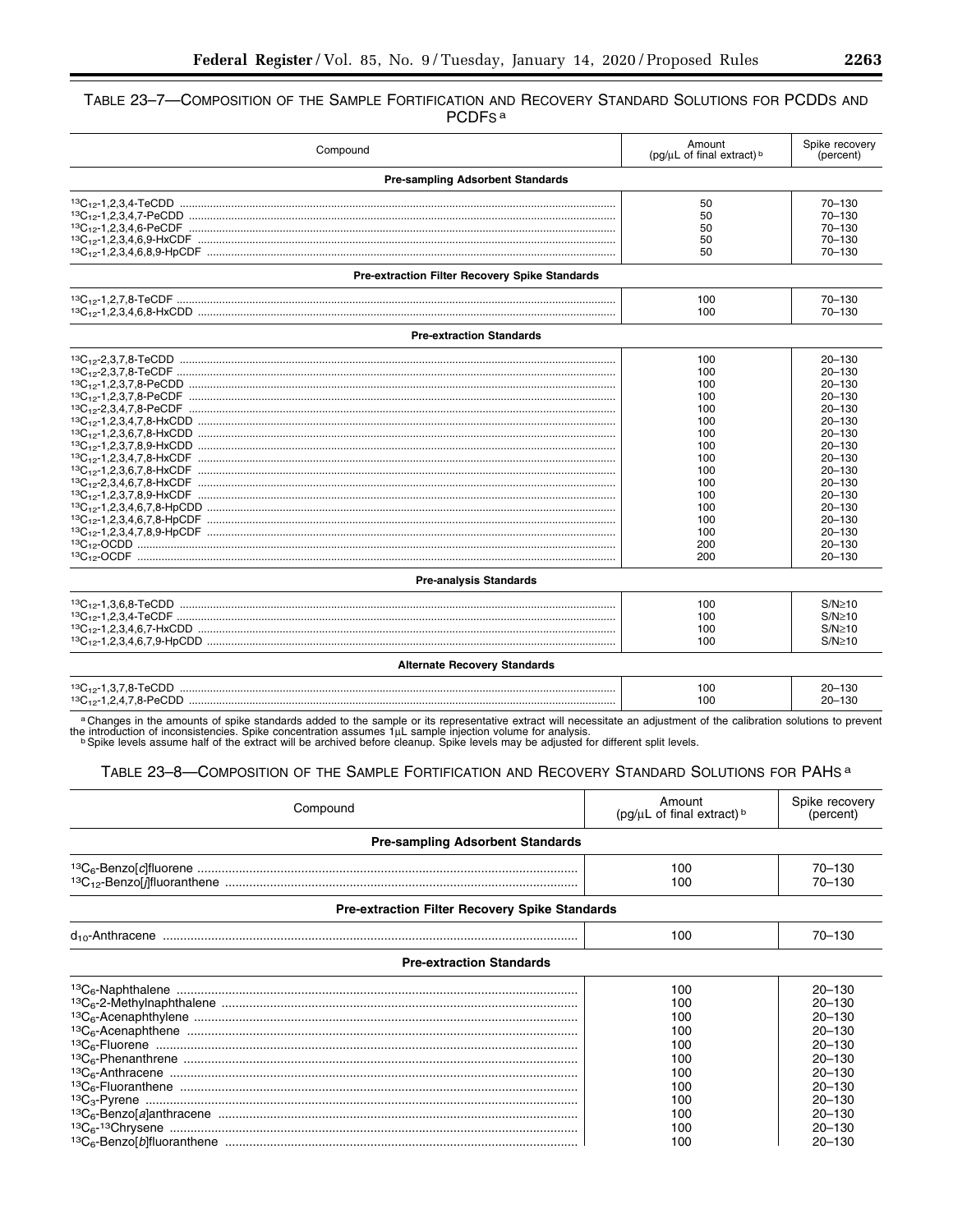# TABLE 23–8—COMPOSITION OF THE SAMPLE FORTIFICATION AND RECOVERY STANDARD SOLUTIONS FOR PAHS a— **Continued**

| Compound | Amount<br>( $pq/µL$ of final extract) $b$ | Spike recovery<br>(percent) |
|----------|-------------------------------------------|-----------------------------|
|          | 10C                                       | $20 - 130$                  |
|          | 10C                                       | $20 - 130$                  |
|          | 100                                       | $20 - 130$                  |
|          | 10C                                       | $20 - 130$                  |
|          | 100                                       | 20-130                      |
|          | 10C                                       | $20 - 130$                  |
|          | 10C                                       | $20 - 150$                  |

# **Pre-analysis Standards**

| $d_{10}$ -Ac | 100 |  |
|--------------|-----|--|
| $d_{10}$ -F  | 100 |  |
| die Beri     | 100 |  |

a Changes in the amounts of spike standards added to the sample or its representative extract will necessitate an adjustment of the calibration solutions to prevent the introduction of inconsistencies.<br>b Spike levels assume half of the extract will be archived before cleanup. You may adjust spike levels for different split levels.

# TABLE 23–9—COMPOSITION OF THE SAMPLE FORTIFICATION AND RECOVERY STANDARD SOLUTIONS FOR PCBS a

| Compound                                       | BZ<br>No. <sup>b</sup>                                                                                                                                                                                                   | Amount<br>(pg/ $\mu$ L of final extract) <sup>c</sup>                                                                                                                                                   | Spike<br>recovery<br>(percent)                                                                                                                                                                                                                                                                                                                                                                                     |
|------------------------------------------------|--------------------------------------------------------------------------------------------------------------------------------------------------------------------------------------------------------------------------|---------------------------------------------------------------------------------------------------------------------------------------------------------------------------------------------------------|--------------------------------------------------------------------------------------------------------------------------------------------------------------------------------------------------------------------------------------------------------------------------------------------------------------------------------------------------------------------------------------------------------------------|
| <b>Pre-sampling Adsorbent Standards</b>        |                                                                                                                                                                                                                          |                                                                                                                                                                                                         |                                                                                                                                                                                                                                                                                                                                                                                                                    |
|                                                | 11L<br>31L<br>95L<br>153L                                                                                                                                                                                                | 100<br>100<br>100<br>100                                                                                                                                                                                | $70 - 130$<br>$70 - 130$<br>$70 - 130$<br>70-130                                                                                                                                                                                                                                                                                                                                                                   |
| Pre-extraction Filter Recovery Spike Standards |                                                                                                                                                                                                                          |                                                                                                                                                                                                         |                                                                                                                                                                                                                                                                                                                                                                                                                    |
|                                                | 159L                                                                                                                                                                                                                     | 100                                                                                                                                                                                                     | $70 - 130$                                                                                                                                                                                                                                                                                                                                                                                                         |
| <b>Pre-extraction Standards</b>                |                                                                                                                                                                                                                          |                                                                                                                                                                                                         |                                                                                                                                                                                                                                                                                                                                                                                                                    |
|                                                | 1L<br>ЗL<br>4L<br>15L<br>19L<br>37L<br>54L<br>77L<br>81L<br>104L<br>105L<br>114L<br>118L<br>123L<br>126L<br>155L<br>156L<br>157L<br>167L<br>169L<br>170L<br>180L<br>188L<br>189L<br>202L<br>205L<br>206L<br>208L<br>209L | 100<br>100<br>100<br>100<br>100<br>100<br>100<br>100<br>100<br>100<br>100<br>100<br>100<br>100<br>100<br>100<br>100<br>100<br>100<br>100<br>100<br>100<br>100<br>100<br>100<br>100<br>100<br>100<br>100 | $20 - 145$<br>$20 - 145$<br>$20 - 145$<br>$20 - 145$<br>$20 - 145$<br>$20 - 145$<br>$20 - 145$<br>$20 - 145$<br>$20 - 145$<br>$20 - 145$<br>$20 - 145$<br>$20 - 145$<br>$20 - 145$<br>$20 - 145$<br>$20 - 145$<br>$20 - 145$<br>$20 - 145$<br>$20 - 145$<br>$20 - 145$<br>$20 - 145$<br>$20 - 145$<br>$20 - 145$<br>$20 - 145$<br>$20 - 145$<br>$20 - 145$<br>$20 - 145$<br>$20 - 145$<br>$20 - 145$<br>$20 - 145$ |
| <b>Pre-analysis Standards</b>                  |                                                                                                                                                                                                                          |                                                                                                                                                                                                         |                                                                                                                                                                                                                                                                                                                                                                                                                    |
|                                                | 9L                                                                                                                                                                                                                       | 100<br>100                                                                                                                                                                                              | $S/N \geq 10$<br>$S/N \geq 10$                                                                                                                                                                                                                                                                                                                                                                                     |

п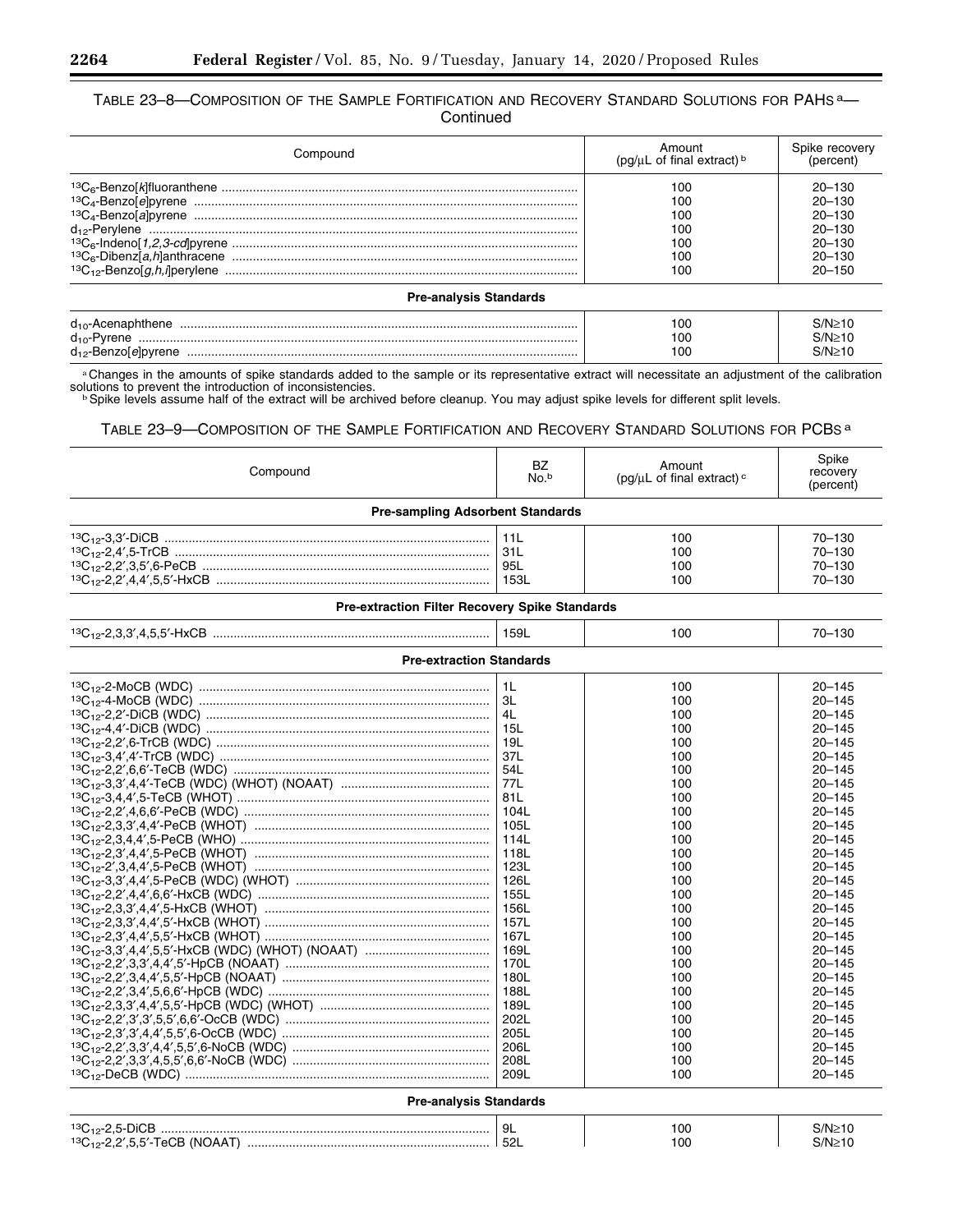TABLE 23-9-COMPOSITION OF THE SAMPLE FORTIFICATION AND RECOVERY STANDARD SOLUTIONS FOR PCBS<sup>a</sup>-**Continued** 

| Compound                                  | BZ<br>No. <sup>b</sup> | Amount<br>(pq/ $\mu$ L of final extract) <sup>c</sup> | Spike<br>recovery<br>(percent) |
|-------------------------------------------|------------------------|-------------------------------------------------------|--------------------------------|
|                                           | 101L                   | 100                                                   | $S/N \geq 10$                  |
|                                           | 138L                   | 100                                                   | $S/N \geq 10$                  |
|                                           | 194L                   | 100                                                   | $S/N \geq 10$                  |
| <b>Optional Cleanup Spiking Standards</b> |                        |                                                       |                                |
|                                           | 28L                    | 100                                                   | $20 - 130$                     |
|                                           | 111L                   | 100                                                   | $20 - 130$                     |
|                                           | 178L                   | 100                                                   | $20 - 130$                     |
| <b>Alternate Recovery Standards</b>       |                        |                                                       |                                |
|                                           | 70L                    | 100                                                   | $20 - 130$                     |
|                                           | 60L                    | 100                                                   | $20 - 130$                     |
|                                           | 127L                   | 100                                                   | $20 - 130$                     |

a Changes in the amounts of spike standards added to the sample or its representative extract will necessitate an adjustment of the calibration

solutions to prevent the introduction of inconsistencies.<br>bBZ No.: Ballschmiter and Zell 1980, or IUPAC number.<br>°Spike levels assume half of the extract will be archived before cleanup. Spike levels may be adjusted for dif

# TABLE 23-10-SAMPLE STORAGE CONDITIONS<sup>a</sup> AND LABORATORY HOLD TIMES<sup>b</sup>

| Sample type                                  | PCDD/PCDF                            | <b>PAH</b>                                                                                                       | <b>PCB</b> |  |  |  |
|----------------------------------------------|--------------------------------------|------------------------------------------------------------------------------------------------------------------|------------|--|--|--|
| <b>Field Storage and Shipping Conditions</b> |                                      |                                                                                                                  |            |  |  |  |
|                                              |                                      | $\vert$ ≤20 ± 5 °C, (68 ± 9 °F) ………………… $\vert$ ≤20 ± 5 °C, (68 ± 9 °F) ………………… $\vert$ ≤20 ± 5 °C, (68 ± 9 °F). |            |  |  |  |
|                                              | <b>Laboratory Storage Conditions</b> |                                                                                                                  |            |  |  |  |
|                                              | Lahoratory Hold Times                | │ <一10 °C (14 °F)  │ <一10 °C (14 °F)  │ <一10 °C (14 °F).                                                         |            |  |  |  |

#### **Laboratory Hold Times**

| Extr | . JN'<br>.car<br>___ | av s<br>21 F<br>$\sim$ | . Jne<br>ear<br>.<br>$\sim$ |
|------|----------------------|------------------------|-----------------------------|
|      |                      |                        |                             |

a All samples must be stored in the dark.<br><sup>b</sup> Hold times begin from the time the laboratory receives the samples.

# TABLE 23-11-COMPOSITION OF THE INITIAL CALIBRATION STANDARD SOLUTIONS FOR PCDDS AND PCDFS<sup>a</sup>

 $[pg/\mu L]$ 

| Standard compound                        | Cal 1<br>(optional) | Cal 2 | Cal 3 | Cal 4 | Cal 5 | Cal 6 | Cal 7<br>(optional) |
|------------------------------------------|---------------------|-------|-------|-------|-------|-------|---------------------|
| Target (Unlabeled) Analytes              | 0.50                | 1.0   | 5.0   | 10.0  | 25    | 50    | 100                 |
| Pre-sampling Adsorbent Standards         | 50                  | 50    | 50    | 50    | 50    | 50    | 50                  |
| Pre-extraction Filter Recovery Standards | 50                  | 50    | 50    | 50    | 50    | 50    | 50                  |
| Pre-extraction Standards                 | 50                  | 50    | 50    | 50    | 50    | 50    | 50                  |
|                                          | 50                  | 50    | 50    | 50    | 50    | 50    | 50                  |
| Alternate Recovery Standards             | 50                  | 50    | 50    | 50    | 50    | 50    | 50                  |

a Assumes 1 μL injection volume.

# TABLE 23–12—COMPOSITION OF THE INITIAL CALIBRATION STANDARD SOLUTIONS FOR PAHS a

[pg/μL]

| Standard compound                                                                                           | Cal 1<br>(optional)      | Cal 2                         | Cal 3                    | Cal 4                          | Cal 5                          | Cal 6                           | Cal 7<br>(optional)              |
|-------------------------------------------------------------------------------------------------------------|--------------------------|-------------------------------|--------------------------|--------------------------------|--------------------------------|---------------------------------|----------------------------------|
| Target (Unlabeled) Analytes<br>Pre-sampling Adsorbent Standards<br>Pre-extraction Filter Recovery Standards | 100<br>100<br>100<br>100 | 2<br>100<br>100<br>100<br>100 | 100<br>100<br>100<br>100 | 20<br>100<br>100<br>100<br>100 | 80<br>100<br>100<br>100<br>100 | 400<br>100<br>100<br>100<br>100 | .000<br>100<br>100<br>100<br>100 |

a Assumes 1 μL injection volume.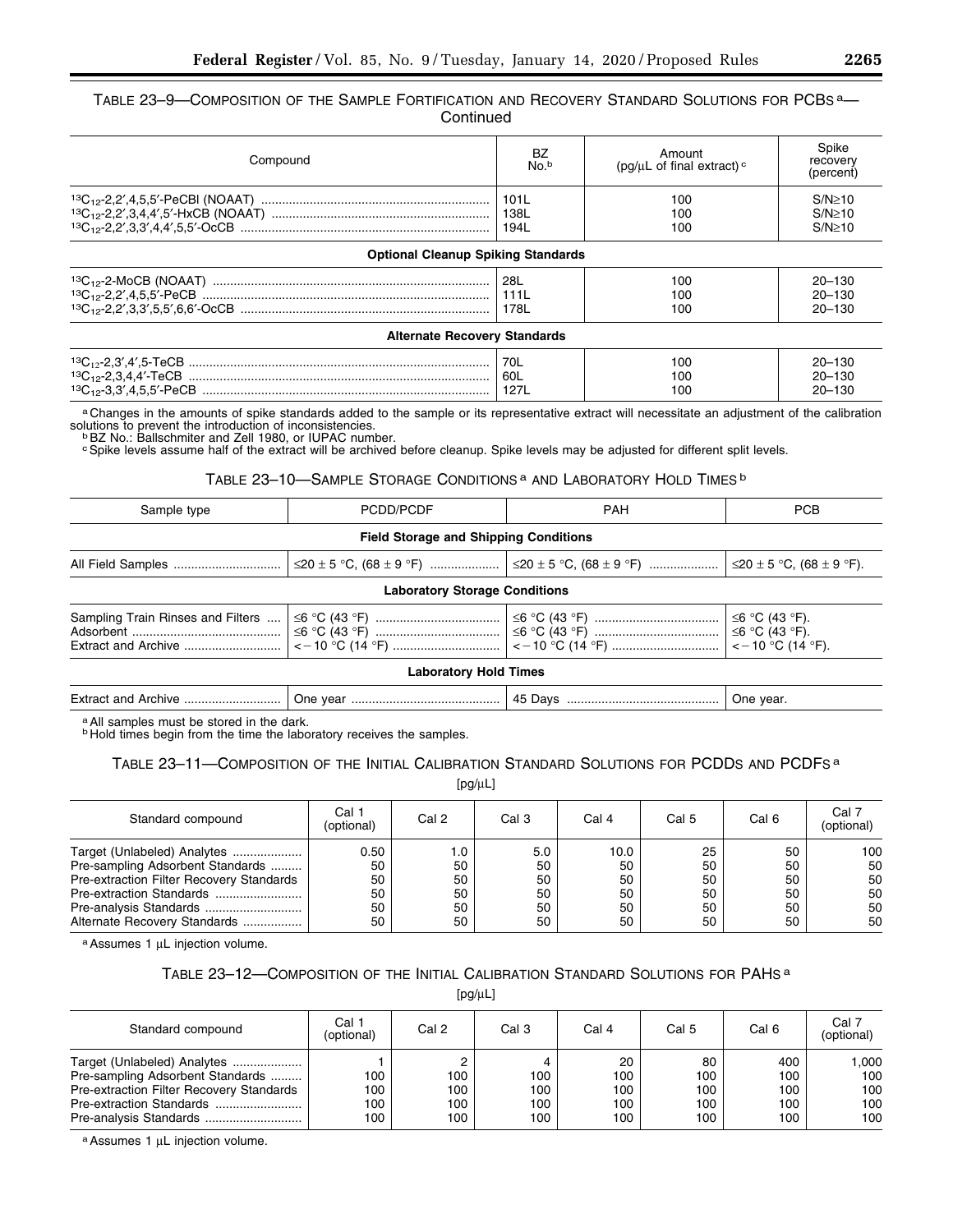# TABLE 23–13—COMPOSITION OF THE INITIAL CALIBRATION STANDARD SOLUTIONS FOR PCBS a

| $[pg/\mu L]$ |  |  |
|--------------|--|--|
|              |  |  |

| Standard compound                                                                                                                         | Cal 1<br>(optional)                     | Cal 2                           | Cal 3                           | Cal 4                                 | Cal 5                                 | Cal 6                                  | Cal 7<br>(optional)                      |
|-------------------------------------------------------------------------------------------------------------------------------------------|-----------------------------------------|---------------------------------|---------------------------------|---------------------------------------|---------------------------------------|----------------------------------------|------------------------------------------|
| Target (Unlabeled) Analytes<br>Pre-sampling Adsorbent Standard(s)<br>Pre-extraction Filter Recovery Standards<br>Pre-extraction Standards | 0.50<br>100<br>100<br>100<br>100<br>100 | 100<br>100<br>100<br>100<br>100 | 100<br>100<br>100<br>100<br>100 | 10<br>100<br>100<br>100<br>100<br>100 | 50<br>100<br>100<br>100<br>100<br>100 | 400<br>100<br>100<br>100<br>100<br>100 | 2,000<br>100<br>100<br>100<br>100<br>100 |

a Assumes 1 μL injection volume.

# TABLE 23–14—MINIMUM REQUIREMENTS FOR INITIAL AND DAILY CALIBRATION RESPONSE FACTORS FOR ISOTOPICALLY LABELED AND NATIVE COMPOUNDS

|               | Relative response factors  |                                                             |  |
|---------------|----------------------------|-------------------------------------------------------------|--|
| Analyte group | Initial calibration<br>RSD | Daily and continuing<br>calibration<br>(percent difference) |  |
|               | 20<br>20<br>20<br>20<br>20 | 25<br>25<br>25<br>30<br>30<br>30                            |  |

# TABLE 23–15—RECOMMENDED ION TYPE AND ACCEPTABLE ION ABUNDANCE RATIOS

| No. of chlorine atoms                                                                                                                                                                                                                                                                                                                                                                                      |                        | Theoretical  | Control limits | - Inner      |
|------------------------------------------------------------------------------------------------------------------------------------------------------------------------------------------------------------------------------------------------------------------------------------------------------------------------------------------------------------------------------------------------------------|------------------------|--------------|----------------|--------------|
|                                                                                                                                                                                                                                                                                                                                                                                                            | lon type               | ratio        | Lower          |              |
|                                                                                                                                                                                                                                                                                                                                                                                                            | $M/M+2$<br>$M/M+2$     | 3.13<br>1.56 | 2.66<br>1.33   | 3.60<br>1.79 |
| $3 \, \, \ldots \, \, \ldots \, \, \ldots \, \, \, \ldots \, \, \, \ldots \, \, \, \ldots \, \, \, \ldots \, \, \, \ldots \, \, \, \ldots \, \, \, \ldots \, \, \, \ldots \, \, \, \ldots \, \, \, \ldots \, \, \, \ldots \, \, \, \ldots \, \, \, \ldots \, \, \, \ldots \, \, \, \ldots \, \, \, \ldots \, \, \, \ldots \, \, \, \ldots \, \, \, \ldots \, \, \, \ldots \, \, \ldots \, \, \ldots \, \,$ | $M/M+2$<br>$M/M+2$     | 1.04<br>0.77 | 0.88<br>0.65   | 1.20<br>0.89 |
|                                                                                                                                                                                                                                                                                                                                                                                                            | $M+2/M+4$              | 1.55         | 1.32           | 1.78         |
| 6 <sup>a</sup>                                                                                                                                                                                                                                                                                                                                                                                             | $M+2/M+4$<br>$M/M+2$   | 1.24<br>0.51 | .05<br>0.43    | 1.43<br>0.59 |
| 7 <sup>b</sup>                                                                                                                                                                                                                                                                                                                                                                                             | $M+2/M+4$<br>$M/M+2$   | 1.05<br>0.44 | 0.89<br>0.37   | 1.21<br>0.51 |
|                                                                                                                                                                                                                                                                                                                                                                                                            | $M+2/M+4$              | 0.89         | 0.76           | 1.02         |
|                                                                                                                                                                                                                                                                                                                                                                                                            | $M+2/M+4$<br>$M+4/M+6$ | 0.77<br>1.16 | 0.65<br>0.99   | 0.89<br>1.33 |

a Used only for <sup>13</sup>C-HxCDF.<br><sup>b</sup> Used only for <sup>13</sup>C-HpCDF.

# TABLE 23–16—TYPICAL DB5–MS COLUMN CONDITIONS

|                                                        | Analyte                                  |            |                                                                                    |  |  |  |
|--------------------------------------------------------|------------------------------------------|------------|------------------------------------------------------------------------------------|--|--|--|
| Column parameter                                       | PCDD/PCDF                                | <b>PAH</b> | <b>PCB</b>                                                                         |  |  |  |
| Injector temperature<br>Initial oven tempera-<br>ture. | 250 °C ……………………………………………                 |            | 270 °C.<br>100 $^{\circ}$ C.                                                       |  |  |  |
| Initial hold time (min-<br>utes).                      |                                          |            |                                                                                    |  |  |  |
| Temperature pro-<br>gram.                              | to 300 $\degree$ C at 3 $\degree$ C/min. |            | 100 to 150 °C at 15 °C/min, then 150<br>to 290 $\degree$ C at 2.5 $\degree$ C/min. |  |  |  |

# TABLE 23–17—ASSIGNMENT OF PRE-EXTRACTION STANDARDS FOR QUANTITATION OF TARGET PCBS b

| PCB congener | BZ No. a  | Labeled analog | BZ No.                    |
|--------------|-----------|----------------|---------------------------|
|              | 28<br>-52 |                | ' 4L<br>19L<br>19L<br>541 |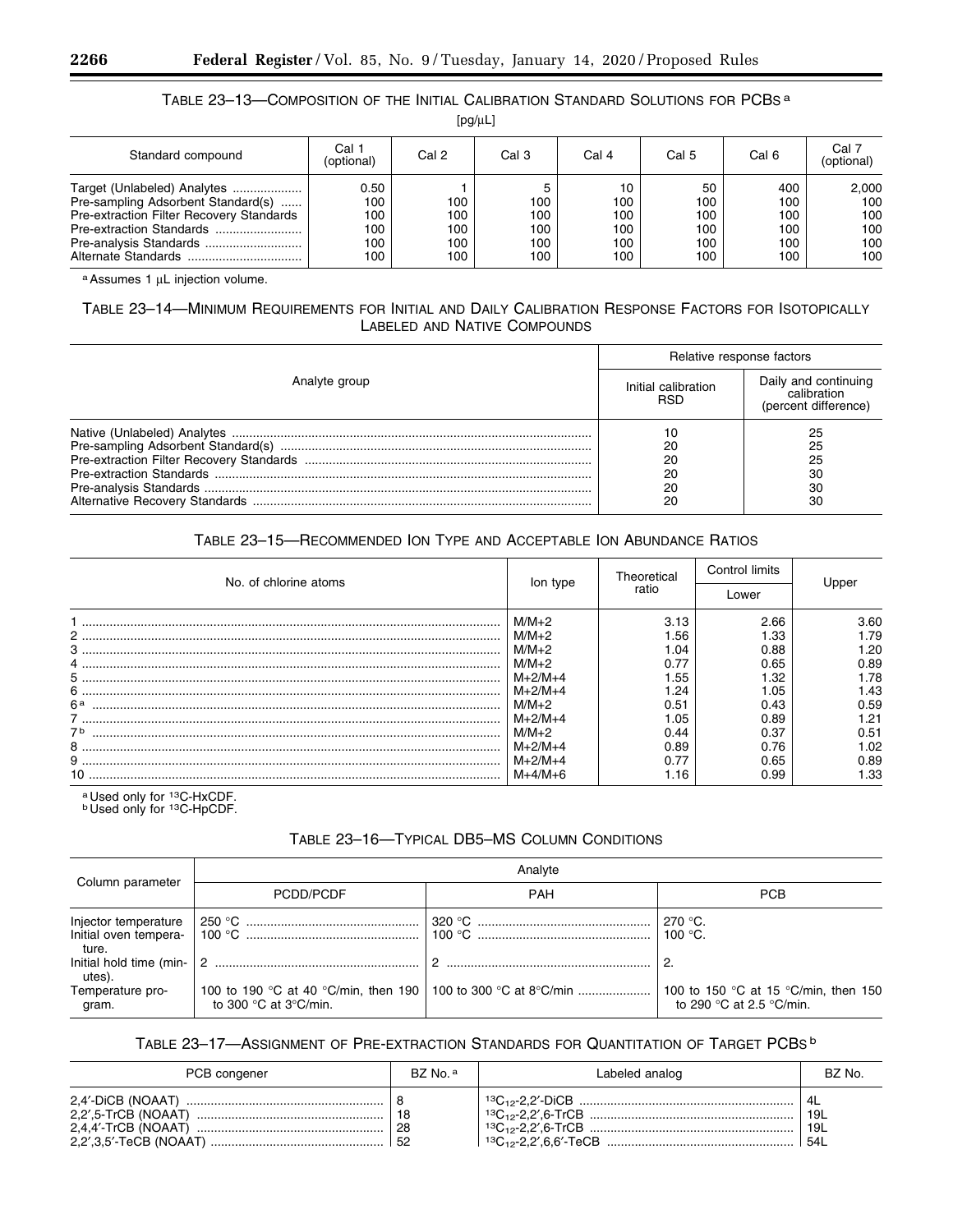# TABLE 23-17-ASSIGNMENT OF PRE-EXTRACTION STANDARDS FOR QUANTITATION OF TARGET PCBS b-Continued

| PCB congener | BZ No. a | Labeled analog | BZ No. |
|--------------|----------|----------------|--------|
|              | 52       |                | 54L    |
|              | 66       |                | 54L    |
|              | -77      |                | 77L    |
|              | 81       |                | 81L    |
|              | 101      |                | 104L   |
|              | 105      |                | 105L   |
|              | 114      |                | 114L   |
|              | 118      |                | 118L   |
|              | 123      |                | 123L   |
|              | 126      |                | 126L   |
|              | 128      |                | 155L   |
|              | 138      |                | 155L   |
|              | 153      |                | 155L   |
|              | 156      |                | 156L   |
|              | 157      |                | 157L   |
|              | 167      |                | 167L   |
|              | 169      |                | 169L   |
|              | 170      |                | 170L   |
|              | 180      |                | 180L   |
|              | 187      |                | 188L   |
|              | 189      |                | 189L   |
|              | 195      |                | 202L   |
|              | 206      |                | 206L   |
|              | 209      |                | 209L   |

a BZ No.: Ballschmiter and Zell 1980, or IUPAC number.<br>
<sup>b</sup> Assignments assume the use of the SPB-Octyl column. In the event you choose another column, you may select the labeled standard having<br>
the same number of chlorin

# TABLE 23-18-ESTIMATED METHOD DETECTION LIMITS FOR PCDDS AND PCDFS

| Target    | MDL <sup>a</sup><br>(ng/sample) | TEQ-DL<br>(ng/sample) |  |
|-----------|---------------------------------|-----------------------|--|
|           | 1.75E-01                        | $5.00E - 05$          |  |
|           | 5.38E-02                        | $1.51E - 05$          |  |
|           | $2.36E - 02$                    | $2.16E - 04$          |  |
|           | 4.88E-02                        | 4.82E-04              |  |
|           | 9.26E-03                        | 8.50E-04              |  |
|           | 6.60E-02                        | $6.48E - 03$          |  |
|           | $2.46E - 02$                    | $2.40E - 04$          |  |
|           | $1.06E - 02$                    | $9.86E - 04$          |  |
|           | 7.72E-03                        | 7.06E-04              |  |
|           | $3.52E - 02$                    | $3.46E - 02$          |  |
|           | $1.46E - 02$                    | 4.20E-04              |  |
|           | 2.70E-02                        | $2.60E - 03$          |  |
|           | $6.24E - 03$                    | $5.54E - 04$          |  |
|           | 1.88E-02                        | 1.82E-03              |  |
|           | 1.29E-02                        | $3.70E - 03$          |  |
|           | 2.70E-02                        | $2.68E - 02$          |  |
|           | 1.80E-02                        | 1.75E-03              |  |
|           | $2.34E - 02$                    | $5.48E - 03$          |  |
| Sum of DL | $2.90E - 01$                    | $4.11E - 02$          |  |

a Detection Limits are based on a survey of laboratories MDL data from Information Collection Requests from the Industrial Boiler and Utility MACT rulemaking process. MDL assumes half of the sample was archived before conc

# TABLE 23-19-TARGET DETECTION LIMITS FOR PAHS<sup>a</sup>

| Target       |               |  |  |  |
|--------------|---------------|--|--|--|
|              | 110.5<br>36.3 |  |  |  |
|              |               |  |  |  |
|              |               |  |  |  |
|              | 12 R          |  |  |  |
| Phenanthrene | 19.9<br>1 R   |  |  |  |
| Fluoranthene | 9.0           |  |  |  |
|              |               |  |  |  |
|              |               |  |  |  |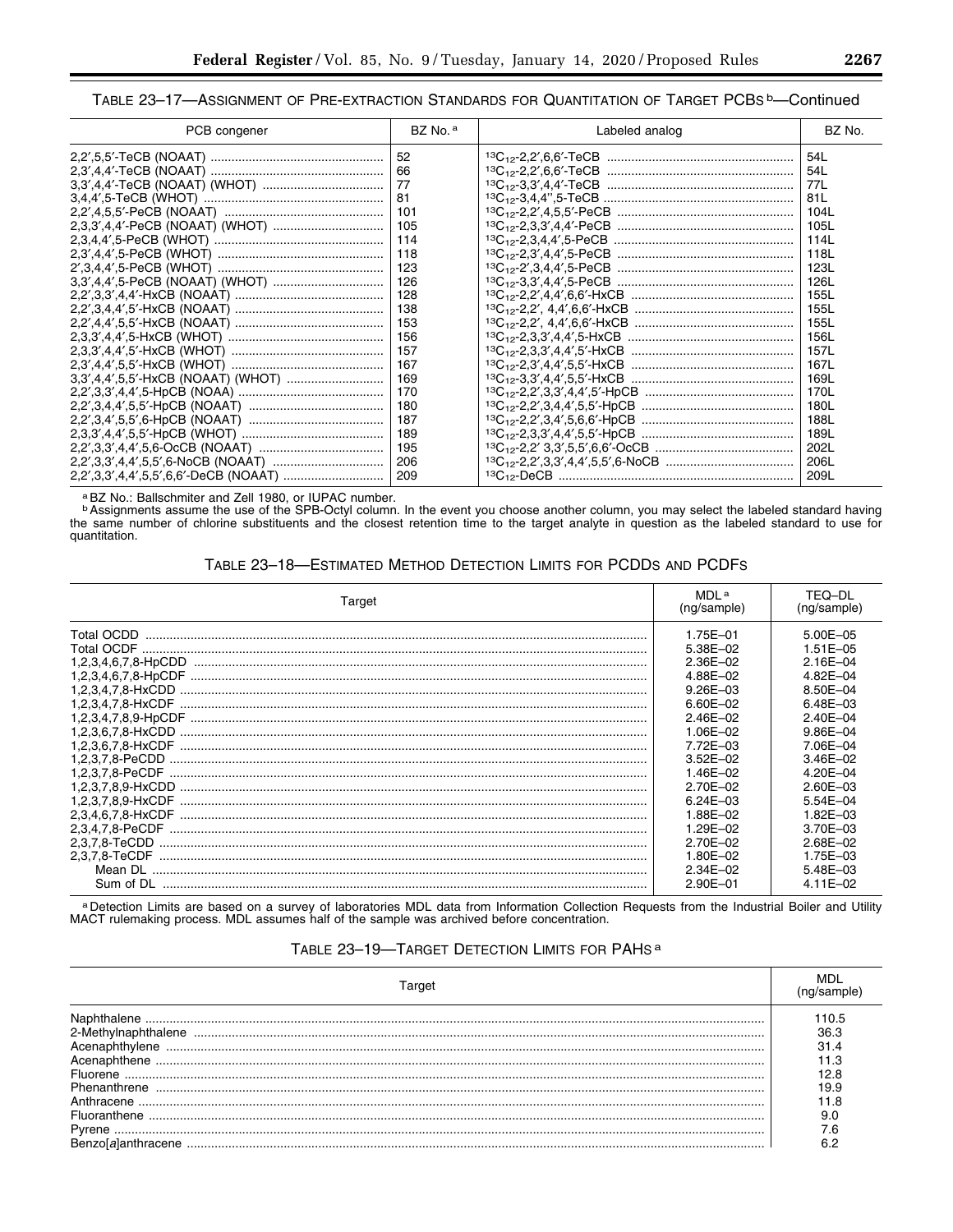# TABLE 23-19-TARGET DETECTION LIMITS FOR PAHS<sup>a</sup>-Continued

| olbifluoranthene<br>Indenol 1,2,3-cdlpyrene<br>Mean DI<br>∖⊔m of DI | 15.9<br>28.3<br>72<br>ิ คล<br>23 |
|---------------------------------------------------------------------|----------------------------------|

a Detection limits are based on a survey of laboratories MDL data from Information Collection Requests form the Coke Oven and Electric<br>Power Generating unit MACT rulemaking process.

# TABLE 23-20-ESTIMATED METHOD DETECTION LIMITS FOR PCBS<sup>a</sup>

| Target | BZ No. | Target<br>detection<br>limit<br>(pg/sample) |
|--------|--------|---------------------------------------------|
|        | 8      | 30                                          |
|        | 18     | 32                                          |
|        | 28     | 44                                          |
|        | 44     | 80                                          |
|        | 52     | 30                                          |
|        | 66     | 34                                          |
|        | 77     | 28                                          |
|        | 81     | 36                                          |
|        | 101    | 94                                          |
|        | 105    | 34                                          |
|        | 114    | 30                                          |
|        | 118    | 60                                          |
|        | 123    | 34                                          |
|        | 126    | 32                                          |
|        | 128    | 58                                          |
|        | 138    | 72                                          |
|        | 153    | 60                                          |
|        | 156    | 46                                          |
|        | 157    | 46                                          |
|        | 167    | 26                                          |
|        | 169    | 30                                          |
|        | 170    | 24                                          |
|        | 180    | 60                                          |
|        | 187    | 34                                          |
|        | 189    | 26                                          |
|        | 195    | 44                                          |
|        | 206    | 32                                          |
|        | 209    | 32                                          |
|        |        | 42                                          |
|        |        | 1,188                                       |

a Detection Limits are based on information from EPA Method 1668C, assuming half of the sample extract is archived before concentration.

BILLING CODE 6560-50-P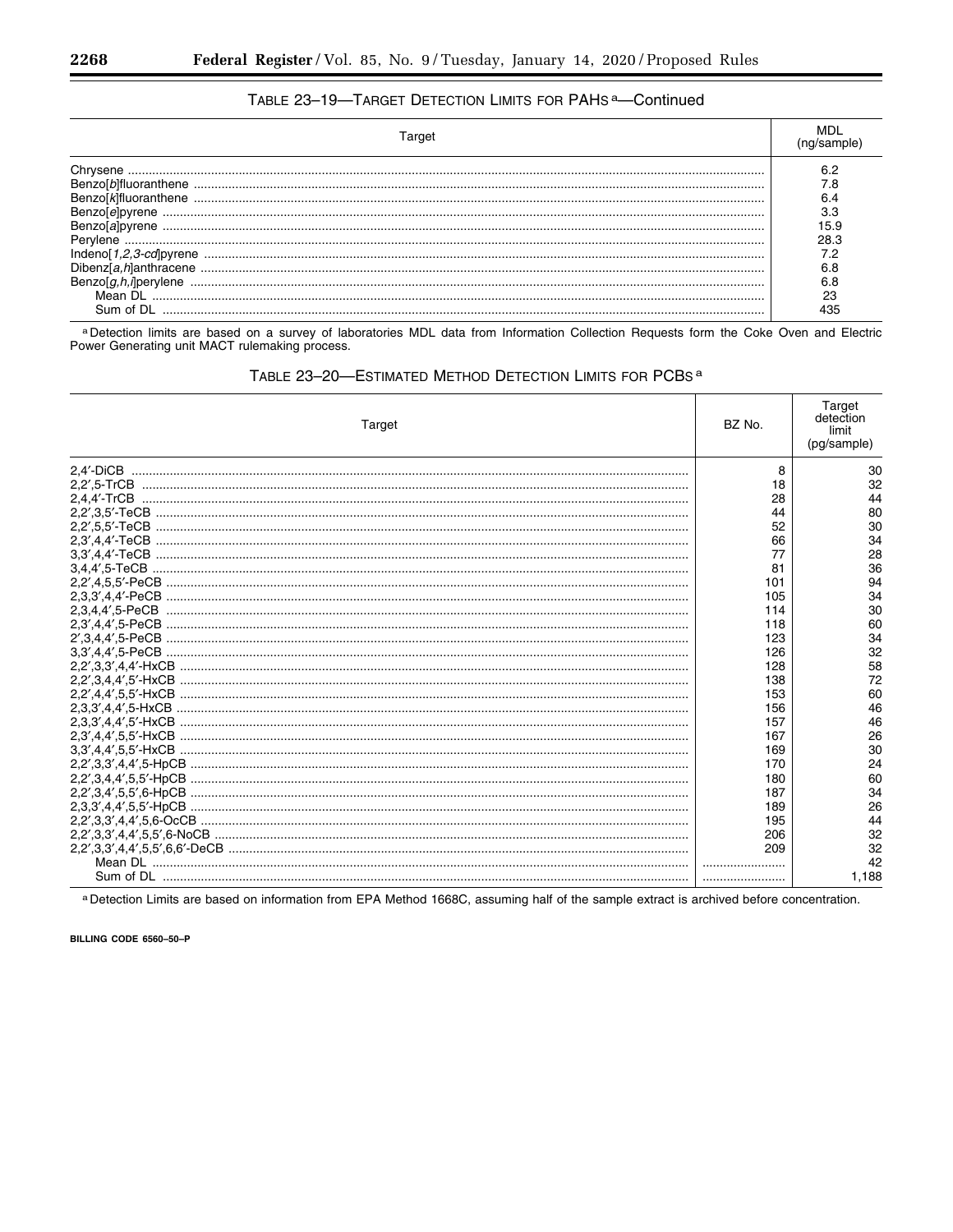



Figure 23-1. Method 23 Sampling Train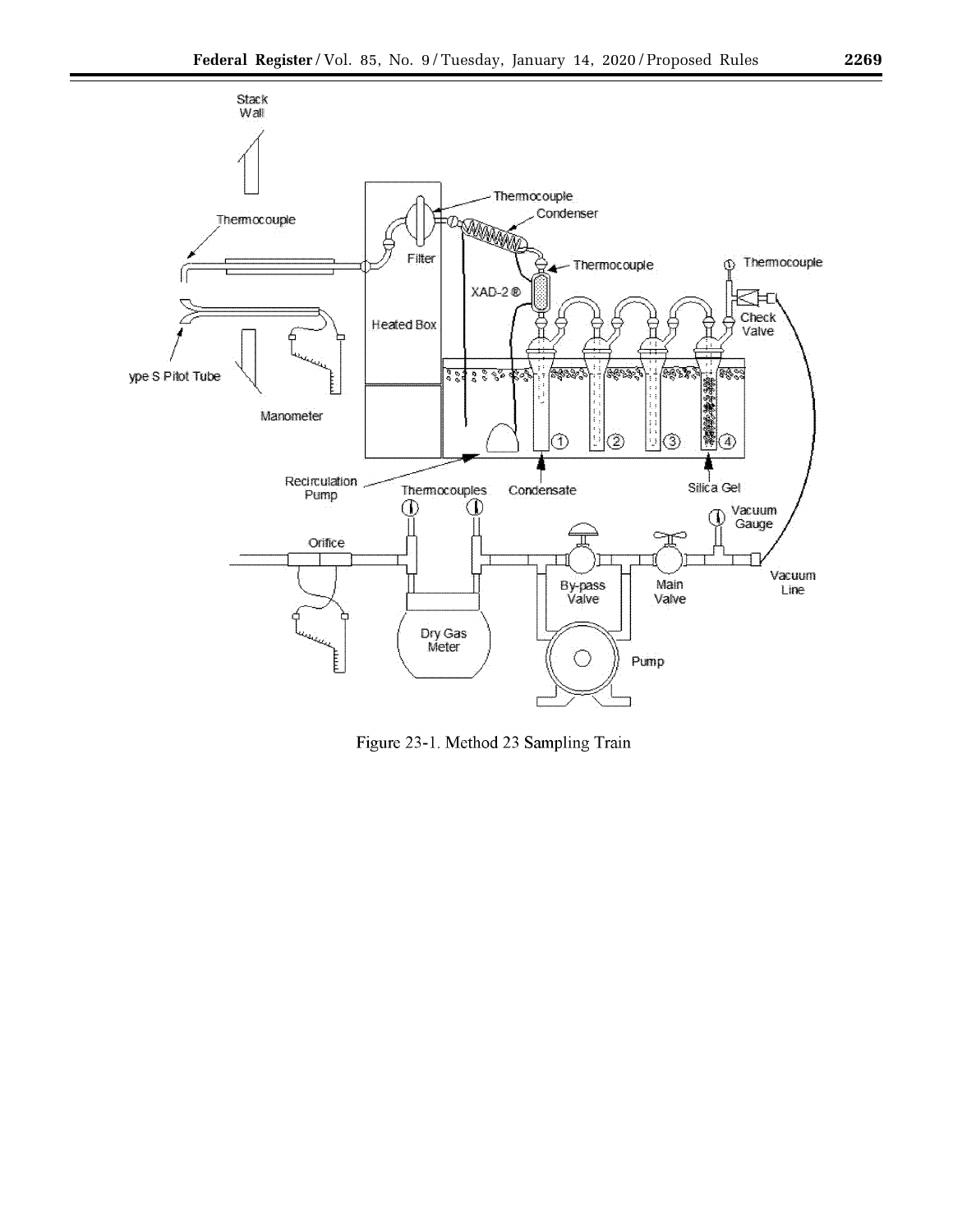

Figure 23-2. Condenser and Adsorbent Module

-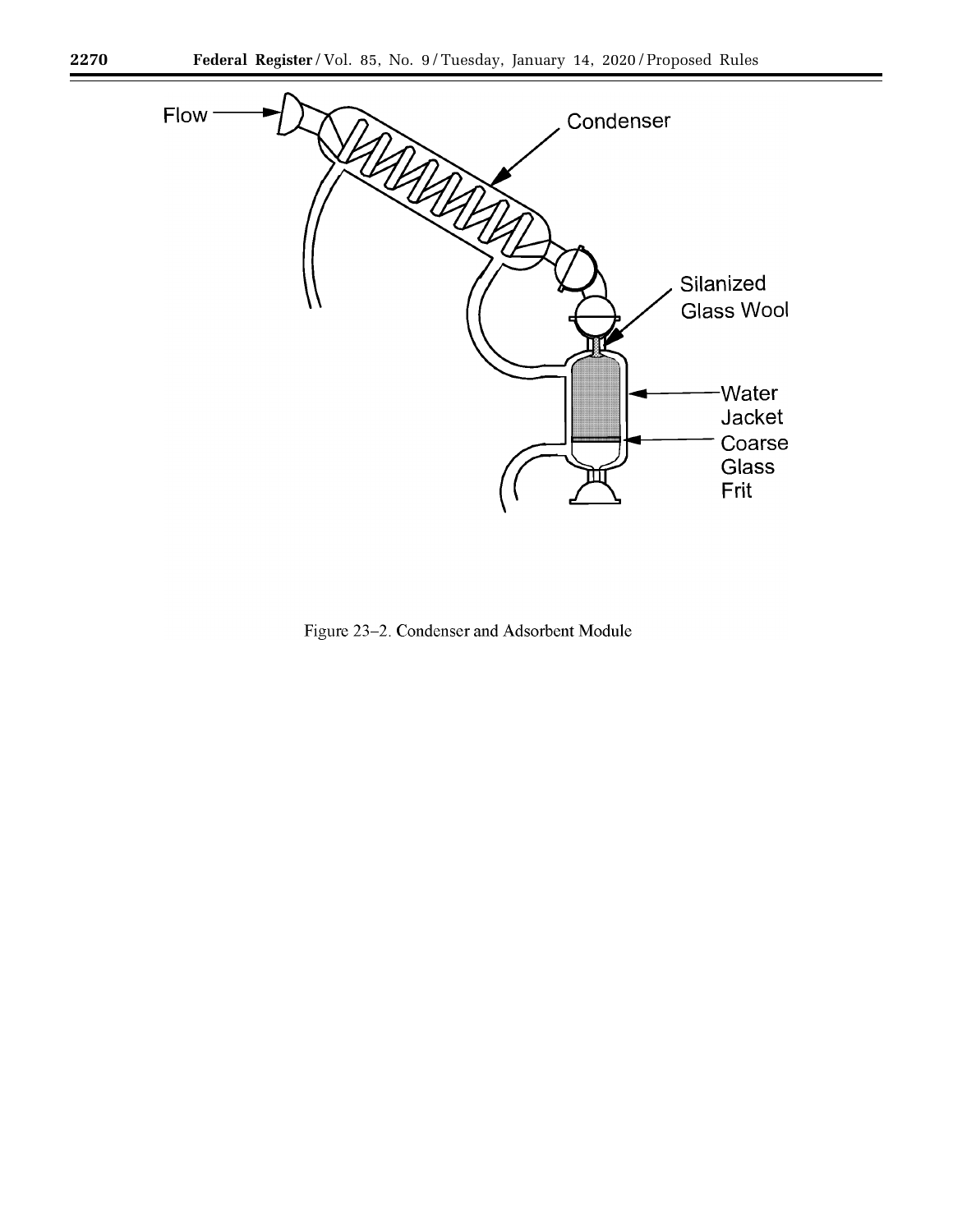

Figure 23-3. Soxhlet/Dean-Stark Extractor

t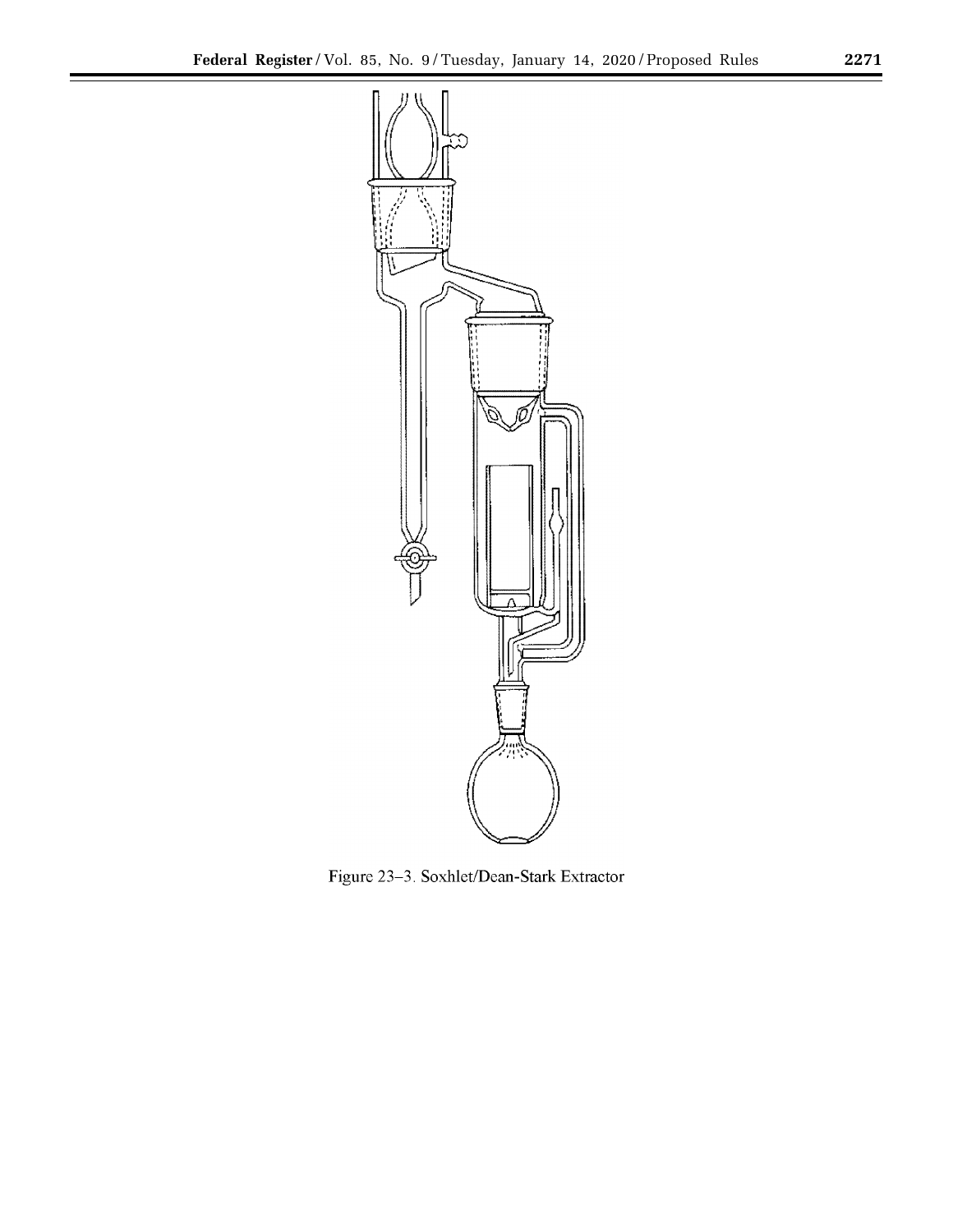

Figure 23-4. Sample Preparation Flow Chart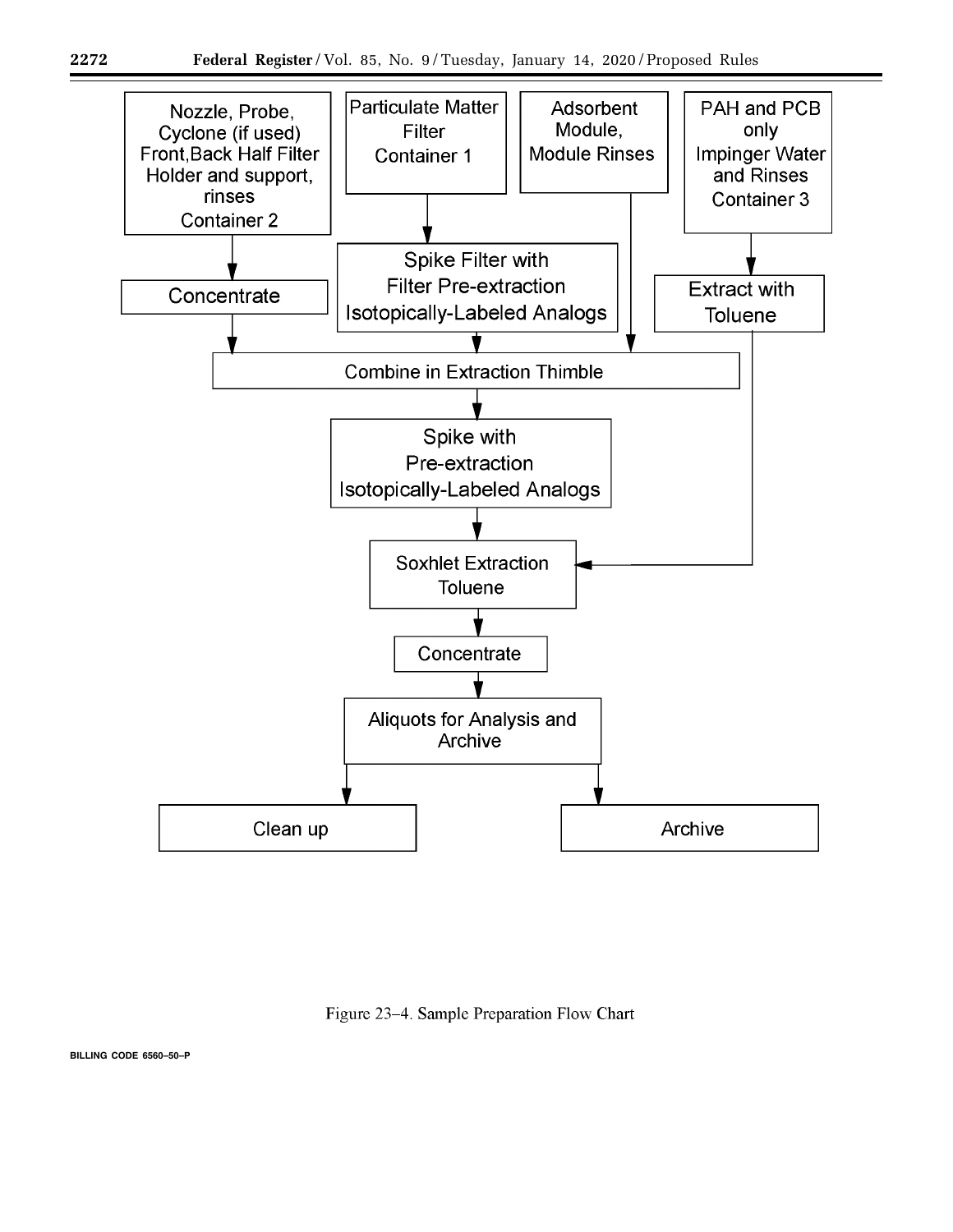# **Appendix A to Method 23**

# COMPLETE LIST OF 209 PCB CONGENERS AND THEIR ISOMERS WITH CORRESPONDING ISOTOPE DILUTION QUANTITATION STANDARDS<sup>a</sup>

| Pre-extraction<br>standard                                                                                                                                                                                                                                                                                                                                                                                                                                                                                                                                                                                                                                                                                                                                                                                                                                                                                                     | BZ <sup>b</sup><br>No.                                                                                                                                                       | Unlabeled<br>target analyte                                                                                                                                                                                                                                                                                                                                                                                                                                                                                  | BZ <sup>b</sup><br>No.                                                                                                               | Pre-extraction<br>standard                                                                                                                                                                                                                                                                                                                                                                                                                                                                                                                                                                                                                                                                                                                                                                                                                                                                                                                                 | BZ <sup>b</sup><br>No.                                                                                                                                                       | Unlabeled<br>target analyte                                                                                                                                                                                                                                                                                                                                                                                                                                                                         | BZ <sup>b</sup><br>No.                                                                                                                                 |
|--------------------------------------------------------------------------------------------------------------------------------------------------------------------------------------------------------------------------------------------------------------------------------------------------------------------------------------------------------------------------------------------------------------------------------------------------------------------------------------------------------------------------------------------------------------------------------------------------------------------------------------------------------------------------------------------------------------------------------------------------------------------------------------------------------------------------------------------------------------------------------------------------------------------------------|------------------------------------------------------------------------------------------------------------------------------------------------------------------------------|--------------------------------------------------------------------------------------------------------------------------------------------------------------------------------------------------------------------------------------------------------------------------------------------------------------------------------------------------------------------------------------------------------------------------------------------------------------------------------------------------------------|--------------------------------------------------------------------------------------------------------------------------------------|------------------------------------------------------------------------------------------------------------------------------------------------------------------------------------------------------------------------------------------------------------------------------------------------------------------------------------------------------------------------------------------------------------------------------------------------------------------------------------------------------------------------------------------------------------------------------------------------------------------------------------------------------------------------------------------------------------------------------------------------------------------------------------------------------------------------------------------------------------------------------------------------------------------------------------------------------------|------------------------------------------------------------------------------------------------------------------------------------------------------------------------------|-----------------------------------------------------------------------------------------------------------------------------------------------------------------------------------------------------------------------------------------------------------------------------------------------------------------------------------------------------------------------------------------------------------------------------------------------------------------------------------------------------|--------------------------------------------------------------------------------------------------------------------------------------------------------|
|                                                                                                                                                                                                                                                                                                                                                                                                                                                                                                                                                                                                                                                                                                                                                                                                                                                                                                                                | <b>MoCBs</b><br><b>DiCBs</b>                                                                                                                                                 |                                                                                                                                                                                                                                                                                                                                                                                                                                                                                                              |                                                                                                                                      |                                                                                                                                                                                                                                                                                                                                                                                                                                                                                                                                                                                                                                                                                                                                                                                                                                                                                                                                                            |                                                                                                                                                                              |                                                                                                                                                                                                                                                                                                                                                                                                                                                                                                     |                                                                                                                                                        |
| $^{13}C_{12}$ -2-MoCB<br>$^{13}C_{12}$ -2-MoCB<br>$^{13}C_{12}$ -4-MoCB                                                                                                                                                                                                                                                                                                                                                                                                                                                                                                                                                                                                                                                                                                                                                                                                                                                        | 1 <sub>L</sub><br>1L<br>3L                                                                                                                                                   | 2-MoCB<br>3-MoCB<br>4-MoCB                                                                                                                                                                                                                                                                                                                                                                                                                                                                                   | $\mathbf{1}$<br>$\overline{2}$<br>3                                                                                                  | $13C_{12} - 2.2' - DiCB$<br>$13C_{12} - 2.2' - DICB$<br>13C <sub>12</sub> -2,2'-DiCB<br>$13C_{12} - 2.2' - DICB$<br><sup>13</sup> C <sub>12</sub> -2,2'-DiCB<br>${}^{13}C_{12}$ -2,2'-DiCB<br>$13C_{12} - 2.2' - DiCB$<br>${}^{13}C_{12}$ -2,2'-DiCB<br><sup>13</sup> C <sub>12</sub> -2,2'-DiCB<br>${}^{13}C_{12}$ -2,2'-DiCB<br><sup>13</sup> C <sub>12</sub> -2,2'-DiCB<br>$13C_{12} - 4.4' - DICB$                                                                                                                                                                                                                                                                                                                                                                                                                                                                                                                                                     | 4L<br>4L<br>4L<br>4L<br>4L<br>4L<br>4L<br>4L<br>4L<br>4L<br>4L<br>15L                                                                                                        | 2.2'-DICB<br>2,3-DiCB<br>2.3'-DICB<br>2.4-DICB<br>2.4'-DICB<br>2.5-DICB<br>2.6-DiCB<br>3.3'-DICB<br>3.4-DICB<br>3.4'-DiCB<br>3.5-DICB<br>4.4'-DiCB                                                                                                                                                                                                                                                                                                                                                  | $\overline{4}$<br>5<br>6<br>$\overline{7}$<br>8<br>9<br>10<br>11<br>12<br>13<br>14<br>15                                                               |
|                                                                                                                                                                                                                                                                                                                                                                                                                                                                                                                                                                                                                                                                                                                                                                                                                                                                                                                                |                                                                                                                                                                              |                                                                                                                                                                                                                                                                                                                                                                                                                                                                                                              | <b>TrCBs</b>                                                                                                                         |                                                                                                                                                                                                                                                                                                                                                                                                                                                                                                                                                                                                                                                                                                                                                                                                                                                                                                                                                            |                                                                                                                                                                              |                                                                                                                                                                                                                                                                                                                                                                                                                                                                                                     |                                                                                                                                                        |
| ${}^{13}C_{12}$ -2,2',6-TrCB<br>${}^{13}C_{12}$ -2,2',6-TrCB<br>.<br>${}^{13}C_{12}$ -2,2',6-TrCB<br>$^{13}C_{12}$ -2,2',6-TrCB<br>${}^{13}C_{12}$ -2,2',6-TrCB<br>${}^{13}C_{12}$ -2,2',6-TrCB<br>${}^{13}C_{12}$ -2,2',6-TrCB<br>${}^{13}C_{12}$ -2,2',6-TrCB<br>13C <sub>12</sub> -2,2',6-TrCB<br>${}^{13}C_{12}$ -2,2',6-TrCB<br>$^{13}C_{12}$ -2,2',6-TrCB                                                                                                                                                                                                                                                                                                                                                                                                                                                                                                                                                                | 19L<br>19L<br>19L<br>19L<br>19L<br>19L<br>19L<br>19L<br>19L<br>19L<br>19L                                                                                                    | 2.2'.3-TrCBTrCB<br>2,2',4-TrCB<br>2.2'.5-TrCB<br>2.2'.6-TrCB<br>2.3.3'-TrCB<br>2.3.4-TrCB<br>2.3.4'-TrCB<br>2,3,6- TrCB<br>2.3',4-TrCB<br>2.3'.5-TrCB                                                                                                                                                                                                                                                                                                                                                        | 16<br>17<br>18<br>19<br>20<br>21<br>22<br>23<br>23<br>25<br>26                                                                       | $13C_{12} - 3.4.4'$ -TrCB<br>${}^{13}C_{12}$ -3,4,4'-TrCB<br>.<br>${}^{13}C_{12}$ -3,4,4'-TrCB<br>$13C_{12} - 3.4.4'$ -TrCB<br>13C <sub>12</sub> -3,4,4'-TrCB<br><sup>13</sup> C <sub>12</sub> -3.4.4'-TrCB<br>$13C_{12} - 3.4.4'$ TrCB<br>${}^{13}C_{12}$ -3,4,4'-TrCB<br>$13C_{12} - 3.4.4'$ TrCB<br>${}^{13}C_{12}$ -3,4',4'-TrCB<br>13C <sub>12</sub> -3.4'.4'-TrCB<br>.                                                                                                                                                                                                                                                                                                                                                                                                                                                                                                                                                                               | 19L<br>19L<br>19L<br>19L<br>19L<br>19L<br>19L<br>19L<br>19L<br>37L<br>37L                                                                                                    | 2,4,4'-TrCB<br>2,4,5-TrCB<br>2,4,6-TrCB<br>2,4',5-TrCB<br>2.4'.6-TrCB<br>2', 3, 4-TrCB<br>2'.3.5-TrCB<br>3.3'.4-TrCB<br>3,3',5-TrCB<br>3.4.4'-TrCB<br>3,4,5-TrCB                                                                                                                                                                                                                                                                                                                                    | 28<br>29<br>30<br>31<br>32<br>33<br>34<br>35<br>36<br>37<br>38                                                                                         |
| $13C_{12} - 2.2'$ .6-TrCB                                                                                                                                                                                                                                                                                                                                                                                                                                                                                                                                                                                                                                                                                                                                                                                                                                                                                                      | 19L                                                                                                                                                                          | 2.3'.6-TrCB                                                                                                                                                                                                                                                                                                                                                                                                                                                                                                  | 27<br><b>TeCBs</b>                                                                                                                   | $13C_{12} - 3.4'$ , 4'-TrCB                                                                                                                                                                                                                                                                                                                                                                                                                                                                                                                                                                                                                                                                                                                                                                                                                                                                                                                                | 37L                                                                                                                                                                          | 3,4',5-TrCB                                                                                                                                                                                                                                                                                                                                                                                                                                                                                         | 39                                                                                                                                                     |
| ${}^{13}C_{12}$ -2,2',6,6'-TeCB<br>${}^{13}C_{12}$ -2,2',6,6'-TeCB<br>13C <sub>12</sub> -2,2',6,6'-TeCB<br>${}^{13}C_{12}$ -2,2',6,6'-TeCB<br>${}^{13}C_{12}$ -2,2',6,6'-TeCB<br>${}^{13}C_{12}$ -2,2',6,6'-TeCB<br>${}^{13}C_{12}$ -2,2',6,6'-TeCB<br>${}^{13}C_{12}$ -2,2',6,6'-TeCB<br>${}^{13}C_{12}$ -2,2',6,6'-TeCB<br>${}^{13}C_{12}$ -2,2',6,6'-TeCB<br>${}^{13}C_{12}$ -2,2',6,6'-TeCB<br>${}^{13}C_{12}$ -2,2',6,6'-TeCB<br><sup>13</sup> C <sub>12</sub> -2,2',6,6'-TeCB<br>${}^{13}C_{12}$ -2,2',6,6'-TeCB<br>${}^{13}C_{12}$ -2,2',6,6'-TeCB<br>${}^{13}C_{12}$ -2,2',6,6'-TeCB<br>${}^{13}C_{12}$ -2,2',6,6'-TeCB<br>${}^{13}C_{12}$ -2,2',6,6'-TeCB<br>${}^{13}C_{12}$ -2,2',6,6'-TeCB<br>${}^{13}C_{12}$ -2,2',6,6'-TeCB<br>${}^{13}C_{12}$ -2,2',6,6'-TeCB                                                                                                                                                    | 54L<br>54L<br>54L<br>54L<br>54L<br>54L<br>54L<br>54L<br>54L<br>54L<br>54L<br>54L<br>54L<br>54L<br>54L<br>54L<br>54L<br>54L<br>54L<br>54L<br>54L                              | 2.2'.3,3'-TeCB<br>2,2',3,4-TeCB<br>2.2'.3.4'-TeCB<br>2,2',3,5-TeCB<br>2,2',3,5'-TeCB<br>2,2',3,6-TeCB<br>2,2',3,6'-TeCB<br>2.2',4,4'-TeCB<br>2.2',4,5-TeCB<br>2.2',4,5'-TeCB<br>2,2',4,6-TeCB<br>2,2',4,6'-TeCB<br>2,2',5,5'-TeCB<br>2,2',5,6'-TeCB<br>2,2',6,6'-TeCB<br>2.3.3'.4'-TeCB<br>2,3,3',4'-TeCB<br>2,3,3',5-TeCB<br>2,3,3',5'-TeCB<br>2.3.3'.6-TeCB<br>2,3,4,4'-TeCB                                                                                                                               | 40<br>41<br>42<br>43<br>44<br>45<br>46<br>47<br>48<br>49<br>50<br>51<br>52<br>53<br>54<br>55<br>56<br>57<br>58<br>59<br>60           | $13C_{12} - 2.2'$ , 6.6' - TeCB<br>${}^{13}C_{12}$ -2,2',6,6'-TeCB<br>${}^{13}C_{12}$ -2,2',6,6'-TeCB<br>${}^{13}C_{12}$ -2,2',6,6'-TeCB<br>$13C_{12} - 2.2'$ , 6.6' - TeCB<br><sup>13</sup> C <sub>12</sub> -2,2',6,6'-TeCB<br>$13C_{12} - 2.2'$ , 6.6' - TeCB<br>13C <sub>12</sub> -2,2',6,6'-TeCB<br>${}^{13}C_{12}$ -2,2',6,6'-TeCB<br>$13C_{12} - 2.2'$ , 6.6' - TeCB<br>${}^{13}C_{12}$ -2,2',6,6'-TeCB<br>$13C_{12} - 2.2'$ , 6.6' - TeCB<br><sup>13</sup> C <sub>12</sub> -2,2',6,6'-TeCB<br>$13C_{12} - 2.2'$ , 6.6' - TeCB<br>${}^{13}C_{12}$ -2,2',6,6'-TeCB<br>$13C_{12} - 2, 2', 6, 6'$ -TeCB<br>${}^{13}C_{12}$ -3.3'.4.4'-TeCB<br>${}^{13}C_{12}$ -3,3',4,4'-TeCB<br>${}^{13}C_{12}$ -3,3',4,4'-TeCB<br><sup>13</sup> C <sub>12</sub> -3,3',4,4'-TeCB<br>${}^{13}C_{12}$ -3,4,4',5-TeCB                                                                                                                                                     | 54L<br>54L<br>54L<br>54L<br>54L<br>54L<br>54L<br>54L<br>54L<br>54L<br>54L<br>54L<br>54L<br>54L<br>54L<br>54L<br>77L<br>77L<br>77L<br>77L<br>81L                              | 2.3.4.5-TeCB<br>2,3,4,6-TeCB<br>2,3,4',5-TeCB<br>2,3,4',6-TeCB<br>2,3,5,6-TeCB<br>2,3',4,4'-TeCB<br>2,3',4,5-TeCB<br>2,3',4,5'-TeCB<br>2,3',4,6-TeCB<br>2,3',4',5-TeCB<br>2,3',4',6-TeCB<br>2,3',5,5'-TeCB<br>2,3',5',6-TeCB<br>2,4,4',5-TeCB<br>2,4,4',6-TeCB<br>2'.3.4.5-TeCB<br>3.3',4,4'-TeCB<br>3.3'.4.5-TeCB<br>3.3',4,5'-TeCB<br>3.3'.5.5'-TeCB<br>3,4,4',5-TeCB                                                                                                                             | 61<br>62<br>63<br>64<br>65<br>66<br>67<br>68<br>69<br>70<br>71<br>72<br>73<br>74<br>75<br>76<br>77<br>78<br>79<br>80<br>81                             |
|                                                                                                                                                                                                                                                                                                                                                                                                                                                                                                                                                                                                                                                                                                                                                                                                                                                                                                                                |                                                                                                                                                                              |                                                                                                                                                                                                                                                                                                                                                                                                                                                                                                              | <b>PeCBs</b>                                                                                                                         |                                                                                                                                                                                                                                                                                                                                                                                                                                                                                                                                                                                                                                                                                                                                                                                                                                                                                                                                                            |                                                                                                                                                                              |                                                                                                                                                                                                                                                                                                                                                                                                                                                                                                     |                                                                                                                                                        |
| ${}^{13}C_{12}$ -2,2',4,6,6'-PeCB<br>${}^{13}C_{12}$ -2,2',4,6,6'-PeCB<br>.<br>${}^{13}C_{12}$ -2,2',4,6,6'-PeCB<br>.<br>${}^{13}C_{12}$ -2,2',4,6,6'-PeCB<br>${}^{13}C_{12}$ -2,2',4,6,6'-PeCB<br>.<br>${}^{13}C_{12}$ -2,2',4,6,6'-PeCB<br>.<br>${}^{13}C_{12}$ -2,2',4,6,6'-PeCB<br>.<br>${}^{13}C_{12}$ -2,2',4,6,6'-PeCB<br>.<br>${}^{13}C_{12}$ -2,2',4,6,6'-PeCB<br>${}^{13}C_{12}$ -2,2',4,6,6'-PeCB<br>.<br>${}^{13}C_{12}$ -2,2',4,6,6'-PeCB<br>${}^{13}C_{12}$ -2,2',4,6,6'-PeCB<br>.<br>${}^{13}C_{12}$ -2,2',4,6,6'-PeCB<br>${}^{13}C_{12}$ -2,2',4,6,6'-PeCB<br>.<br>${}^{13}C_{12}$ -2,2',4,6,6'-PeCB<br>$\cdots$<br>${}^{13}C_{12}$ -2,2',4,6,6'-PeCB<br>.<br>${}^{13}C_{12}$ -2,2',4,6,6'-PeCB<br>.<br>${}^{13}C_{12}$ -2,2',4,6,6'-PeCB<br>${}^{13}C_{12}$ -2,2',4,6,6'-PeCB<br>.<br>${}^{13}C_{12}$ -2,2',4,6,6'-PeCB<br>${}^{13}C_{12}$ -2,2',4,6,6'-PeCB<br>${}^{13}C_{12}$ -2,2',4,6,6'-PeCB<br>$\ldots$ | 104L<br>104L<br>104L<br>104L<br>104L<br>104L<br>104L<br>104L<br>104L<br>104L<br>104L<br>104L<br>104L<br>104L<br>104L<br>104L<br>104L<br>104L<br>104L<br>104L<br>104L<br>104L | 2,2',3,3',4-PeCB<br>2,2',3,3',5-PeCB<br>2,2',3,3',6-PeCB<br>2,2',3,4,4'-PeCB<br>2,2',3,4,5-PeCB<br>2.2', 3.4.5'-PeCB<br>2,2',3,4,6-PeCB<br><br>2.2'.3.4.6'-PeCB<br>$\ldots \ldots \ldots \ldots$<br>2,2',3,4',5-PeCB<br>2,2',3,4',6-PeCB<br>2.2', 3.5.5'-PeCB<br>2,2',3,5,6-PeCB<br>2,2',3,5,6'-PeCB<br>2,2',3,5',6-PeCB<br>2,2',3,6,6'-PeCB<br>.<br>2,2',3',4,5-PeCB<br>.<br>2,2',3',4,6-PeCB<br>.<br>2,2',4,4',5-PeCB<br>2,2',4,4',6-PeCB<br>2,2',4,5,5'-PeCB<br>2,2',4,5,6'-PeCB<br>2,2',4,5,'6-PeCB<br>. | 82<br>83<br>84<br>85<br>86<br>87<br>88<br>89<br>90<br>91<br>92<br>93<br>94<br>95<br>96<br>97<br>98<br>99<br>100<br>101<br>102<br>103 | ${}^{13}C_{12}$ -2,3,3',4,4'-PeCB<br>${}^{13}C_{12}$ -2,3,3',4,4'-PeCB<br><b></b><br>${}^{13}C_{12}$ -2,3,3',4,4'-PeCB<br><br>${}^{13}C_{12}$ -2,3,3',4,4'-PeCB<br>${}^{13}C_{12}$ -2,3,3',4,4'-PeCB<br>${}^{13}C_{12}$ -2,3,3',4,4'-PeCB<br>$\cdots$<br>${}^{13}C_{12}$ -2,3,3',4,4'-PeCB<br><sup>13</sup> C <sub>12</sub> -2.3.3'.4.4'-PeCB<br>$\cdots$<br>${}^{13}C_{12}$ -2,3,3',4,4'-PeCB<br>${}^{13}C_{12}$ -2,3,4,4',5-PeCB<br>1.1.1.1.1<br>${}^{13}C_{12}$ -2,3,4,4',5-PeCB<br>.<br>${}^{13}C_{12}$ -2,3,4,4',5-PeCB<br>.<br>${}^{13}C_{12}$ -2,3,4,4',5-PeCB<br>.<br>${}^{13}C_{12}$ -2,3',4,4',5-PeCB<br>${}^{13}C_{12}$ -2,3',4,4',5-PeCB<br>${}^{13}C_{12}$ -2,3',4,4',5-PeCB<br>$\ldots$<br>${}^{13}C_{12}$ -2,3',4,4',5-PeCB<br>1.1.1.1<br>${}^{13}C_{12}$ -2,3',4,4',5-PeCB<br>${}^{13}C_{12}$ -2', 3, 4, 4', 5-PeCB<br>${}^{13}C_{12}$ -2', 3, 4, 4', 5-PeCB<br>${}^{13}C_{12}$ -2', 3, 4, 4', 5-PeCB<br>${}^{13}C_{12}$ -3,3',4,4',5-PeCB | 105L<br>105L<br>105L<br>105L<br>105L<br>105L<br>105L<br>105L<br>105L<br>114L<br>114L<br>114L<br>114L<br>118L<br>118L<br>118L<br>118L<br>118L<br>123L<br>123L<br>123L<br>126L | 2,3,3',4,4'-PeCB<br>2,3,3',4,5-PeCB<br>2,3,3',4',5-PeCB<br>2,3,3',4,5'-PeCB<br>2,3,3',4,6-PeCB<br>.<br>2,3,3',4',6-PeCB<br><br>2,3,3',5,5'-PeCB<br>2,3,3',5,6-PeCB<br>.<br>2,3,3',5',6-PeCB<br>.<br>2,3,4,4',5-PeCB<br>2,3,4,4',6-PeCB<br>2,3,4,5,6-PeCB<br>2,3,4',5,6-PeCB<br>2,3',4,4',5-PeCB<br>2,3',4,4',6-PeCB<br>.<br>2,3',4,5,5'-PeCB<br>2,3',4,5,'6-PeCB<br>.<br>2', 3, 3', 4, 5-PeCB<br>2', 3, 4, 4', 5-PeCB<br>2', 3, 4, 5, 5'-PeCB<br>.<br>2', 3, 4, 5, 6'-PeCB<br>3,3',4,4',5-PeCB<br>. | 105<br>106<br>107<br>108<br>109<br>110<br>111<br>112<br>113<br>114<br>115<br>116<br>117<br>118<br>119<br>120<br>121<br>122<br>123<br>124<br>125<br>126 |

e<br>B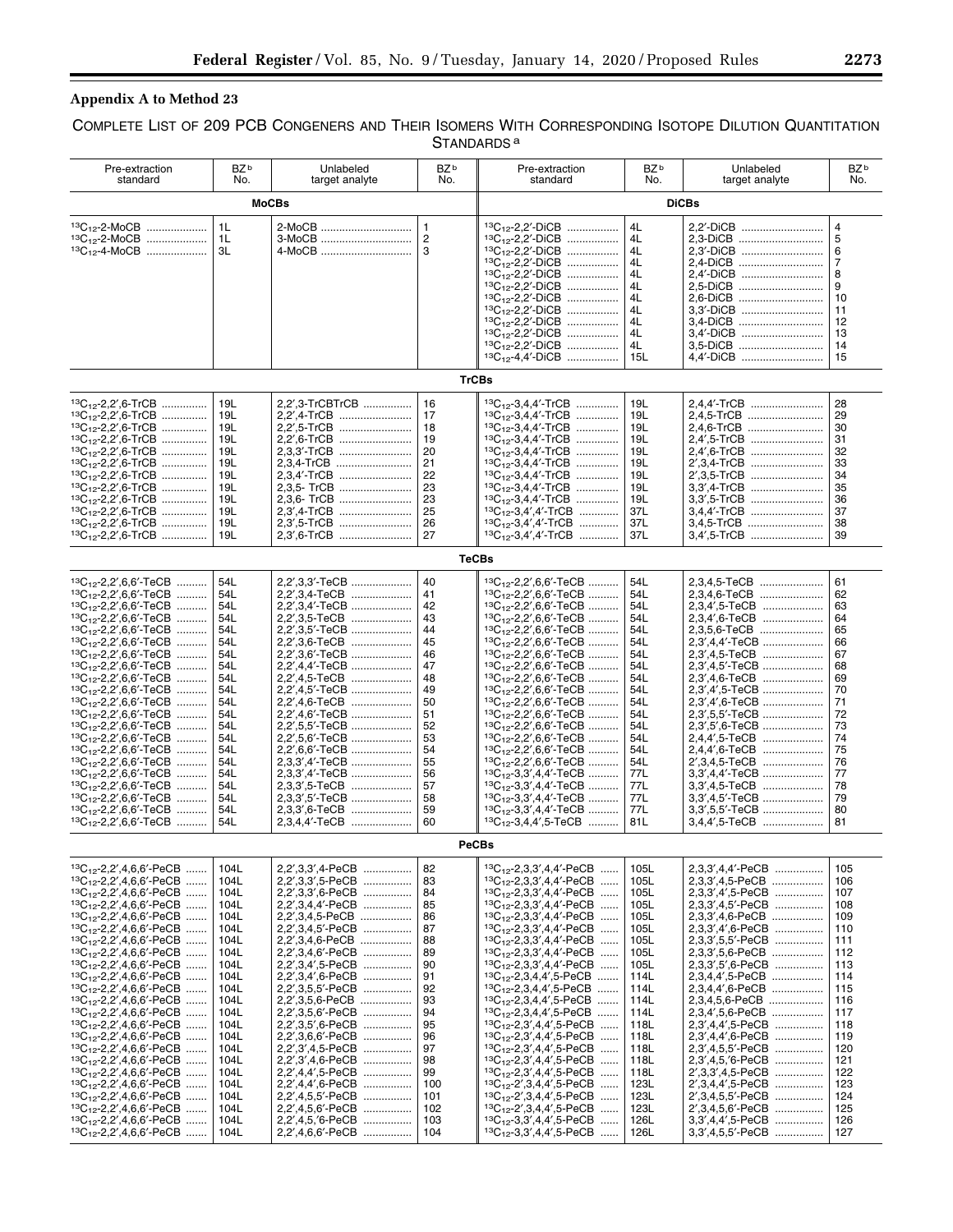# COMPLETE LIST OF 209 PCB CONGENERS AND THEIR ISOMERS WITH CORRESPONDING ISOTOPE DILUTION QUANTITATION STANDARDS a—Continued

| Pre-extraction<br>standard                                                       | BZ <sup>b</sup><br>No. | Unlabeled<br>target analyte                    | BZ <sup>b</sup><br>No. | Pre-extraction<br>standard                                                                 | BZ <sup>b</sup><br>No. | Unlabeled<br>target analyte                   | BZ <sup>b</sup><br>No. |
|----------------------------------------------------------------------------------|------------------------|------------------------------------------------|------------------------|--------------------------------------------------------------------------------------------|------------------------|-----------------------------------------------|------------------------|
| <b>HxCBs</b>                                                                     |                        |                                                |                        |                                                                                            |                        |                                               |                        |
| ${}^{13}C_{12}$ -2,2',4,4',6,6'-HxCB                                             | 155L                   | 2,2',3,3',4,4'-HxCB                            | 128                    | ${}^{13}C_{12}$ -2,2',4,4',6,6'-HxCB                                                       | 155L                   | 2,2',3,4',5',6-HxCB                           | 149                    |
| ${}^{13}C_{12}$ -2,2',4,4',6,6'-HxCB                                             | 155L                   | 2,2',3,3',4,5-HxCB                             | 129                    | <sup>13</sup> C <sub>12</sub> -2,2',4,4',6,6'-HxCB                                         | 155L                   | 2,2',3,4',6,6'-HxCB                           | 150                    |
| ${}^{13}C_{12}$ -2,2',4,4',6,6'-HxCB                                             | 155L                   | 2,2',3,3',4,5'-HxCB                            | 130                    | ${}^{13}C_{12}$ -2,2',4,4',6,6'-HxCB                                                       | 155L                   | 2,2',3,5,5',6-HxCB                            | 151                    |
| ${}^{13}C_{12}$ -2,2',4,4',6,6'-HxCB                                             | 155L                   | 2,2',3,3',4,6-HxCB                             | 131                    | ${}^{13}C_{12}$ -2,2',4,4',6,6'-HxCB                                                       | 155L                   | 2,2',3,5,6,6'-HxCB                            | 152                    |
| ${}^{13}C_{12}$ -2,2',4,4',6,6'-HxCB                                             | 155L                   | 2,2',3,3',4,6'-HxCB                            | 132                    | ${}^{13}C_{12}$ -2,2',4,4',6,6'-HxCB                                                       | 155L                   | 2,2',4,4',5,5'-HxCB                           | 153                    |
| ${}^{13}C_{12}$ -2,2',4,4',6,6'-HxCB                                             | 155L                   | 2,2',3,3',5,5'-HxCB                            | 133                    | ${}^{13}C_{12}$ -2,2',4,4',6,6'-HxCB                                                       | 155L                   | 2,2',4,4',5',6-HxCB                           | 154                    |
| ${}^{13}C_{12}$ -2,2',4,4',6,6'-HxCB                                             | 155L                   | 2,2',3,3',5,6-HxCB                             | 134                    | ${}^{13}C_{12}$ -2,2',4,4',6,6'-HxCB                                                       | 155L                   | 2,2',4,4',6,6'-HxCB                           | 155                    |
| ${}^{13}C_{12}$ -2,2',4,4',6,6'-HxCB                                             | 155L                   | 2,2',3,3',5,6'-HxCB                            | 135                    | ${}^{13}C_{12}$ -2,3,3',4,4',5- HxCB                                                       | 156L                   | 2,3,3',4,4',5-HxCB                            | 156                    |
| <sup>13</sup> C <sub>12</sub> -2,2',4,4',6,6'-HxCB                               | 155L                   | 2,2',3,3',6,6'-HxCB                            | 136                    | ${}^{13}C_{12}$ -2,3,3',4,4',5'-HxCB                                                       | 157L                   | 2,3,3',4,4',5'-HxCB                           | 157                    |
| ${}^{13}C_{12}$ -2,2',4,4',6,6'-HxCB                                             | 155L                   | 2,2',3,4,4',5-HxCB<br>2,2',3,4,4',5'-HxCB      | 137<br>138             | ${}^{13}C_{12}$ -2,3,3',4,4',5'-HxCB                                                       | 157L<br>157L           | 2,3,3',4,4',6-HxCB                            | 158<br>158             |
| ${}^{13}C_{12}$ -2,2',4,4',6,6'-HxCB<br>${}^{13}C_{12}$ -2,2',4,4',6,6'-HxCB     | 155L<br>155L           | 2,2',3,4,4',6-HxCB                             | 139                    | <sup>13</sup> C <sub>12</sub> -2,3,3',4,4',5'-HxCB<br>${}^{13}C_{12}$ -2,3,3',4,4',5'-HxCB | 157L                   | 2,3,3',4,5,5'-HxCB<br>2,3,3',4,5,6-HxCB       | 160                    |
| ${}^{13}C_{12}$ -2,2',4,4',6,6'-HxCB                                             | 155L                   | 2,2',3,4,4',6'-HxCB                            | 140                    | ${}^{13}C_{12}$ -2,3,3',4,4',5'-HxCB                                                       | 157L                   | 2,3,3',4,5',6-HxCB                            | 161                    |
| ${}^{13}C_{12}$ -2,2',4,4',6,6'-HxCB                                             | 155L                   | 2,2',3,4,5,5'-HxCB                             | 141                    | ${}^{13}C_{12}$ -2,3,3',4,4',5'-HxCB                                                       | 157L                   | 2,3,3',4',5,5'-HxCB                           | 162                    |
| ${}^{13}C_{12}$ -2,2',4,4',6,6'-HxCB                                             | 155L                   | 2,2',3,4,5,6-HxCB                              | 142                    | <sup>13</sup> C <sub>12</sub> -2,3,3',4,4',5'-HxCB                                         | 157L                   | 2,3,3',4',5,6-HxCB                            | 163                    |
| ${}^{13}C_{12}$ -2,2',4,4',6,6'-HxCB                                             | 155L                   | 2,2',3,4,5,6'-HxCB                             | 143                    | ${}^{13}C_{12}$ -2,3,3',4,4',5'-HxCB                                                       | 157L                   | 2,3,3',4',5',6-HxCB                           | 164                    |
| ${}^{13}C_{12}$ -2,2',4,4',6,6'-HxCB                                             | 155L                   | 2,2',3,4,5',6-HxCB                             | 144                    | <sup>13</sup> C <sub>12</sub> -2,3,3',4,4',5'-HxCB                                         | 157L                   | 2.3.3'.5.5'.6-HxCB                            | 165                    |
| ${}^{13}C_{12}$ -2,2',4,4',6,6'-HxCB                                             | 155L                   | 2,2',3,4,6,6'-HxCB                             | 145                    | ${}^{13}C_{12}$ -2,3,3',4,4',5'-HxCB                                                       | 157L                   | 2,3,4,4',5,6-HxCB                             | 166                    |
| ${}^{13}C_{12}$ -2,2',4,4',6,6'-HxCB                                             | 155L                   | 2,2',3,4',5,5'-HxCB                            | 146                    | ${}^{13}C_{12}$ -2,3',4,4',5,5'-HxCB                                                       | 167L                   | 2,3',4,4',5,5'-HxCB                           | 167                    |
| <sup>13</sup> C <sub>12</sub> -2,2',4,4',6,6'-HxCB                               | 155L                   | 2.2'.3.4'.5.6-HxCB                             | 147                    | <sup>13</sup> C <sub>12</sub> -2,3',4,4',5,5'-HxCB                                         | 167L                   | 2.3'.4.4'.5'.6-HxCB                           | 168                    |
| ${}^{13}C_{12}$ -2,2',4,4',6,6'-HxCB                                             | 155L                   | 2.2'.3.4'.5.6'-HxCB                            | 148                    | ${}^{13}C_{12}$ -3,3',4,4',5,5'-HxCB                                                       | 169L                   | 3,3',4,4',5,5'-HxCB                           | 169                    |
|                                                                                  |                        |                                                | <b>HpCBs</b>           |                                                                                            |                        |                                               |                        |
|                                                                                  |                        |                                                |                        |                                                                                            |                        |                                               |                        |
| ${}^{13}C_{12}$ -2,2',3,4',5,6,6'-HpCB                                           | 188L                   | 2,2',3,3',4,4',5-HpCB                          | 170                    | ${}^{13}C_{12}$ -2,2',3,4',5,6,6'-HpCB                                                     | 188L                   | 2,2',3,4,4',5,6'-HpCB                         | 182                    |
| ${}^{13}C_{12}$ -2,2',3,4',5,6,6'-HpCB                                           | 188L                   | 2,2',3,3',4,4',6-HpCB                          | 171                    | ${}^{13}C_{12}$ -2,2',3,4',5,6,6'-HpCB                                                     | 188L                   | 2,2',3,4,4',5',6-HpCB                         | 183                    |
| <sup>13</sup> C <sub>12</sub> -2,2',3,4',5,6,6'-HpCB                             | 188L                   | 2,2',3,3',4,5,5'-HpCB                          | 172                    | ${}^{13}C_{12}$ -2,2',3,4',5,6,6'-HpCB                                                     | 188L                   | 2,2',3,4,4',5',6-HpCB                         | 184                    |
| ${}^{13}C_{12}$ -2,2',3,4',5,6,6'-HpCB                                           | 188L                   | 2,2',3,3',4,5,6-HpCB                           | 173                    | ${}^{13}C_{12}$ -2,2',3,4',5,6,6'-HpCB                                                     | 188L                   | 2,2',3,4,4',6,6'-HpCB                         | 185                    |
| ${}^{13}C_{12}$ -2,2',3,4',5,6,6'-HpCB<br>${}^{13}C_{12}$ -2,2',3,4',5,6,6'-HpCB | 188L<br>188L           | 2,2',3,3',4,5,6'-HpCB<br>2,2',3,3',4,5',6-HpCB | 174<br>175             | ${}^{13}C_{12}$ -2,2',3,4',5,6,6'-HpCB<br>${}^{13}C_{12}$ -2,2',3,4',5,6,6'-HpCB           | 188L<br>188L           | 2,2',3,4,5,5',6-HpCB<br>2,2',3,4',5,5',6-HpCB | 186<br>187             |
| ${}^{13}C_{12}$ -2,2',3,4',5,6,6'-HpCB                                           | 188L                   | 2,2',3,3',4,6,6'-HpCB                          | 176                    | ${}^{13}C_{12}$ -2,2',3,4',5,6,6'-HpCB                                                     | 188L                   | 2,2',3,4',5,6,6'-HpCB                         | 188                    |
| ${}^{13}C_{12}$ -2,2',3,4',5,6,6'-HpCB                                           | 188L                   | 2,2',3,3',4',5,6-HpCB                          | 177                    | ${}^{13}C_{12}$ -2,3,3',4,4',5,5'-HpCB                                                     | 189L                   | 2,3,3',4,4',5,5'-HpCB                         | 189                    |
| ${}^{13}C_{12}$ -2,2',3,4',5,6,6'-HpCB                                           | 188L                   | 2,2',3,3',5,5',6-HpCB                          | 178                    | ${}^{13}C_{12}$ -2,3,3',4,4',5,5'-HpCB                                                     | 189L                   | 2,3,3',4,4',5,6-HpCB                          | 190                    |
| ${}^{13}C_{12}$ -2,2',3,4',5,6,6'-HpCB                                           | 188L                   | 2,2',3,3',5,6,6'-HpCB                          | 179                    | ${}^{13}C_{12}$ -2,3,3',4,4',5,5'-HpCB                                                     | 189L                   | 2,3,3',4,4',5',6-HpCB                         | 191                    |
| ${}^{13}C_{12}$ -2,2',3,4',5,6,6'-HpCB                                           | 188L                   | 2,2',3,4,4',5,5'-HpCB                          | 180                    | ${}^{13}C_{12}$ -2,3,3',4,4',5,5'-HpCB                                                     | 189L                   | 2,3,3',4,5,5',6-HpCB                          | 192                    |
| ${}^{13}C_{12}$ -2,2',3,4',5,6,6'-HpCB                                           | 188L                   | 2,2',3,4,4',5,6-HpCB                           | 181                    | ${}^{13}C_{12}$ -2,3,3',4,4',5,5'-HpCB                                                     | 189L                   | 2,3,3',4',5,5',6-HpCB                         | 193                    |
|                                                                                  |                        | <b>OcCBs</b>                                   |                        | <b>NoCBs</b>                                                                               |                        |                                               |                        |
| ${}^{13}C_{12}$ -2,2',3,3',5,5',6,6'-                                            | 202L                   | 2,2',3,3',4,4',5,5'-OcCB                       | 194                    | ${}^{13}C_{12}$ -2,2',3,3',4,4',5,5',6-                                                    | 206L                   | 2,2',3,3',4,4',5,5',6-NoCB                    | 206                    |
| OcCB.                                                                            |                        |                                                |                        | NoCB.                                                                                      |                        |                                               |                        |
| ${}^{13}C_{12}$ -2,2',3,3',5,5',6,6'-<br>$OcCB$ .                                | 202L                   | 2,2',3,3',4,4',5,6-OcCB                        | 195                    | ${}^{13}C_{12}$ -2,2',3,3',4,4',5,5',6-<br>NoCB.                                           | 206L                   | 2,2',3,3',4,4',5,6,6'-NoCB                    | 207                    |
| ${}^{13}C_{12}$ -2,2',3,3',5,5',6,6'-                                            | 202L                   | 2,2',3,3',4,4',5,6'-OcCB                       | 196                    | 13C <sub>12</sub> -2,2',3,3',4,5,5',6,6'-                                                  | 208L                   | 2,2',3,3',4,5,5',6,6'- NoCB                   | 208                    |
| OcCB.                                                                            |                        |                                                |                        | NoCB.                                                                                      |                        |                                               |                        |
| ${}^{13}C_{12}$ -2,2',3,3',5,5',6,6'-                                            | 202L                   | $2,2',3,3',4,4',6,6'-OcCB$                     | 197                    |                                                                                            |                        | <b>DeCB</b>                                   |                        |
| OcCB.                                                                            |                        |                                                |                        |                                                                                            |                        |                                               |                        |
|                                                                                  |                        |                                                |                        |                                                                                            |                        |                                               |                        |
| ${}^{13}C_{12}$ -2,2',3,3',5,5',6,6'-                                            | 202L                   | 2,2',3,3',4,5,5',6-OcCB                        | 198                    | ${}^{13}C_{12}$ -DeCB                                                                      | 209L                   | 2,2',3,3',4,4',5,5',6,6'-DeCB                 | 209                    |
| OcCB.<br>${}^{13}C_{12}$ -2,2',3,3',5,5',6,6'-                                   | 202L                   | 2,2',3,3',4,5,5',6'-OcCB                       | 199                    |                                                                                            |                        |                                               |                        |
| OcCB.                                                                            |                        |                                                |                        |                                                                                            |                        |                                               |                        |
| ${}^{13}C_{12}$ -2,2',3,3',5,5',6,6'-                                            | 202L                   | 2,2',3,3',4,5,6,6'-OcCB                        | 200                    |                                                                                            |                        |                                               |                        |
| OcCB.<br>${}^{13}C_{12}$ -2,2',3,3',5,5',6,6'-                                   | 202L                   | $2,2',3,3',4,5',6,6'-OcCB$                     | 201                    |                                                                                            |                        |                                               |                        |
| OcCB.                                                                            |                        |                                                |                        |                                                                                            |                        |                                               |                        |
| ${}^{13}C_{12}$ -2,2',3,3',5,5',6,6'-<br>OcCB.                                   | 202L                   | $2,2',3,3',5,5',6,6'-OcCB$                     | 202                    |                                                                                            |                        |                                               |                        |
| ${}^{13}C_{12}$ -2,3',3',4,4',5,5',6-                                            | 205L                   | 2,2',3,4,4',5,5',6-OcCB                        | 203                    |                                                                                            |                        |                                               |                        |
| OcCB.<br>${}^{13}C_{12}$ -2,3',3',4,4',5,5',6-                                   | 205L                   | $2,2',3,4,4',5,6,6'$ -OcCB                     | 204                    |                                                                                            |                        |                                               |                        |
| OcCB.                                                                            |                        |                                                |                        |                                                                                            |                        |                                               |                        |
| ${}^{13}C_{12}$ -2,3',3',4,4',5,5',6-<br>OcCB.                                   | 205L                   | 2,3,3',4,4',5,5',6-OcCB                        | 205                    |                                                                                            |                        |                                               |                        |

a Assignments assume the use of the SPB-Octyl column. In the event you choose another column, you may select the labeled standard having the same number of<br>chlorine substituents and the closest retention time to the target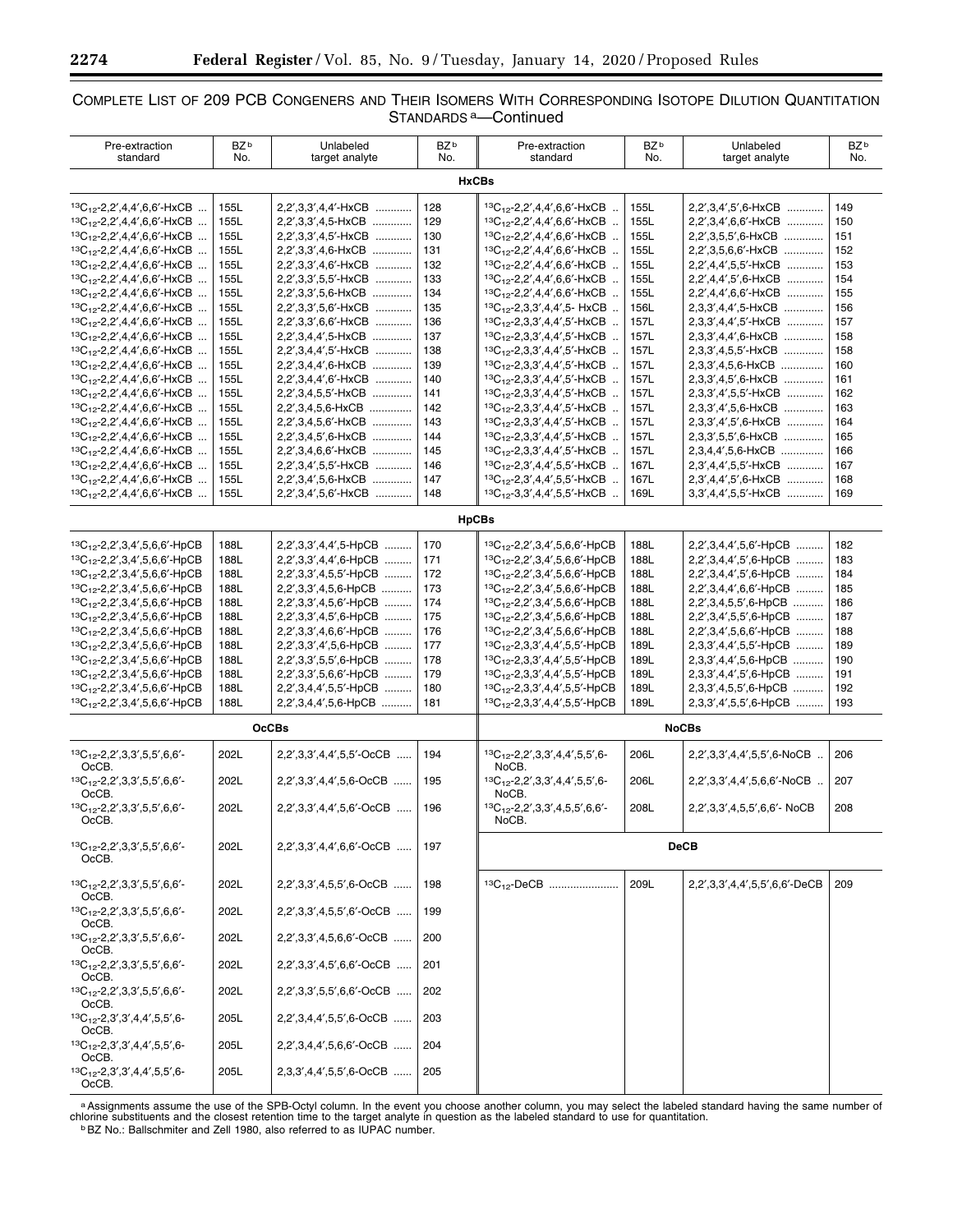#### **Appendix B to Method 23**

### **Preparation of XAD–2 Adsorbent Resin**

# *1.0 Scope and Application*

XAD–2® resin, as supplied by the original manufacturer, is impregnated with a bicarbonate solution to inhibit microbial growth during storage. Remove both the salt solution and any residual extractable chemicals used in the polymerization process before use. Prepare the resin by a series of water and organic extractions, followed by careful drying.

#### *2.0 Extraction*

2.1 You may perform the extraction using a Soxhlet extractor or other apparatus that generates resin meeting the requirements in Section 13.14 of Method 23. Use an all-glass thimble containing an extra-coarse frit for extraction of the resin. The frit is recessed 10–15 mm above a crenellated ring at the bottom of the thimble to facilitate drainage. Because the resin floats on methylene chloride, carefully retain the resin in the extractor cup with a glass wool plug and stainless-steel screen. This process involves sequential extraction with the following recommended solvents in the listed order.

• Water initial rinse: Place resin in a suitable container, soak for approximately 5 min with Type II water, remove fine floating resin particles and discard the water. Fill with Type II water a second time, let stand overnight, remove fine floating resin particles and discard the water.

• Hot water: Extract with water for 8 hr.

• Methyl alcohol: Extract for 22 hr.

• Methylene chloride: Extract for 22 hr.

• Toluene: Extract for 22 hr.

• Toluene (fresh): Extract for 22 hr.

**Note:** You may store the resin in a sealed glass container filled with toluene prior to the final toluene extraction. It may be necessary to repeat the final toluene extractions to meet the requirements in Section 13.14 of Method 23.

2.2 You may use alternative extraction procedures to clean large batches of resin. Any size extractor may be constructed; the choice depends on the needs of the sampling programs. The resin is held in a glass or stainless-steel cylinder between a pair of coarse and fine screens. Spacers placed under the bottom screen allow for even distribution of clean solvent. Clean solvent is circulated through the resin for extraction. A flow rate is maintained upward through the resin to allow

maximum solvent contact and prevent channeling.

2.2.1 Experience has shown that 1 mL/g of resin extracted is the minimum necessary to extract and clean the resin. The aqueous rinse is critical to the subsequent organic rinses and may be accomplished by simply flushing the canister with about 1 liter of distilled water for every 25 g of resin. A small pump may be useful for pumping the water through the canister. You should perform the water extraction at the rate of about 20 to 40 mL/min.

2.2.2 All materials of construction are glass, PTFE, or stainless steel. Pumps, if used, should not contain extractable materials.

#### *3.0 Drying*

3.1 Dry the adsorbent of extraction solvent before use. This section provides a recommended procedure to dry adsorbent that is wet with solvent. However, you may use other procedures if the cleanliness requirements in Sections 13.2 and 13.14 of Method 23 are met.

3.2 Drying Column. A simple column with suitable retainers, as shown in Figure A–2, will hold all the XAD–2 from the extractor shown in Figure A–1 or the Soxhlet extractor, with sufficient space for drying the bed while generating a minimum backpressure in the column.

3.3 Drying Procedure: Dry the adsorbent using clean inert gas. Liquid nitrogen from a standard commercial liquid nitrogen cylinder has proven to be a reliable source of large volumes of gas free from organic contaminants. You may use high-purity tank nitrogen to dry the resin. However, you should pass the high-purity nitrogen through a bed of activated charcoal approximately 150 mL in volume prior to entering the drying apparatus.

3.3.1 Connect the gas vent of a liquid nitrogen cylinder or the exit of the activated carbon scrubber to the column by a length of precleaned copper tubing (*e.g.,* 0.95 cm ID) coiled to pass through a heat source. A convenient heat source is a water bath heated from a steam line. The final nitrogen temperature should only be warm to the touch and not over 40 °C.

3.3.2 Allow the toluene to drain from the resin prior to placing the resin in the drying apparatus.

3.3.3 Flow nitrogen through the drying apparatus at a rate that does not fluidize or agitate the resin. Continue the nitrogen flow until the residual solvent is removed.

**Note:** Experience has shown that about 500 g of resin may be dried overnight by

consuming a full 160–L cylinder of liquid nitrogen.

#### *4.0 Quality Control Procedures*

4.1 Report quality control results for the batch. Re-extract the batch if the residual extractable organics fail the criteria in Section 13.14 of Method 23.

4.2 Residual Toluene Quality Check. If adsorbent resin is cleaned or recleaned by the laboratory, perform a quality control check for residual toluene. The maximum acceptable concentration of toluene is 1000  $\mu$ g/g of adsorbent. If the adsorbent exceeds this level, continue drying until the excess toluene is removed.

4.2.1 Extraction. Weigh 1.0 g sample of dried resin into a small vial, add 3 mL of methylene chloride, cap the vial, and shake it well.

4.2.2 Analysis. Inject a 2-µl sample of the extract into a gas chromatograph operated to provide separation between the methylene chloride extraction solvent and toluene.

4.2.2.1 Typical GC conditions to accomplish this performance requirement include, but are not limited to:

• *Column:* Sufficient to separate extraction solvents used to verify adsorbent has been sufficiently dried (*i.e.,* gas chromatographic fused-silica capillary column coated with a slightly polar silicone).

• *Carrier Gas:* Typically, helium at a rate appropriate for the column selected. Other carrier gases are allowed if the performance criteria in Method 23 are met.

• *Injection Port Temperature:* 250 °C.

• *Detector:* Flame ionization detector or an MS installed on a GC able to separate methylene chloride and toluene.

• *Oven Temperature Profile:*  Typically, 30 °C for 4 min; programmed to rise at 20 °C/min until the oven reaches 250 °C; return to 30 °C after 17 minutes. You may adjust the initial temperature, hold time, program rate, and final temperature to ensure separation of extraction solvent from toluene.

4.2.2.2 Compare the results of the analysis to the results from a toluene calibration standard at a concentration of 0.22  $\mu$ l/mL (22  $\mu$ l/100 mL) of methylene chloride. This concentration corresponds to maximum acceptable toluene concentration in the dry adsorbent of  $1,000 \mu g/g$  of adsorbent. If the adsorbent exceeds this level, continue drying until the excess toluene is removed.

**BILLING CODE 6560–50–P**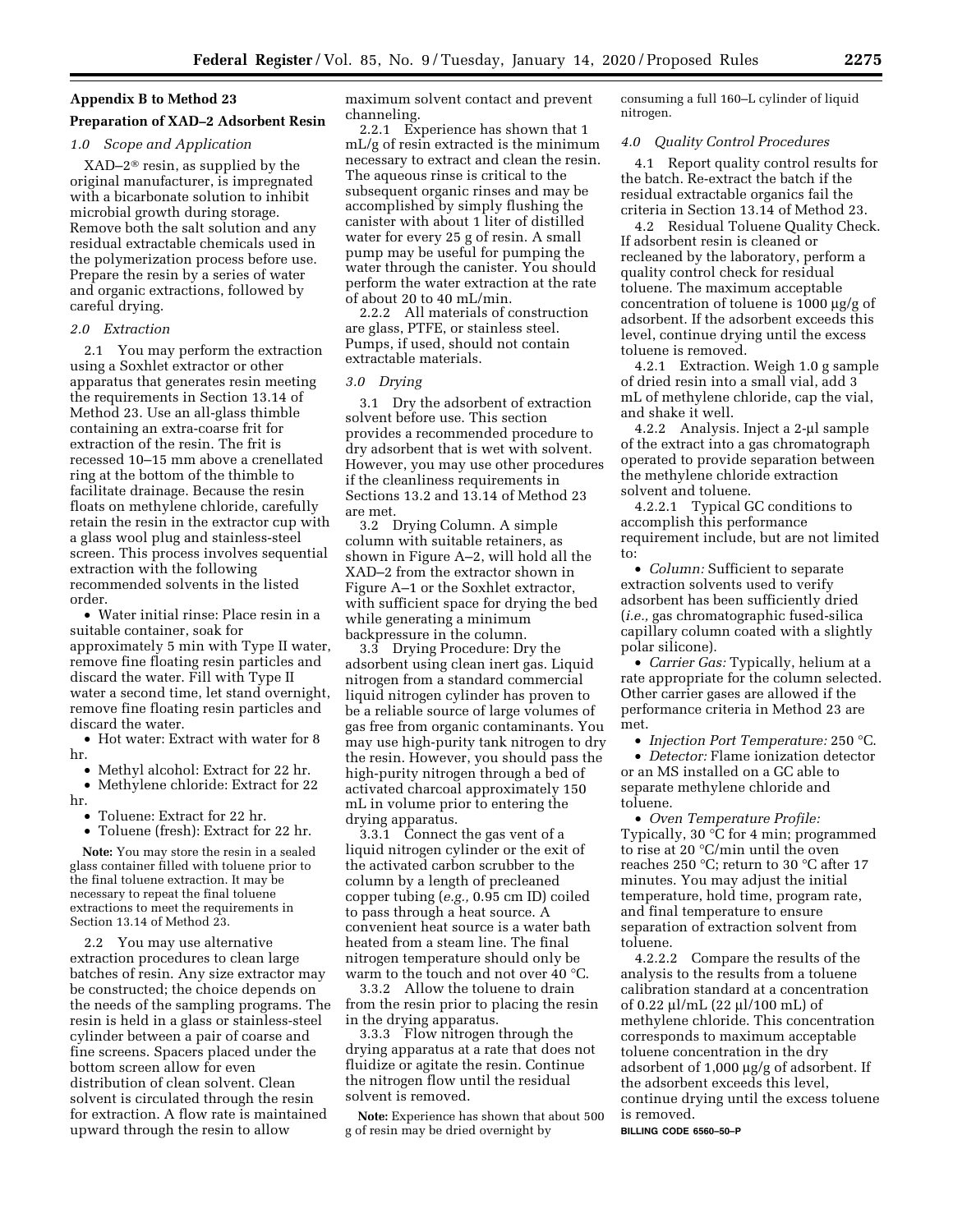

# Figure A-1. XAD-2 fluidized-bed drying apparatus

#### **BILLING CODE 6560–50–C**

# **PART 63—NATIONAL EMISSION STANDARDS FOR HAZARDOUS AIR POLLUTANTS FOR SOURCE CATEGORIES**

■ 6. The authority citation for part 63 continues to read as follows:

**Authority:** 42 U.S.C. 7401 *et seq.* 

■ 7. In § 63.849, revise paragraphs  $(a)(13)$  and  $(a)(14)$  to read as follows:

#### **§ 63.849 Test methods and procedures.**

\* \* \* \* \*  $(a) * * * *$ 

(13) Method 23 of Appendix A–7 of 40 CFR part 60 for the measurement of Polychlorinated Biphenyls (PCBs)

where stack or duct emissions are sampled; and

(14) Method 23 of appendix A–7 of 40 CFR part 60 and Method 14 or Method 14A in appendix A to part 60 of this chapter or an approved alternative method for the concentration of PCB where emissions are sampled from roof monitors not employing wet roof scrubbers.

\* \* \* \* \*  $\blacksquare$  8. In § 63.1208, revise paragraph  $(b)(1)$ to read as follows:

#### **§ 63.1208 What are the test methods?**

\* \* \* \* \* (b)  $* * * *$ 

(1) *Dioxins and furans.* (i) To determine compliance with the emission standard for dioxins and furans, you must use:

(A) Method 0023A, Sampling Method for Polychlorinated Dibenzo-p-Dioxins and Polychlorinated Dibenzofurans emissions from Stationary Sources, EPA Publication SW–846 (incorporated by reference—see § 63.14); or

(B) Method 23, provided in appendix A, part 60 of this chapter.

(ii) You must sample for a minimum of three hours, and you must collect a minimum sample volume of 2.5 dscm;

(iii) You may assume that nondetects are present at zero concentration. \* \* \* \* \*

■ 9. In § 63.1625, revise paragraph (b)(10) to read as follows: